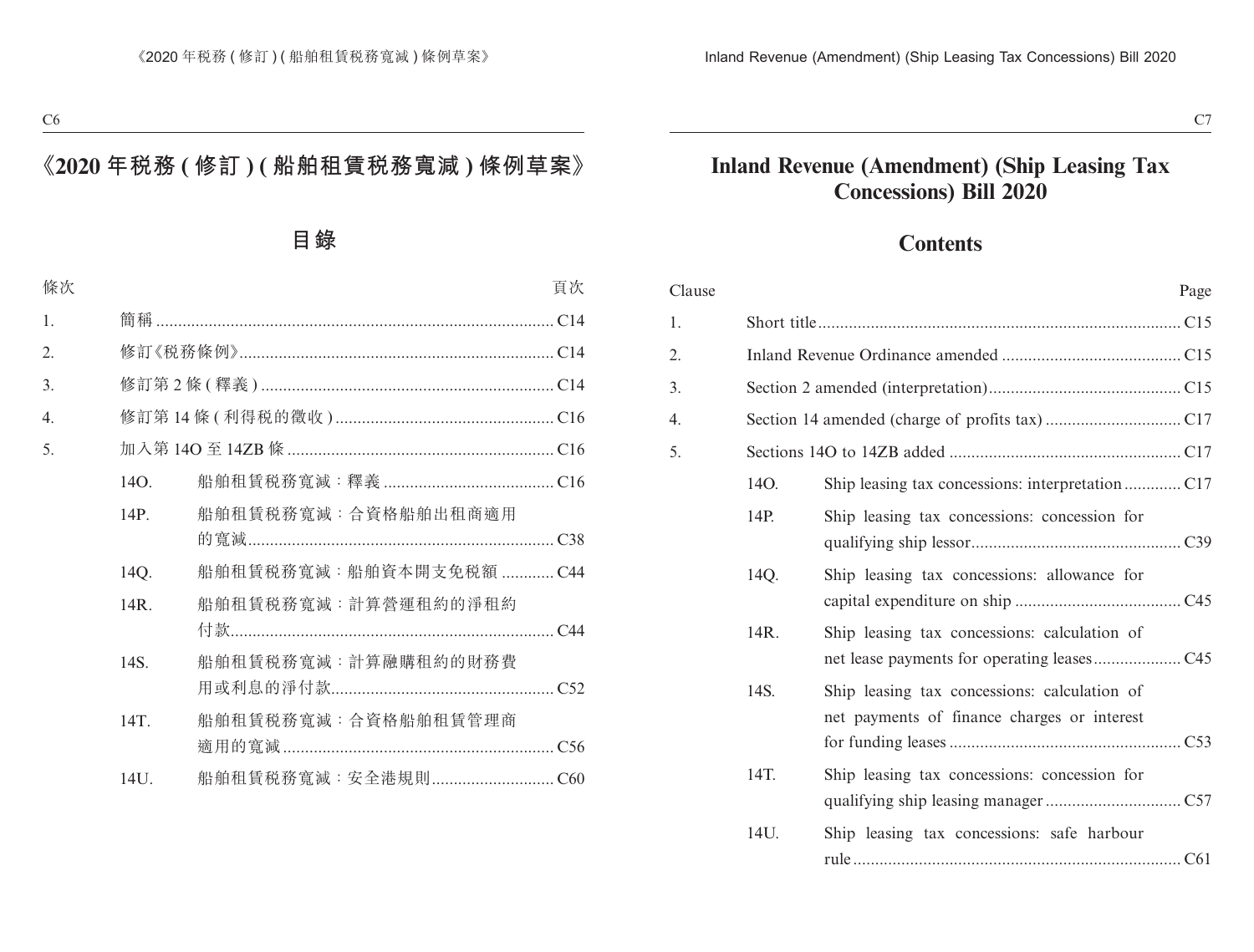| H<br>ш<br>., |
|--------------|
|--------------|

| Clause |       | Page                                                                                           |
|--------|-------|------------------------------------------------------------------------------------------------|
|        | 14V.  | Ship leasing tax concessions: Commissioner's                                                   |
|        | 14W.  | Ship leasing tax concessions: carrying out of                                                  |
|        | 14X.  | Ship leasing tax concessions: losses sustained<br>by qualifying ship lessor or qualifying ship |
|        | 14Y.  | Ship leasing tax concessions: anti-avoidance                                                   |
|        | 14Z.  | Ship leasing tax concessions: anti-avoidance<br>provisions relating to release of ownership    |
|        | 14ZA. | Ship leasing tax concessions: anti-avoidance<br>provisions relating to arrangement to obtain   |
|        | 14ZB. | Ship leasing tax concessions: power to amend                                                   |
| 6.     |       | Section 15 amended (certain amounts deemed trading                                             |
| 7.     |       |                                                                                                |
|        | 15G.  |                                                                                                |
| 8.     |       | Section 16 amended (ascertainment of chargeable                                                |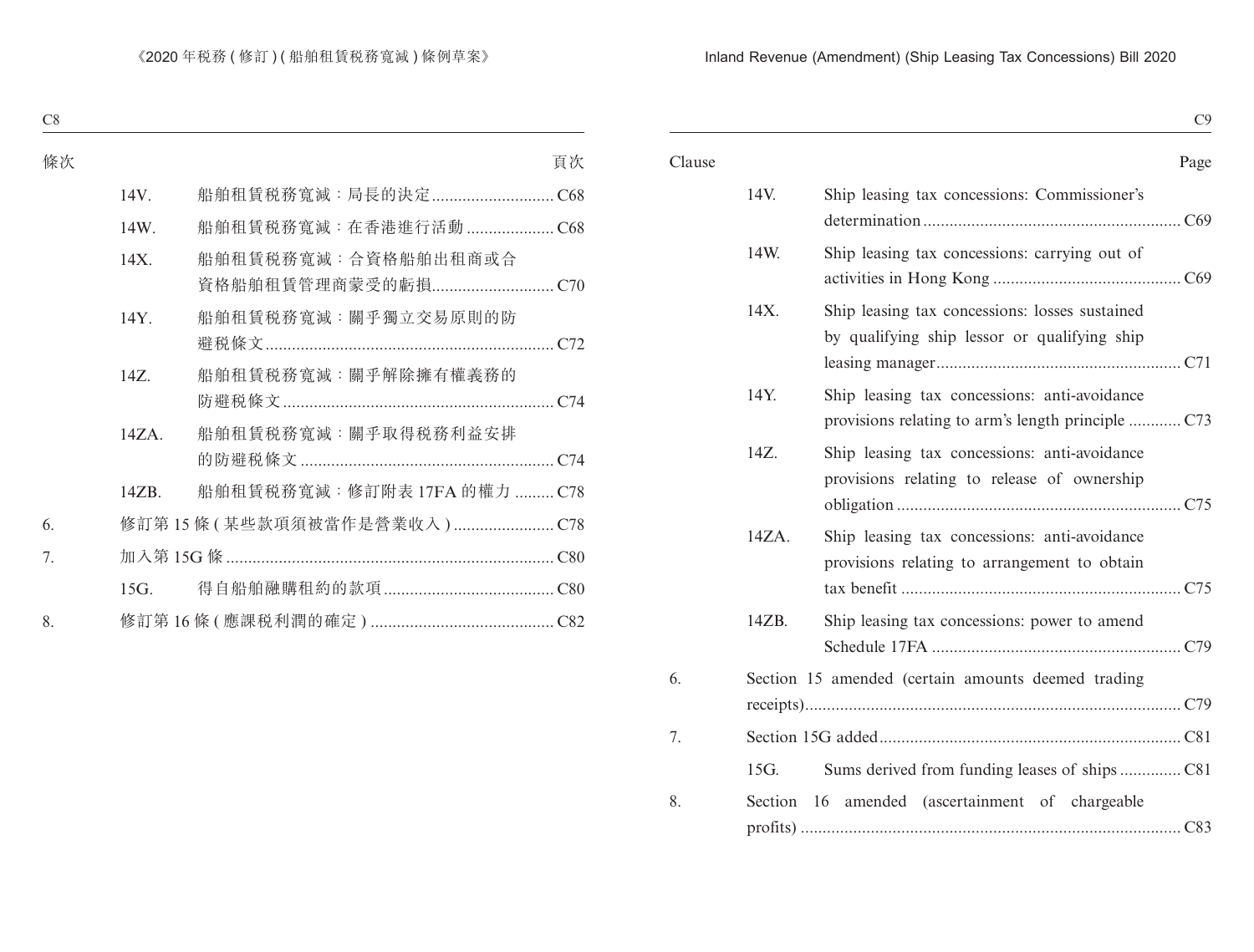| -<br>. .<br>- - - |
|-------------------|
|-------------------|

| Clause |         |             |                                                                              |  | Page |
|--------|---------|-------------|------------------------------------------------------------------------------|--|------|
| 9.     | Section |             | 19CA amended (treatment of losses:                                           |  |      |
| 10.    |         |             | Section 37 amended (initial and annual allowances,                           |  |      |
| 11.    |         |             | Section 38 amended (balancing allowances and charges,                        |  |      |
| 12.    |         |             | Section 39B amended (initial and annual allowances on                        |  |      |
| 13.    |         |             | Section 39D amended (balancing allowances and charges                        |  |      |
| 14.    |         |             | Section 63H amended (amount of provisional profits                           |  |      |
| 15.    |         |             |                                                                              |  |      |
| 16.    |         |             |                                                                              |  |      |
| 17.    |         |             | Schedule 8 amended (rate of profits tax in respect of a                      |  |      |
| 18.    |         |             |                                                                              |  |      |
|        |         | Schedule 8C | Rate of Profits Tax for Qualifying Ship<br>Lessor or Qualifying Ship Leasing |  |      |
| 19.    |         |             |                                                                              |  |      |
|        |         |             |                                                                              |  |      |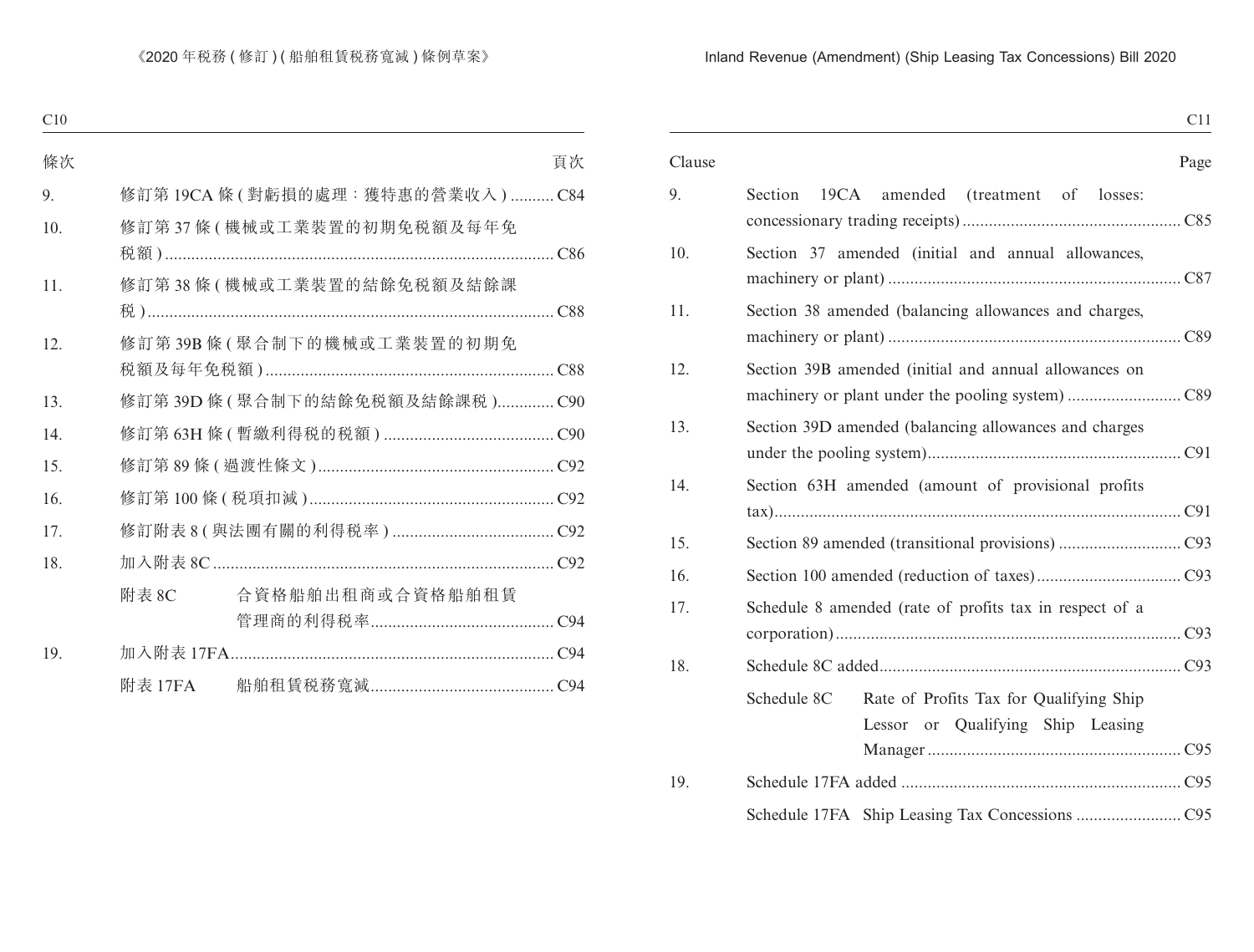|        | C13                                               |
|--------|---------------------------------------------------|
| Clause | Page                                              |
| 20.    |                                                   |
|        | Transitional Provisions for Inland<br>Schedule 51 |
|        | Revenue (Amendment) (Ship Leasing                 |
|        |                                                   |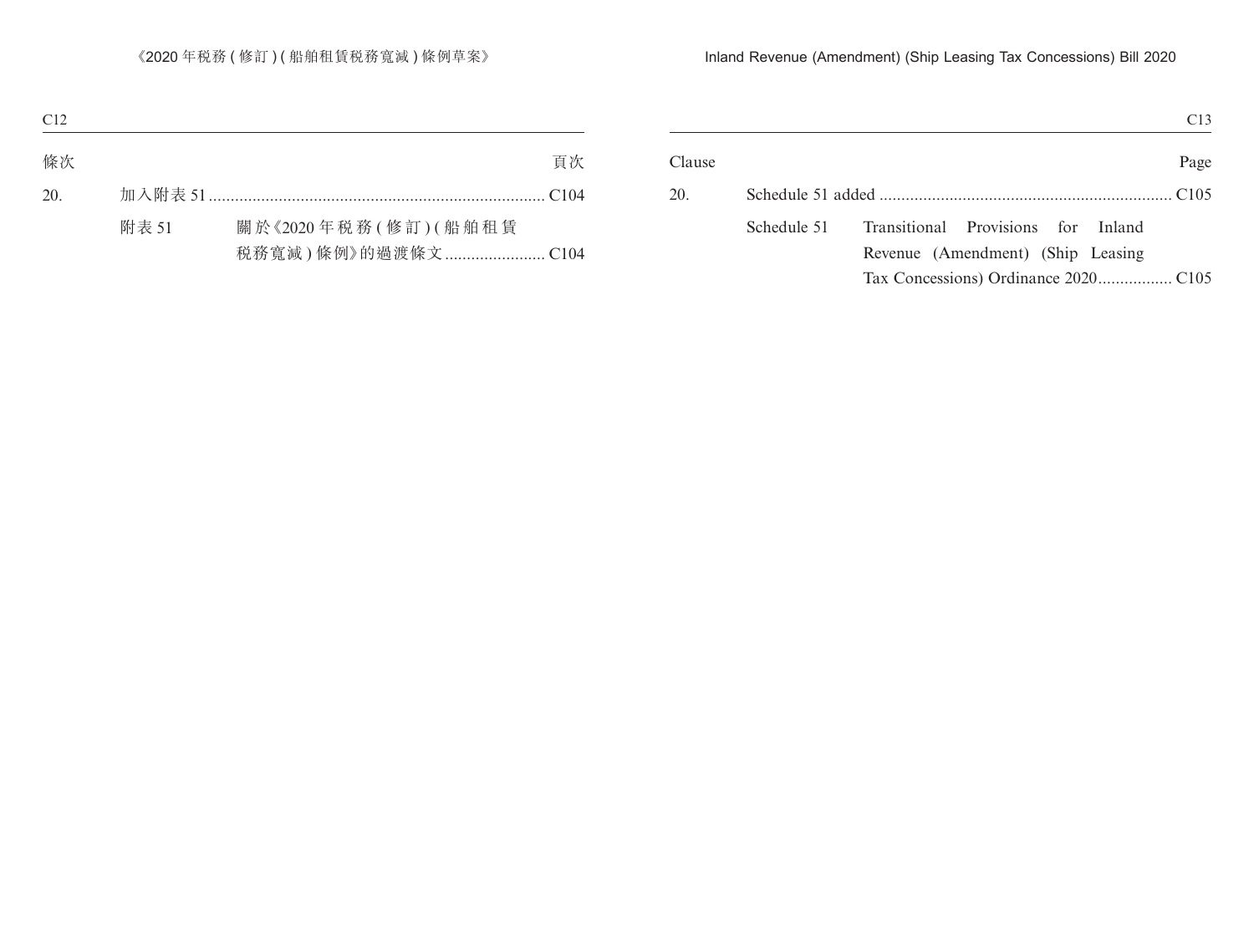# A BILL

## To

Amend the Inland Revenue Ordinance to give profits tax concessions to qualifying ship lessors and qualifying ship leasing managers; to make provisions for profits tax purposes about businesses in connection with ships; and to make related amendments.

Enacted by the Legislative Council.

#### **1. Short title**

This Ordinance may be cited as the Inland Revenue (Amendment) (Ship Leasing Tax Concessions) Ordinance 2020.

#### **2. Inland Revenue Ordinance amended**

The Inland Revenue Ordinance (Cap. 112) is amended as set out in sections 3 to 20.

#### **3. Section 2 amended (interpretation)**

(1) Section 2(1), definition of *lease*—

#### **Repeal**

"and Schedule 17F"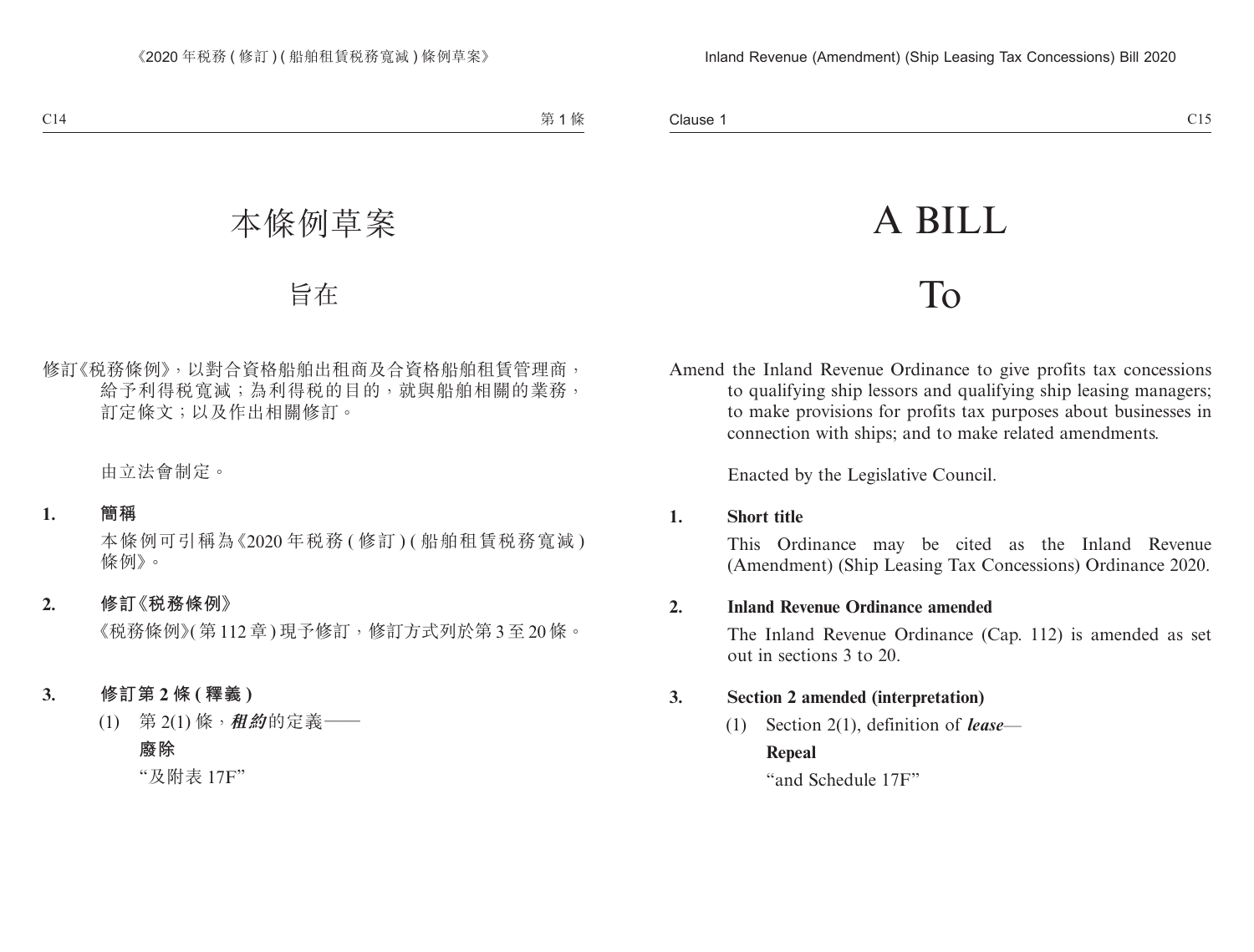Clause 4  $Cl_3$  Clause 4 contract to  $Cl_3$ 

#### **Substitute**

", the ship leasing tax concessions provisions and Schedules 17F and 17FA".

(2) Section 2(1)—

#### **Add in alphabetical order**

- "*ship leasing tax concessions provisions* (船舶租賃稅務寬減 條文) means sections 14O, 14P, 14Q, 14R, 14S, 14T, 14U, 14V, 14W, 14X, 14Y, 14Z, 14ZA and 14ZB;".
- **4. Section 14 amended (charge of profits tax)**

Section 14(5)—

**Repeal** "or 14J(5)(b)" **Substitute** ",  $14J(5)(b)$ ,  $14P(4)(b)$  or  $14T(5)(b)$ ".

#### **5. Sections 14O to 14ZB added**

After section 14N—

**Add**

#### "**14O. Ship leasing tax concessions: interpretation**

- (1) In the ship leasing tax concessions provisions—
- *actual residual value* (實際剩餘價值), in relation to a ship, means the actual fair market value of the ship at the end of the term of a lease or its useful economic life; *associate* (相聯者)—
	- (a) in relation to a natural person, means—
		- (i) a relative of the person;
		- (ii) a partner of the person;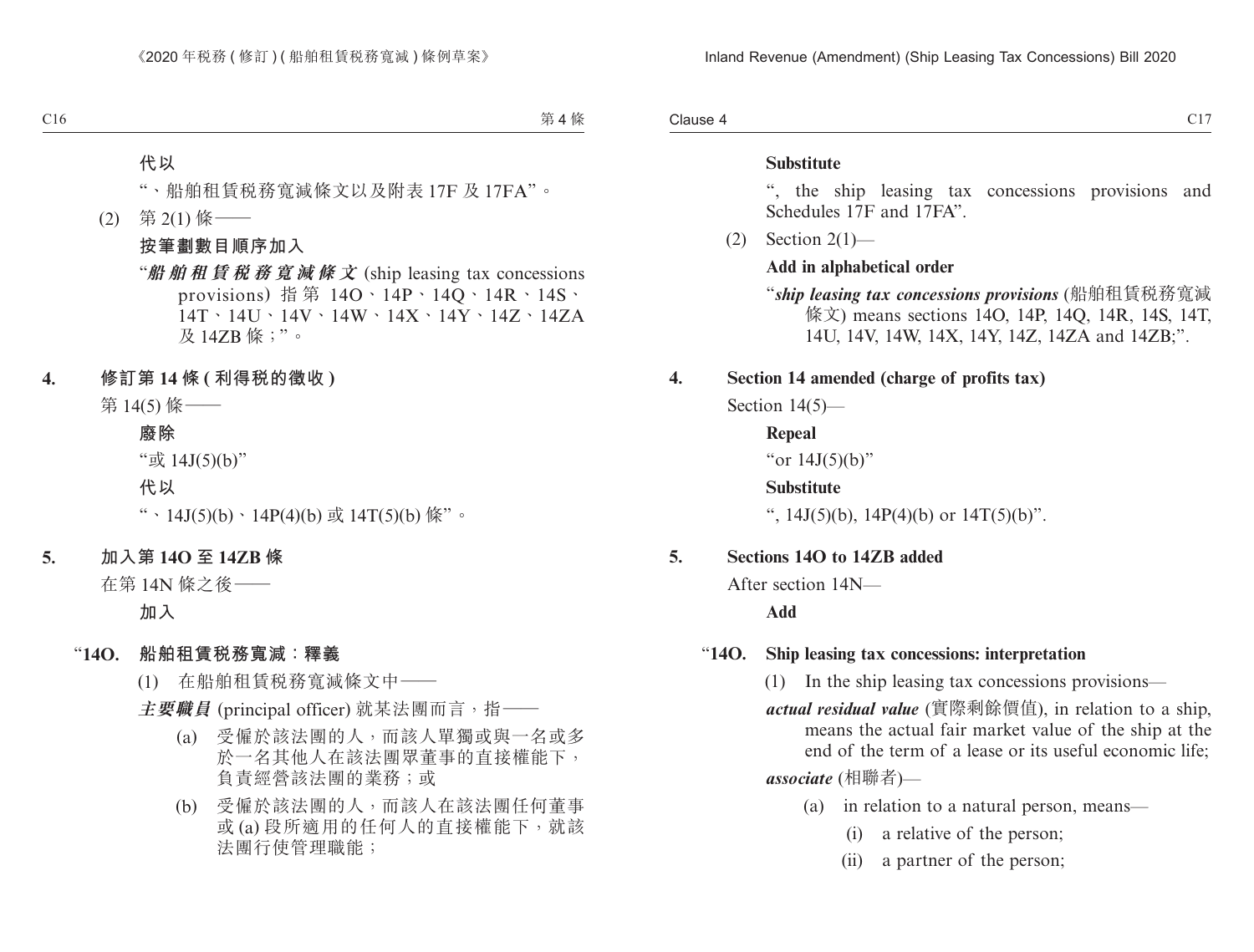| Clause 5 |
|----------|
|          |

| . .     | ×       |        |
|---------|---------|--------|
| ×<br>., | ۰.<br>v | I<br>I |

| (iii) | if a partner of the person is a natural<br>person-a relative of the partner;                     |
|-------|--------------------------------------------------------------------------------------------------|
| (iv)  | a partnership in which the person is a<br>partner;                                               |
| (v)   | a corporation controlled by-                                                                     |
|       | $(A)$ the person;                                                                                |
|       | (B) a relative of the person;                                                                    |
|       | (C) a partner of the person;                                                                     |
|       | (D) if a partner of the person is a natural<br>person—a relative of the partner; or              |
|       | (E)<br>a partnership in which the person is a<br>partner; or                                     |
| (vi)  | director or principal officer of a<br>a<br>corporation mentioned in subparagraph<br>(v);         |
| (b)   | in relation to a corporation, means-                                                             |
| (i)   | a person who has control over<br>the<br>corporation;                                             |
| (ii)  | a partner of a person mentioned in<br>subparagraph (i);                                          |
| (iii) | if a person mentioned in subparagraph (i)<br>is a natural person—a relative of the<br>person;    |
| (iv)  | if a partner mentioned in subparagraph (ii)<br>is a natural person—a relative of the<br>partner; |
|       | $(v)$ a director or principal officer of-                                                        |
|       | (A) the corporation; or                                                                          |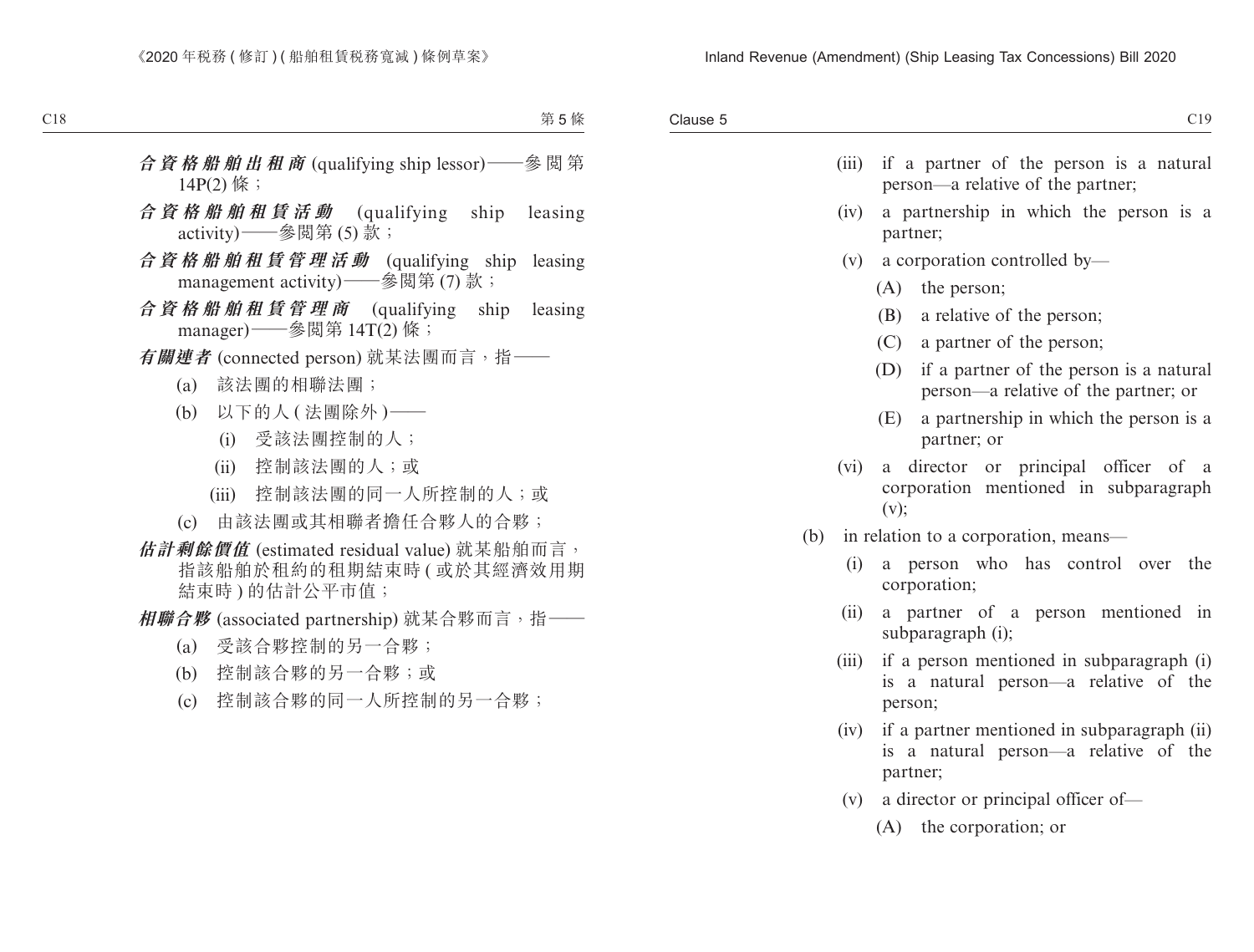| . .<br>전 사<br>× |  |
|-----------------|--|
| P)<br>×<br>v    |  |
|                 |  |

|  |              | (B) an associated corporation of the |  |
|--|--------------|--------------------------------------|--|
|  | corporation; |                                      |  |

- (vi) a relative of a director (if the director is a natural person) or principal officer mentioned in subparagraph (v);
- (vii) a partner of the corporation;
- (viii) if a partner of the corporation is a natural person—a relative of the partner;
	- (ix) a partnership in which the corporation is a partner; or
	- (x) an associated corporation of the corporation;
- (c) in relation to a partnership, means—
	- (i) a partner in the partnership;
	- (ii) if a partner in the partnership is a natural person—a relative of the partner;
	- (iii) if a partner in the partnership is another partnership—
		- (A) a partner in the other partnership (*Partner A*); or
		- (B) a partner with the other partnership in any other partnership (*Partner B*);
	- (iv) if Partner A is a partnership—a partner in Partner A (*Partner C*);
	- (v) if Partner B is a partnership—a partner in Partner B (*Partner D*);
	- (vi) if Partner A, Partner B, Partner C or Partner D is a natural person—a relative of the partner;
	- (vii) a corporation controlled by—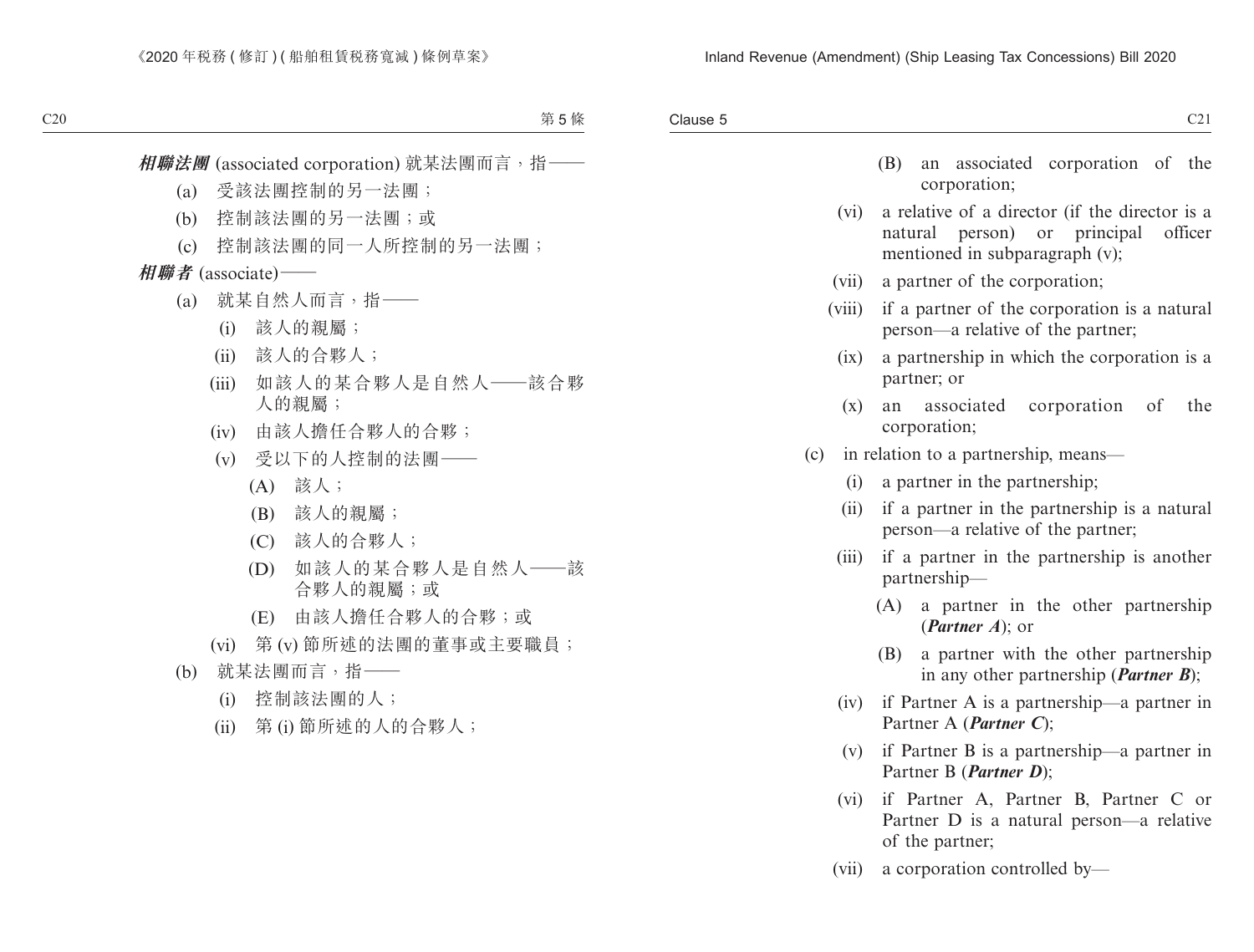Clause 5 Clause 5 and 2012 and 2012 and 2012 and 2012 and 2012 and 2013 and 2013 and 2013 and 2013 and 2013 and 2013 and 2013

- (A) the partnership;
- (B) a partner in the partnership;
- (C) if a partner in the partnership is a natural person—a relative of the partner; or
- (D) a partnership in which the partnership is a partner;
- (viii) a director or principal officer of a corporation mentioned in subparagraph (vii);
	- (ix) a corporation of which a partner in the partnership is a director or principal officer; or
	- (x) an associated partnership of the partnership;
- *associated corporation* (相聯法團), in relation to a corporation, means—
	- (a) another corporation over which the corporation has control;
	- (b) another corporation that has control over the corporation; or
	- (c) another corporation that is under the control of the same person as is the corporation;
- *associated partnership* (相聯合夥), in relation to a partnership, means—
	- (a) another partnership over which the partnership has control;
	- (b) another partnership that has control over the partnership; or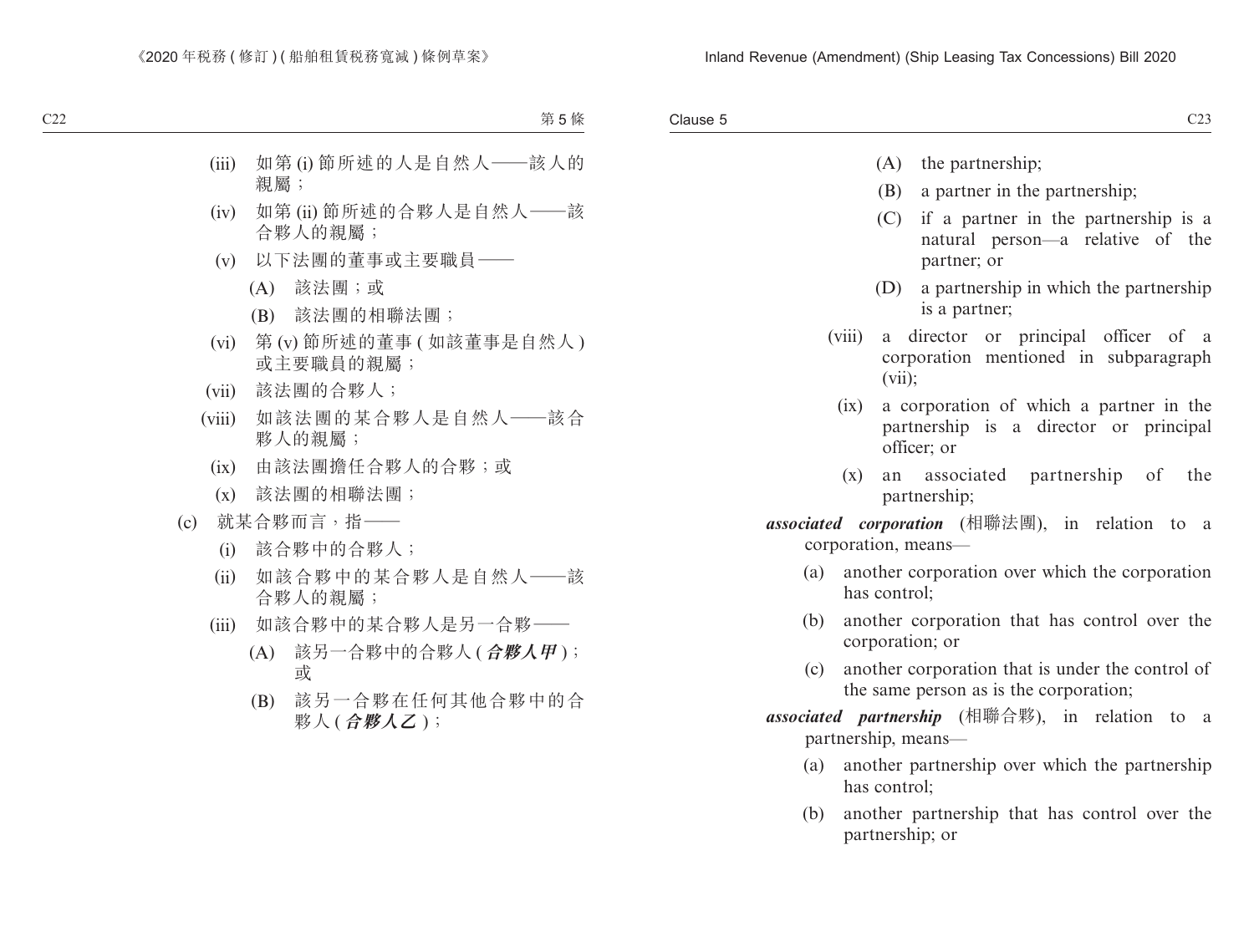(c) another partnership that is under the control of the same person as is the partnership;

*connected person* (有關連者), in relation to a corporation, means—

- (a) an associated corporation of the corporation;
- (b) a person (other than a corporation)—
	- (i) over whom the corporation has control;
	- (ii) who has control over the corporation; or
	- (iii) who is under the control of the same person as is the corporation; or
- (c) a partnership in which the corporation or its associate is a partner;
- *control* (控制), in relation to the definitions of *associate*, *associated corporation*, *associated partnership* and *connected person*—see subsection (2);
- *estimated residual value* (估計剩餘價值), in relation to a ship, means an estimated fair market value of the ship at the end of the term of a lease or its useful economic life;

*funding lease* (融購租約) means an arrangement—

- (a) under which a right to use a ship is granted by a person (*lessor*) to another person (*lessee*) for a term exceeding 1 year;
- (b) that satisfies one of the following conditions at its inception—
	- (i) the arrangement is accounted for as a finance lease or loan by the lessor in accordance with—
		- (A) the Hong Kong Financial Reporting Standards issued by the Hong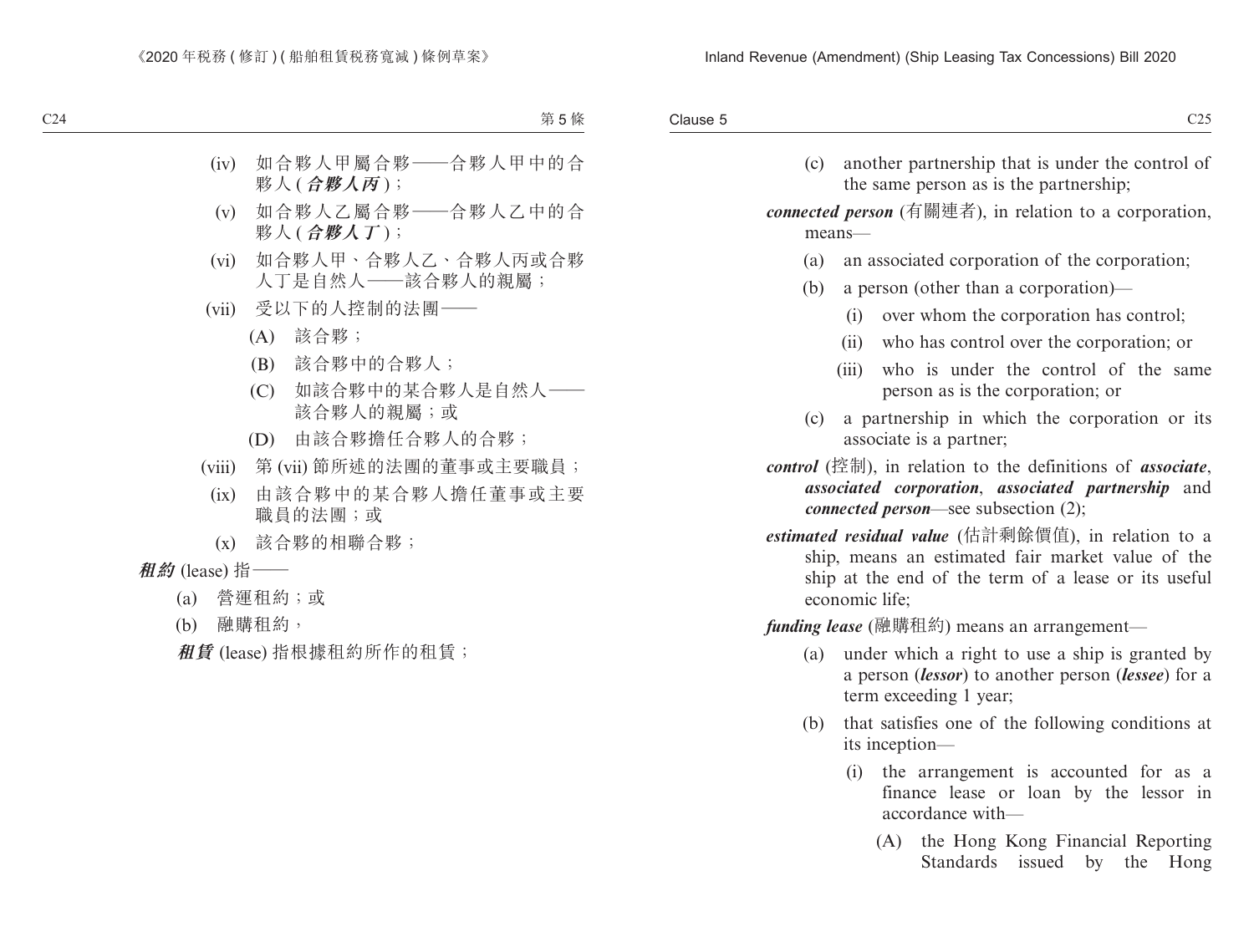Clause 5  $\alpha$  Clause 5  $\alpha$  C27

> Kong Institute of Certified Public Accountants, as in force from time to time; or

- (B) the International Financial Reporting Standards issued by the International Accounting Standards Board, as in force from time to time;
- (ii) the present value of the aggregate minimum lease payments (whether or not they are periodic payments and including any sum payable under a residual value guarantee) during the term of the arrangement is equal to or more than 80% of the fair market value of the ship;
- (iii) the term of the arrangement is equal to or more than 65% of the remaining useful economic life of the ship; and
- (c) under which the property in the ship will or may pass to the lessee, or an associate of the lessee, at the end of its term,

and includes an agreement or another arrangement in connection with such an arrangement;

**Note—**

See also subsection (3).

*lease* (租約), when used as a noun, means—

- (a) an operating lease; or
- (b) a funding lease,

and *lease* (租賃), when used as a verb, is to be construed accordingly;

*operating lease* (營運租約)—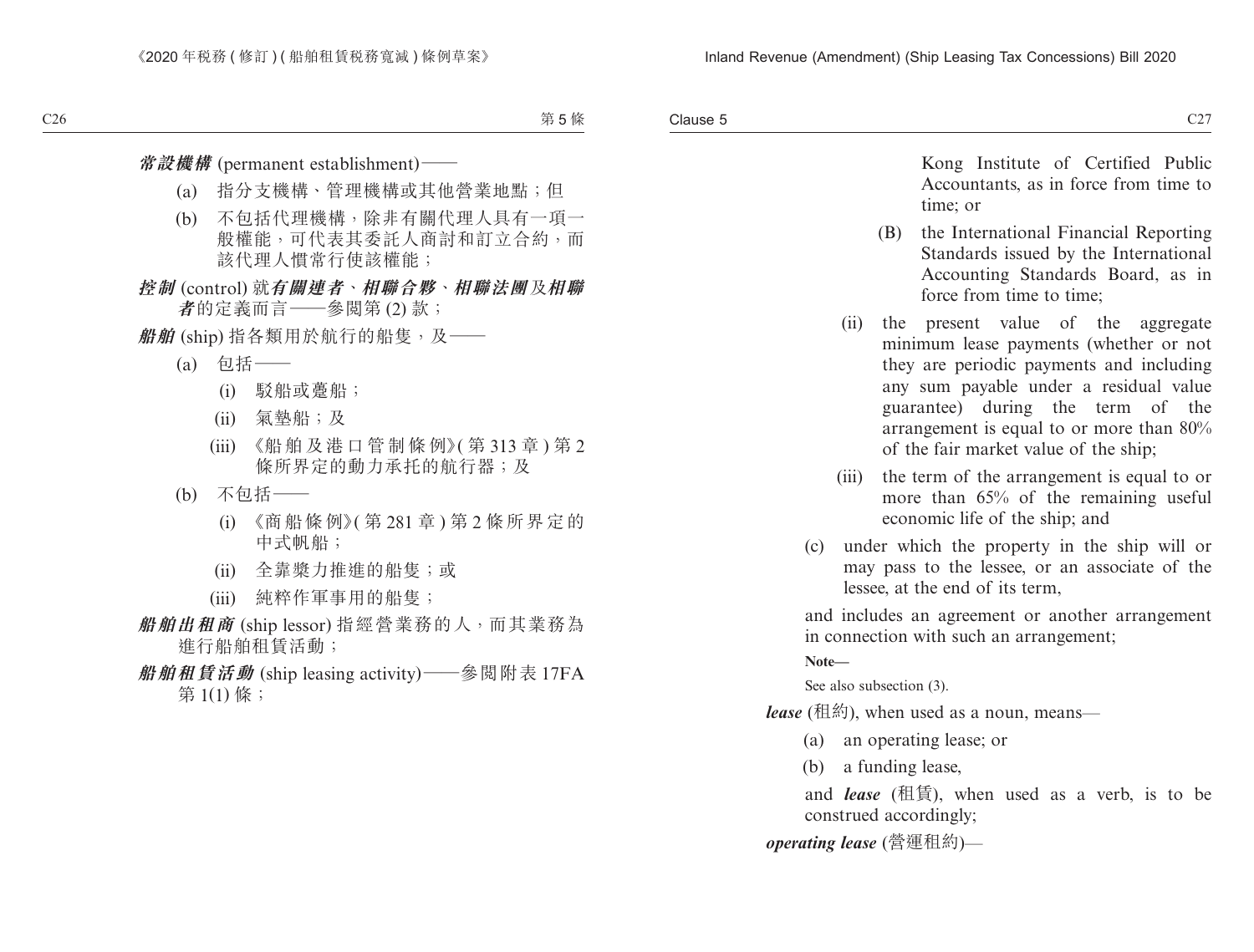- (a) means—
	- (i) an arrangement under which a right to use a ship is granted by an owner of the ship to another person for a term exceeding 1 year (*specified head lease*); or
	- (ii) an arrangement under which a right to use a ship is granted by a lessee under a specified head lease (or by a sub-lessee or any other person deriving the right under the lessee) to another person; and
- (b) does not include a funding lease;

*own* (擁有) includes—

- (a) to hold as a lessee under a funding lease;
- (b) to hold as a bailee under a hire-purchase agreement; and
- (c) to hold as a buyer under a conditional sale agreement;

**Note—**

See also subsection (4).

*permanent establishment* (常設機構)—

- (a) means a branch, management or other place of business; but
- (b) does not include an agency unless the agent has, and habitually exercises, a general authority to negotiate and conclude contracts on behalf of a principal;
- *principal officer* (主要職員), in relation to a corporation, means—
	- (a) a person employed by the corporation who, either alone or jointly with one or more other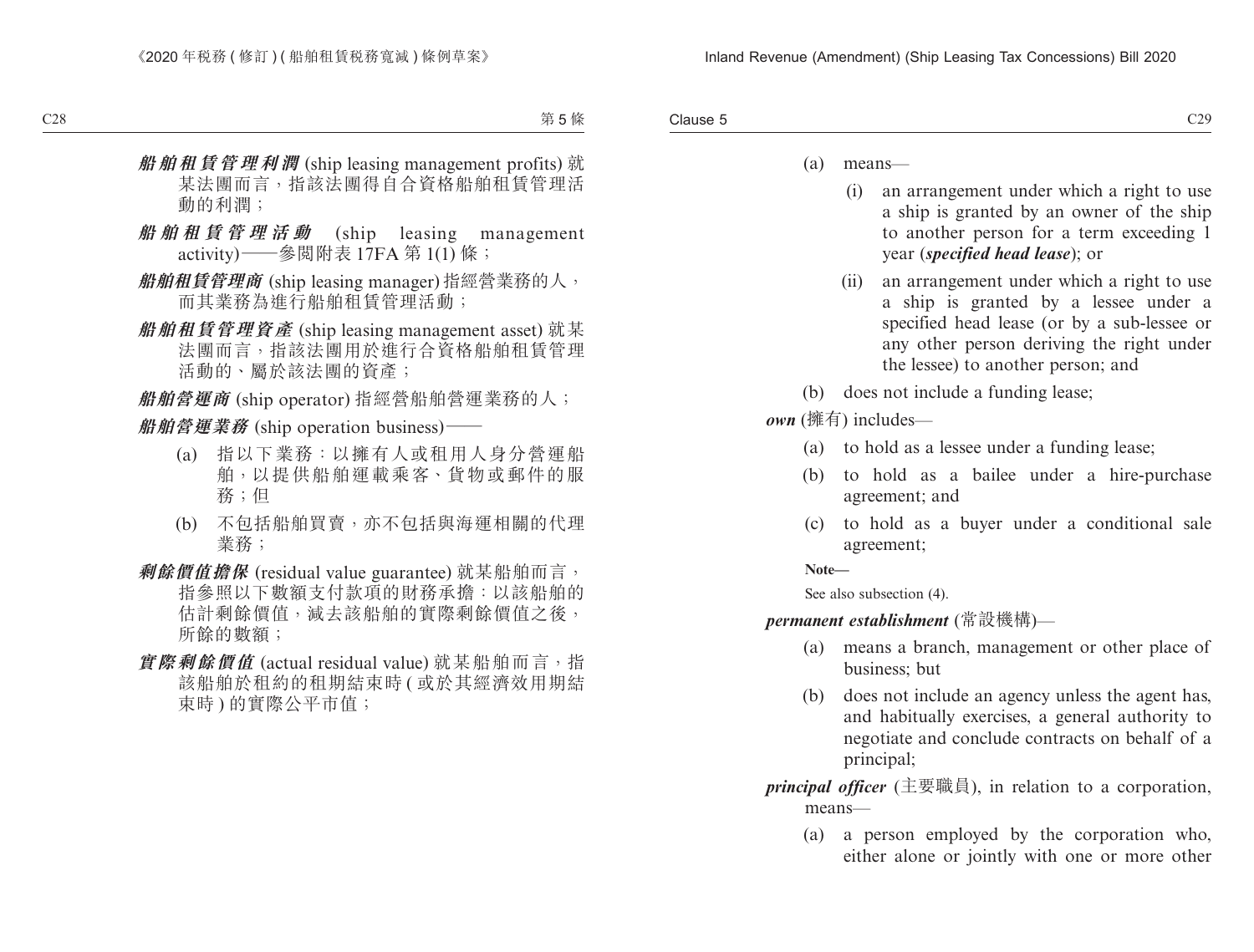Clause 5  $\alpha$  Clause 5 C31

> persons, is responsible under the immediate authority of the directors of the corporation for the conduct of the business of the corporation; or

- (b) a person employed by the corporation who, under the immediate authority of a director of the corporation or a person to whom paragraph (a) applies, exercises managerial functions in respect of the corporation;
- *qualifying ship leasing activity* (合資格船舶租賃活動)—see subsection  $(5)$ :
- *qualifying ship leasing management activity* (合資格船舶租 賃管理活動)—see subsection (7);
- *qualifying ship leasing manager* (合資格船舶租賃管理商) see section 14T(2);
- *qualifying ship lessor* (合資格船舶出租商)—see section 14P(2);
- *relative* (親屬), in relation to a person, means the spouse, parent, child, brother or sister of the person, and, in deducing such a relationship—
	- (a) an adopted child is to be regarded as a child of both the natural parents and any adopting parent; and
	- (b) a step child is to be regarded as a child of both the natural parents and any step parent;
- *residual value guarantee* (剩餘價值擔保), in relation to a ship, means a financial commitment to pay a sum by reference to the amount by which the estimated residual value of the ship exceeds the actual residual value of the ship;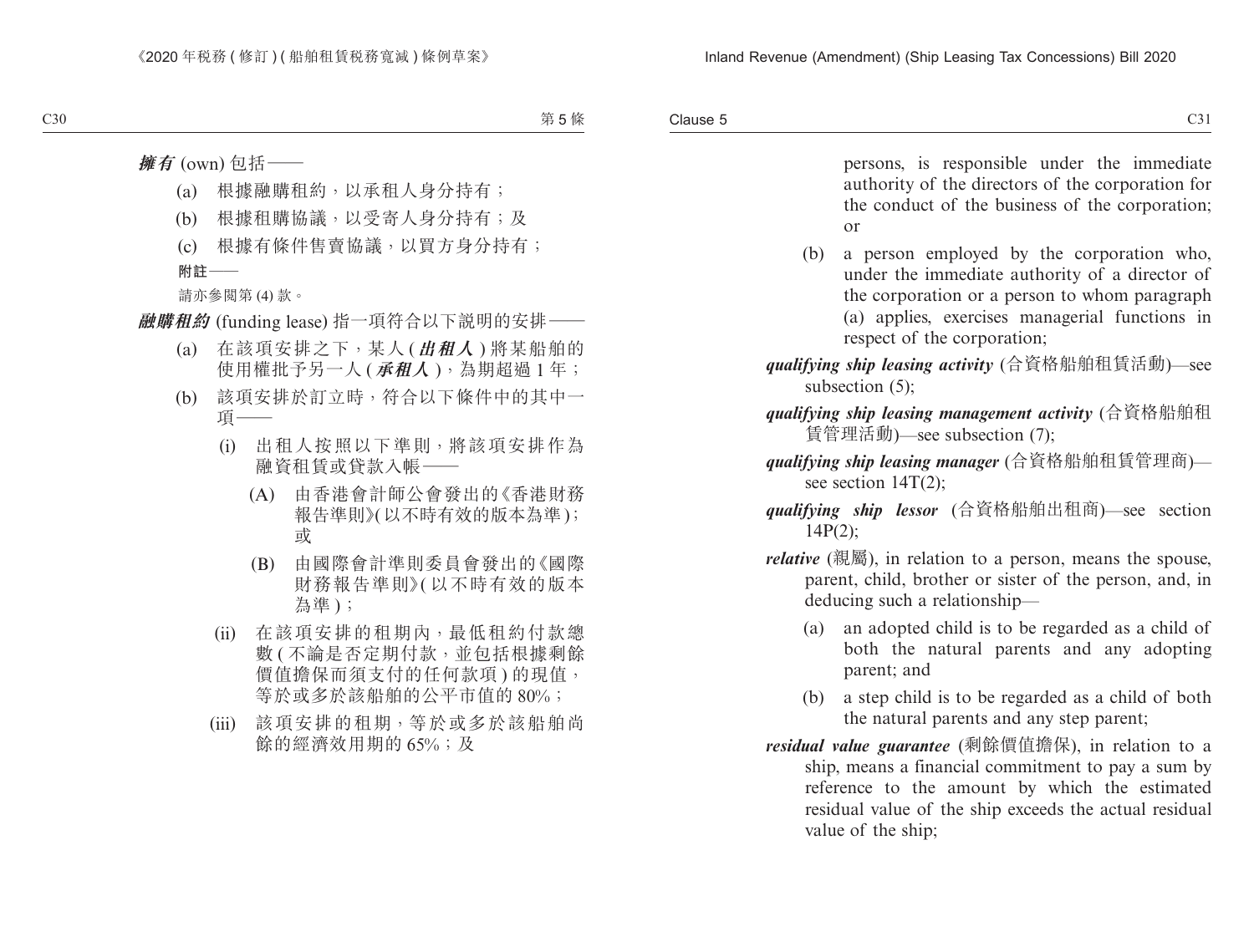| Clause 5<br>ーー |
|----------------|
|                |

ship (船舶) means a vessel of any description capable of navigating in water and—

- (a) includes—
	- (i) a barge or lighter;
	- (ii) an air-cushion vehicle; and
	- (iii) a dynamically supported craft as defined by section 2 of the Shipping and Port Control Ordinance (Cap. 313); and
- (b) does not include—
	- (i) a junk as defined by section 2 of the Merchant Shipping Ordinance (Cap. 281);
	- (ii) a vessel propelled by oars; or
	- (iii) a vessel solely for military use;
- *ship leasing activity* (船舶租賃活動)—see section 1(1) of Schedule 17FA;
- *ship leasing management activity* (船舶租賃管理活動)—see section 1(1) of Schedule 17FA;
- *ship leasing management asset* (船舶租賃管理資產), in relation to a corporation, means an asset of the corporation used by it to carry out a qualifying ship leasing management activity;
- *ship leasing management profits* (船舶租賃管理利潤), in relation to a corporation, means any profits of the corporation that are derived from a qualifying ship leasing management activity;
- *ship leasing manager* (船舶租賃管理商) means a person carrying on a business of carrying out ship leasing management activities;
- *ship lessor* (船舶出租商) means a person carrying on a business of carrying out ship leasing activities;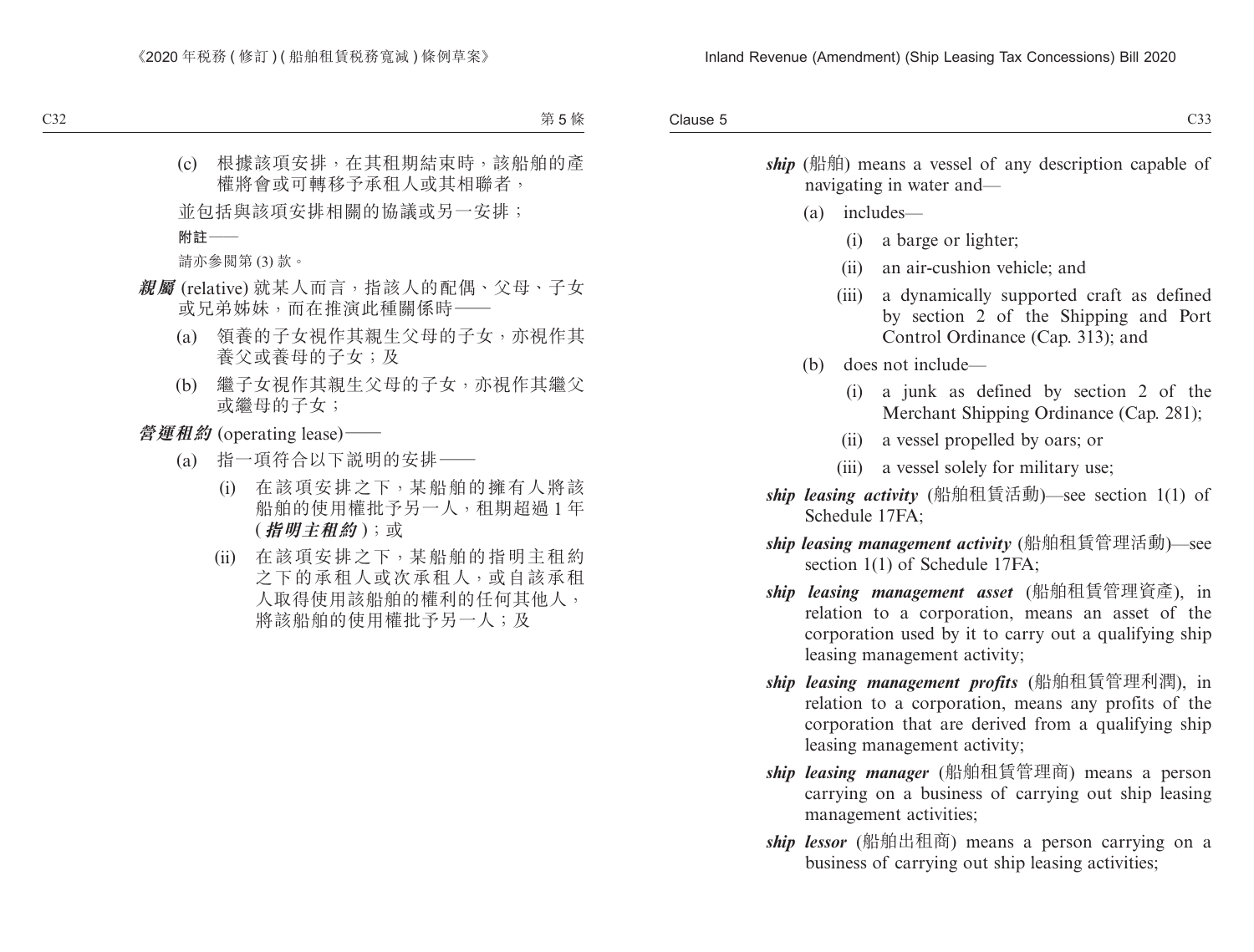#### *ship operation business* (船舶營運業務)—

- (a) means a business of operating ships as an owner or a charterer for providing services for the carriage by ships of passengers, cargo or mail; but
- (b) does not include dealing in ships or agency business in connection with sea transport;
- *ship operator* (船舶營運商) means a person carrying on a ship operation business.
- (2) For the purposes of the definitions of *associate*, *associated corporation*, *associated partnership* and *connected person* in subsection (1)—
	- (a) a person has control over a corporation if the person has the power to secure—
		- (i) by means of the holding of shares or the possession of voting power in or in relation to that or any other corporation; or
		- (ii) by virtue of any powers conferred by the articles of association or other document regulating that or any other corporation,

that the affairs of the first-mentioned corporation are conducted in accordance with the wishes of that person;

- (b) a person has control over a partnership if the person has the power to secure—
	- (i) by means of the holding of interests or the possession of voting power in or in relation to that or any other partnership; or
	- (ii) by virtue of any powers conferred by the partnership agreement or other document regulating that or any other partnership,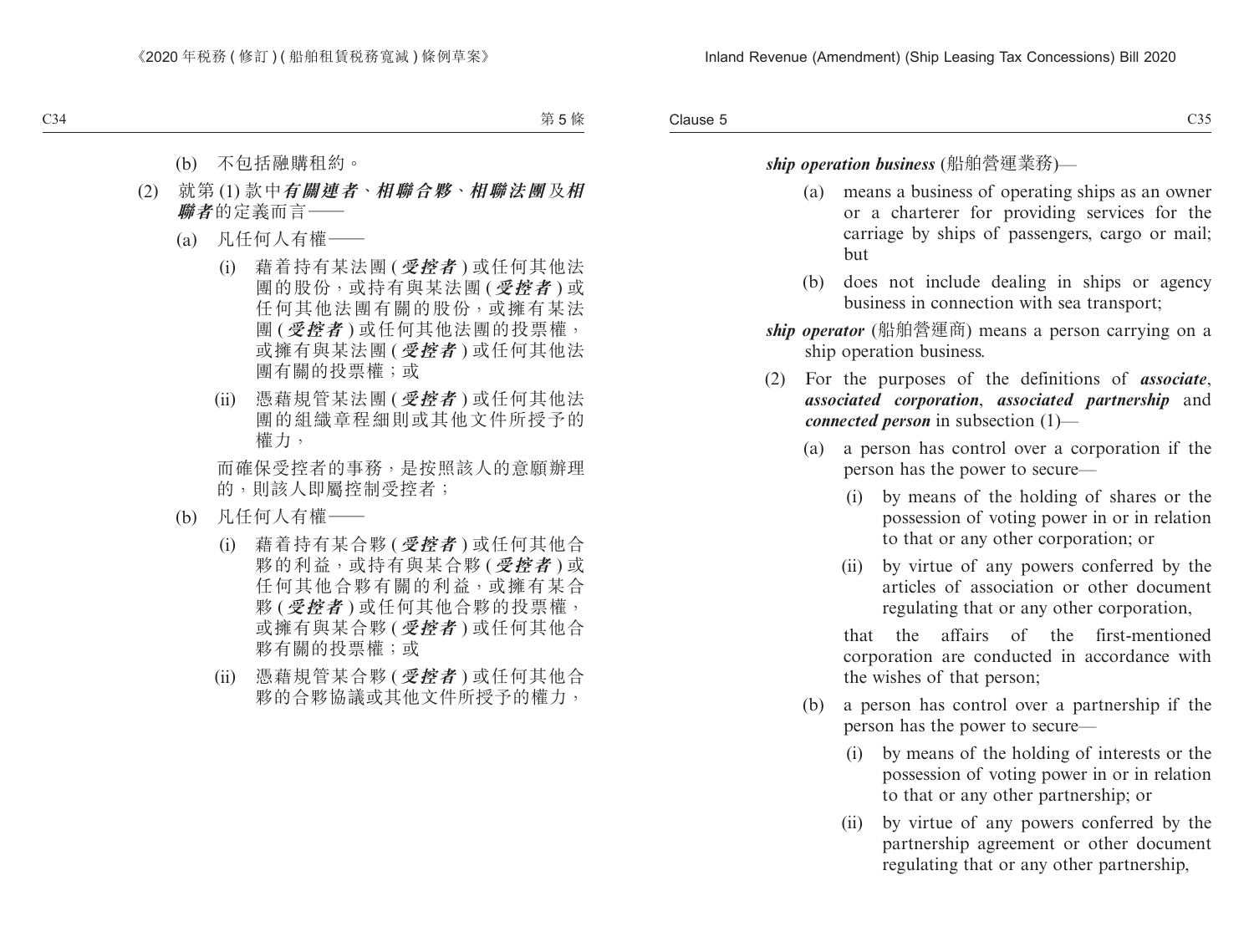that the affairs of the first-mentioned partnership are conducted in accordance with the wishes of that person; and

- (c) a person (*first-mentioned person*) has control over another person who is a natural person (*second-mentioned person*) if the secondmentioned person is accustomed or under an obligation (whether express or implied, and whether or not enforceable or intended to be enforceable by legal proceedings) to act, in relation to the investment or business affairs of the second-mentioned person, in accordance with the directions, instructions or wishes of the first-mentioned person.
- (3) For the purposes of the definition of *funding lease* in subsection (1), an arrangement does not fall within paragraph (c) of the definition if, in the opinion of the Commissioner, the property in the ship concerned would reasonably be expected not to pass to the lessee, or an associate of the lessee, under the arrangement at the end of its term.
- (4) In the definition of *own* in subsection (1), a reference to a hire-purchase agreement or conditional sale agreement does not include one under which, in the opinion of the Commissioner, the property in the ship concerned would reasonably be expected not to pass to the bailee or buyer (as the case may be).
- (5) A ship leasing activity carried out by a corporation in respect of a ship is a qualifying ship leasing activity if—
	- (a) the activity is carried out in the ordinary course of the corporation's business carried on in Hong Kong; and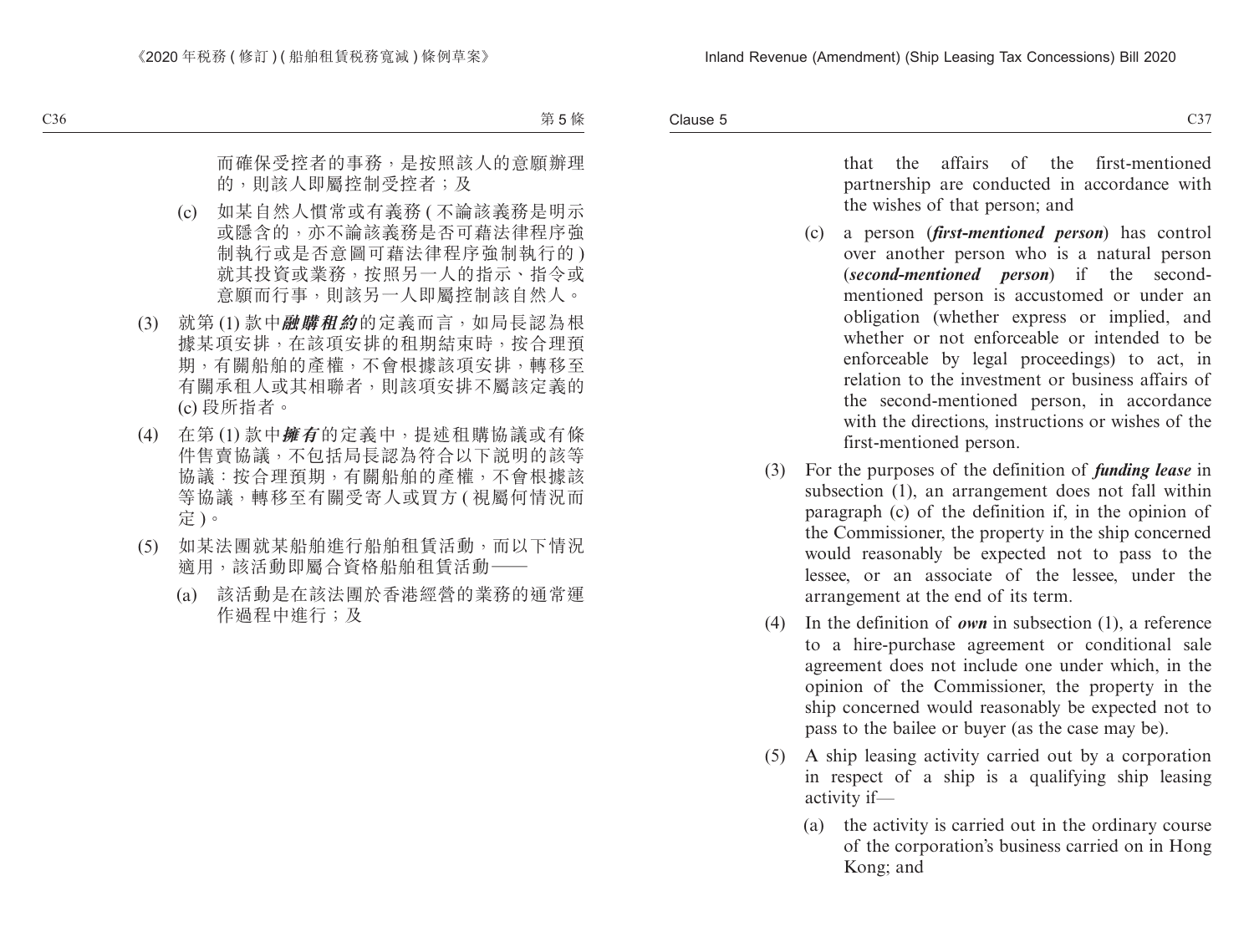| Clause 5<br>رں |
|----------------|
|                |

- (b) the ship is—
	- (i) of over 500 gross tonnage; and
	- (ii) navigating solely or mainly outside the waters of Hong Kong.
- (6) For the purposes of subsection  $(5)(b)(i)$ , a ship's gross tonnage is determined in accordance with the formula set out in regulation 6 of the Merchant Shipping (Registration) (Tonnage) Regulations (Cap. 415 sub. leg. C).
- (7) A ship leasing management activity carried out by a corporation in respect of a ship is a qualifying ship leasing management activity if—
	- (a) the activity is carried out in the ordinary course of the corporation's business carried on in Hong Kong;
	- (b) the activity is carried out for another corporation during the basis period of the other corporation for a year of assessment;
	- (c) the other corporation is a qualifying ship lessor for that year of assessment; and
	- (d) the ship is leased by the other corporation to a ship lessor, ship leasing manager or ship operator when the activity is carried out.
- (8) A note located in the text of the ship leasing tax concessions provisions is provided for information only and has no legislative effect.

#### **14P. Ship leasing tax concessions: concession for qualifying ship lessor**

(1) For the purposes of this Part and subject to subsections (4) and (6), the assessable profits of a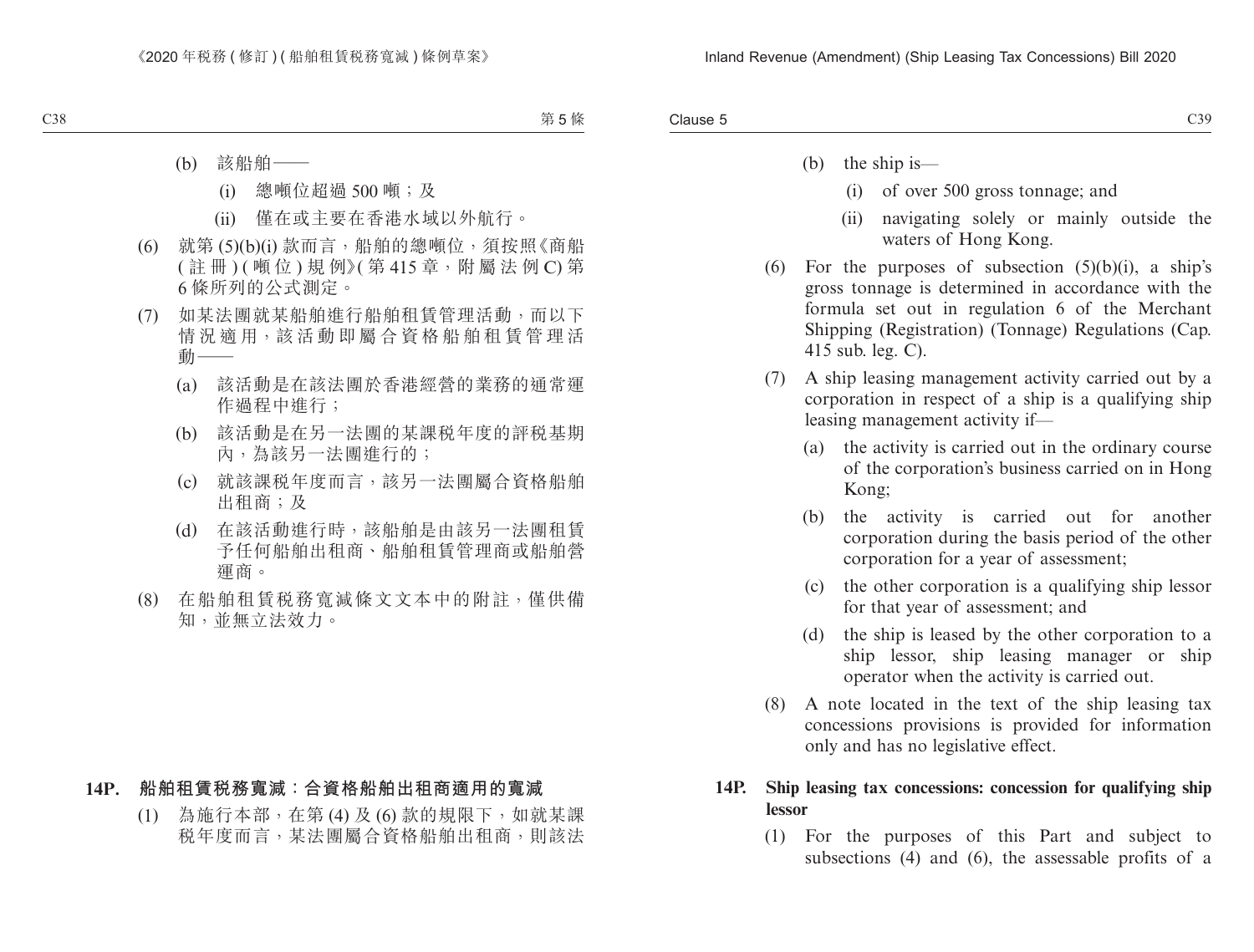Clause 5  $C41$  Clause 5

> corporation that is a qualifying ship lessor for a year of assessment are chargeable to tax under this Part at the rate specified in Schedule 8C to the extent to which those profits are assessable profits derived from its qualifying ship leasing activity.

- (2) A ship lessor is a qualifying ship lessor for a year of assessment if, during the basis period for that year of assessment—
	- (a) it is not a ship operator;
	- (b) it has carried out in Hong Kong one or more qualifying ship leasing activities; and
	- (c) it has not carried out in Hong Kong any activity other than a qualifying ship leasing activity.
- (3) For the purposes of subsection  $(2)(c)$ , in determining whether a ship lessor has carried out any activity other than a qualifying ship leasing activity, only activities that generate income to the ship lessor are to be taken into account.
- (4) Subsection (1) applies to a corporation for a year of assessment only if—
	- (a) during the basis period for that year of assessment—
		- (i) the central management and control of the corporation is exercised in Hong Kong;
		- (ii) the activities that produce its qualifying profits for that year are—
			- (A) carried out in Hong Kong by the corporation; or
			- (B) arranged by the corporation to be carried out in Hong Kong; and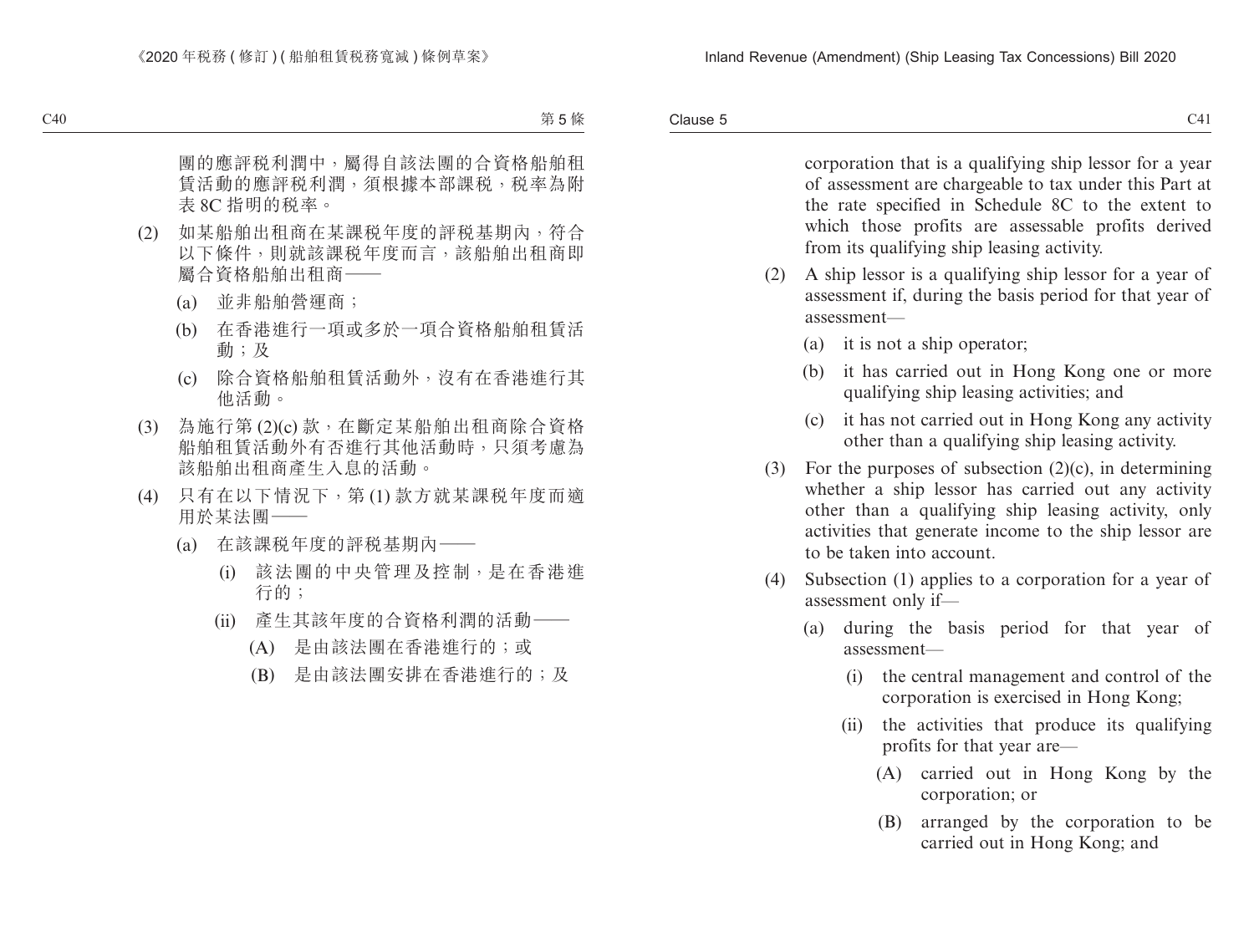- (iii) those activities are not carried out by a permanent establishment outside Hong Kong; and
- (b) the corporation has elected in writing that subsection (1) applies to it.

**Note—**

See also section 14W.

- (5) An election under subsection (4)(b), once made, is irrevocable.
- (6) If subsection (1) does not apply to a corporation for a year of assessment (*cessation year*) while it did for the previous year of assessment—
	- (a) the election made by the corporation under subsection (4)(b) ceases to be effective; and
	- (b) despite anything in this section, subsection (1) is not to apply to the corporation for the year of assessment that follows the cessation year.
- (7) A ship owned by a corporation is to be treated as a capital asset of the corporation for the purposes of this Part if—
	- (a) the corporation uses the ship for carrying out a qualifying ship leasing activity for a continuous period of not less than 3 years immediately before it disposes of the ship; and
	- (b) subsection (1) applies in relation to that activity for any year of assessment.
- (8) In this section—
- *qualifying profits* (合資格利潤), in relation to a corporation, means the assessable profits of the corporation that fall within subsection (1).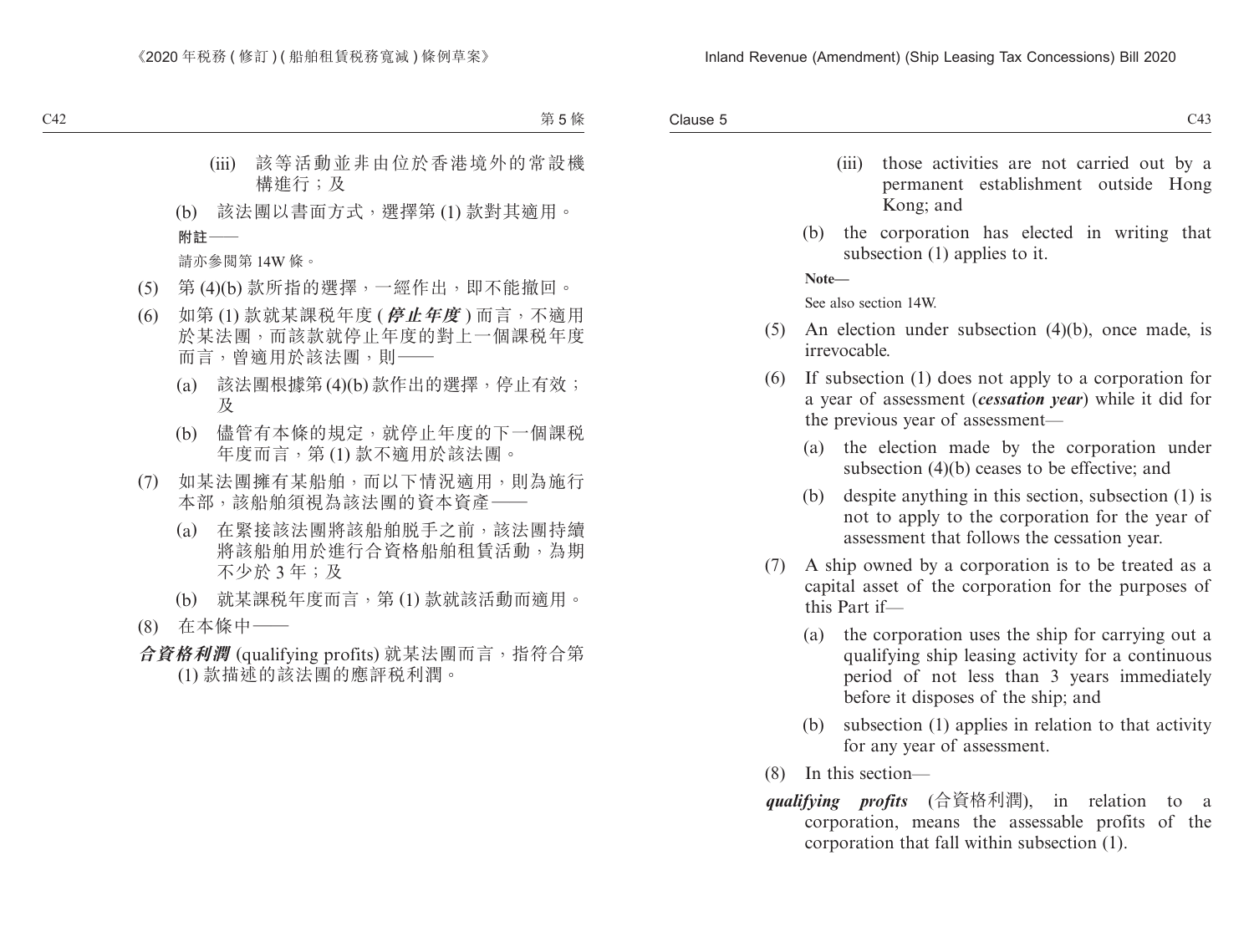#### **14Q. Ship leasing tax concessions: allowance for capital expenditure on ship**

- (1) If section 14P(1) applies to a corporation for a year of assessment, the corporation is not entitled to be granted any allowance under Part 6 for that year of assessment in respect of the capital expenditure incurred on the provision of the ship concerned.
- $(2)$  If—
	- (a) a person (*initial transferor*), whether alone or with others and whether directly or through an interposed person, transfers a ship by way of sale to a corporation (*initial transferee*);
	- (b) the initial transferee subsequently leases the ship to the initial transferor, or to an associate of the initial transferor, under a funding lease (*leaseback activity*); and
	- (c) the leaseback activity is a qualifying ship leasing activity, and the initial transferee is a qualifying ship lessor for a year of assessment by virtue of carrying out the activity,

for the purposes of Part 6, the transfer is not treated as a sale of the ship concerned.

#### **14R. Ship leasing tax concessions: calculation of net lease payments for operating leases**

(1) If section 14P(1) applies to a corporation for a year of assessment, and the qualifying ship leasing activity concerned relates to an operating lease, then the assessable profits of the corporation derived from the activity for that year of assessment are calculated in accordance with this section.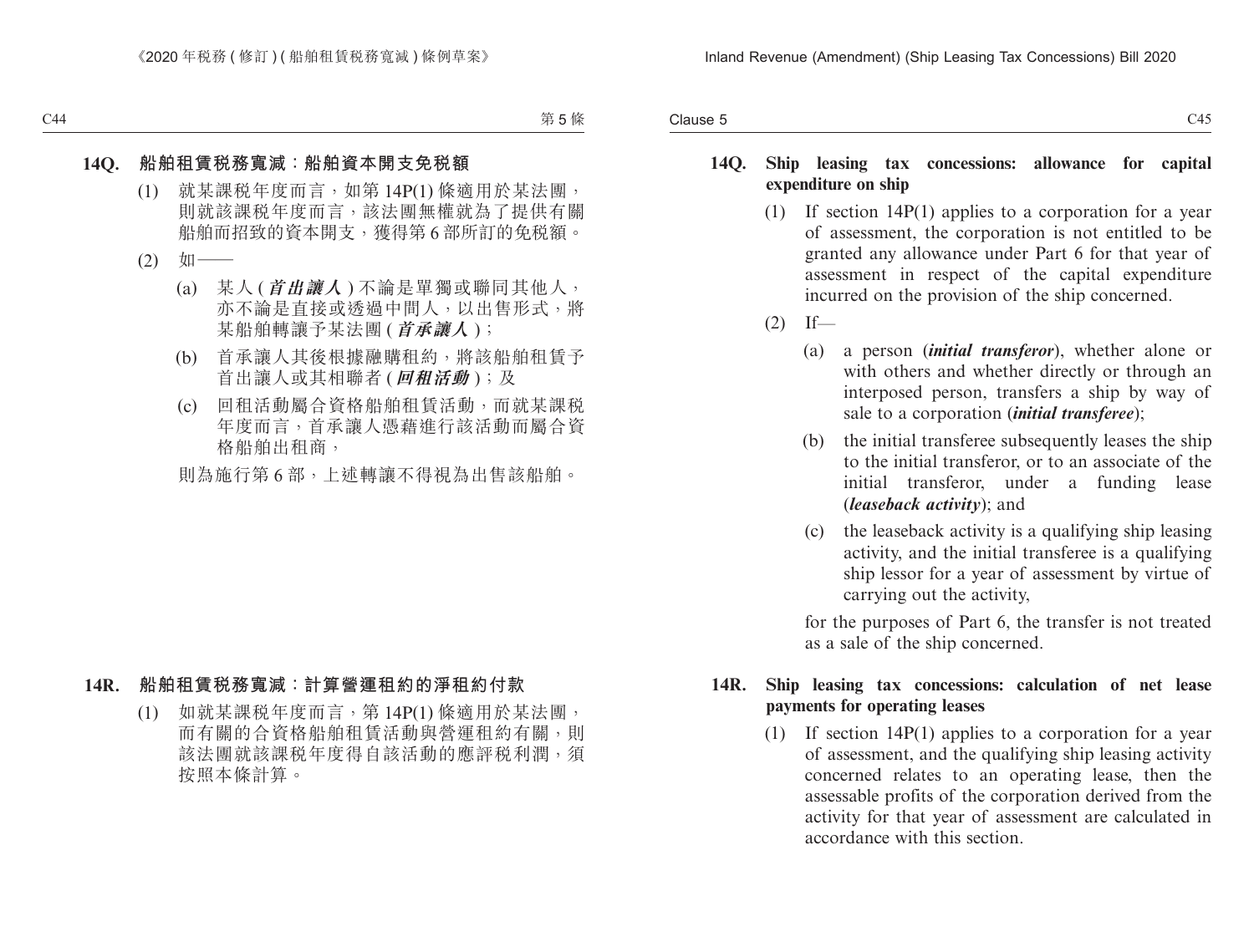Clause 5  $\alpha$  Clause 5  $\alpha$  C47

> (2) Unless subsection (3) applies, the net lease payments for the right to use a ship under the operating lease are to be calculated in accordance with the following formula—

$$
A = (B - C) \times D
$$

- where: A means the net lease payments:
	- B means the aggregate amount of the gross lease payments (whether or not they are periodic payments and including any sum payable under a residual value guarantee) earned by or accrued to the corporation under the operating lease during the basis period for the year of assessment;
	- C means the aggregate amount of any outgoings and expenses deductible under this Part to the extent to which they are incurred during the basis period for the year of assessment by the corporation in the production of those gross lease payments; and
	- D means the percentage prescribed in section 2 of Schedule 17FA.
- (3) If there are special circumstances in relation to a year of assessment, the net lease payments for the right to use a ship under the operating lease are to be calculated in accordance with the following formula—

$$
A = B - C
$$

where: A means the net lease payments;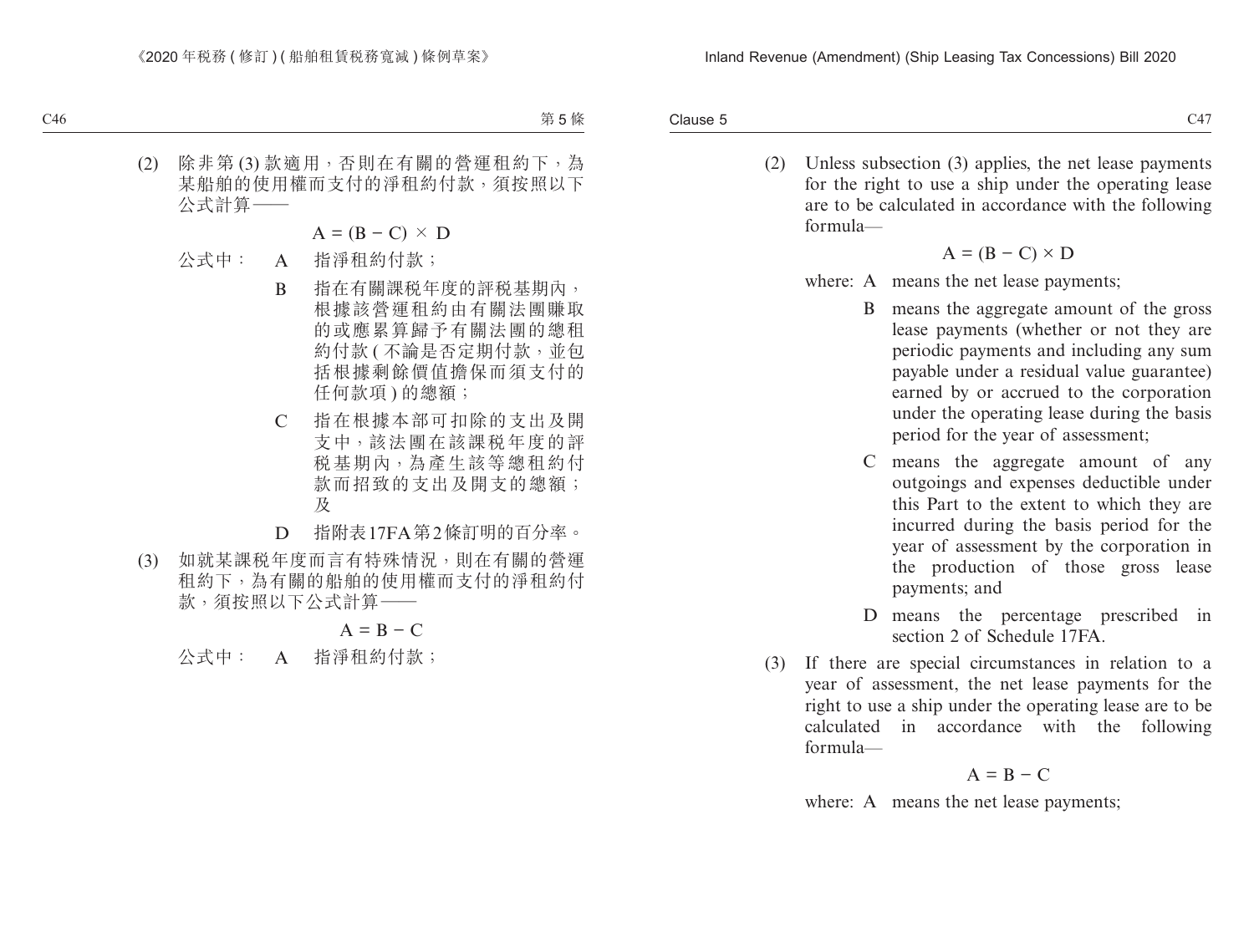- B means the aggregate amount of the gross lease payments (whether or not they are periodic payments and including any sum payable under a residual value guarantee) earned by or accrued to the corporation under the operating lease during the basis period for the year of assessment; and
- C means the aggregate amount of any outgoings and expenses deductible under this Part to the extent to which they are incurred during the basis period for the year of assessment by the corporation in the production of those gross lease payments.
- (4) For the purposes of subsection (3), there are special circumstances in relation to a year of assessment if, in relation to the year—
	- (a) the corporation carries out the qualifying ship leasing activity other than as an owner of the ship concerned;
	- (b) the corporation has not incurred capital expenditure on the provision of the ship concerned;
	- (c) allowances under Part 6 have been granted to the corporation or a connected person of the corporation in respect of the capital expenditure incurred on the provision of the ship concerned;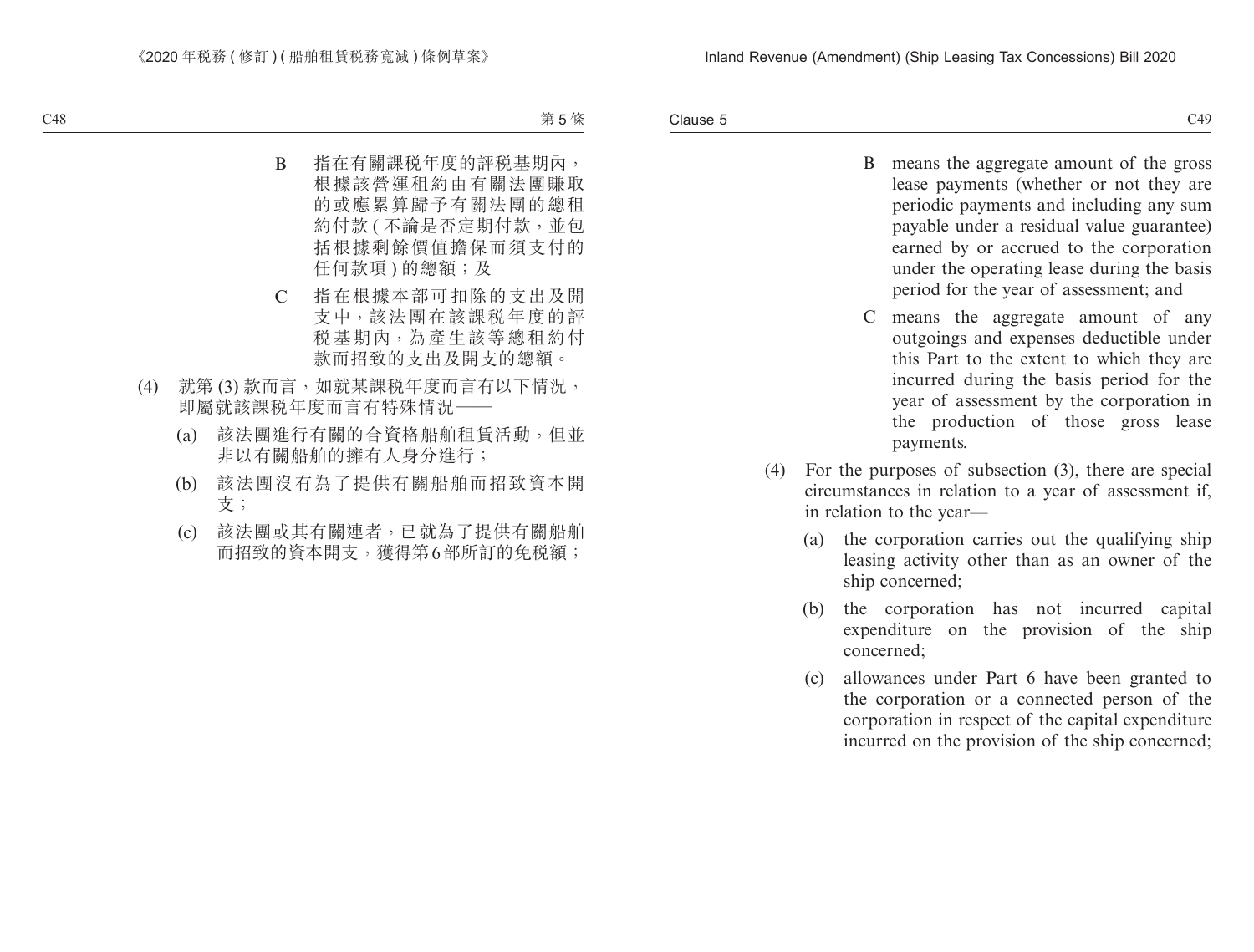Clause 5  $\epsilon$  Clause 5 C51

- (d) capital allowances are granted to a connected person of the corporation, whether in Hong Kong or in a territory outside Hong Kong, for the year of assessment in respect of the capital expenditure incurred on the provision of the ship concerned; or
- (e) the corporation carries out the qualifying ship leasing activity as an owner of the ship concerned, and the ship was, before the acquisition of the ship by the corporation—
	- (i) owned and used by the lessee (whether alone or with others); or
	- (ii) owned and used by an associate of the lessee.
- (5) However, subsection  $(4)(e)$  does not apply if—
	- (a) the ship concerned was acquired by the corporation from the lessee, or the associate of the lessee, mentioned in that subsection (*enduser*) with a consideration not more than the consideration paid by the end-user to another person (*supplier*) for acquiring the ship from the supplier; and
	- (b) no initial or annual allowances under Part 6 have been granted to the end-user in respect of the ship before the acquisition of the ship by the corporation.
- (6) For the purposes of subsection (5)(b), an allowance is to be regarded as not having been granted if the end-user disclaims the allowance by giving the Commissioner a written notice within—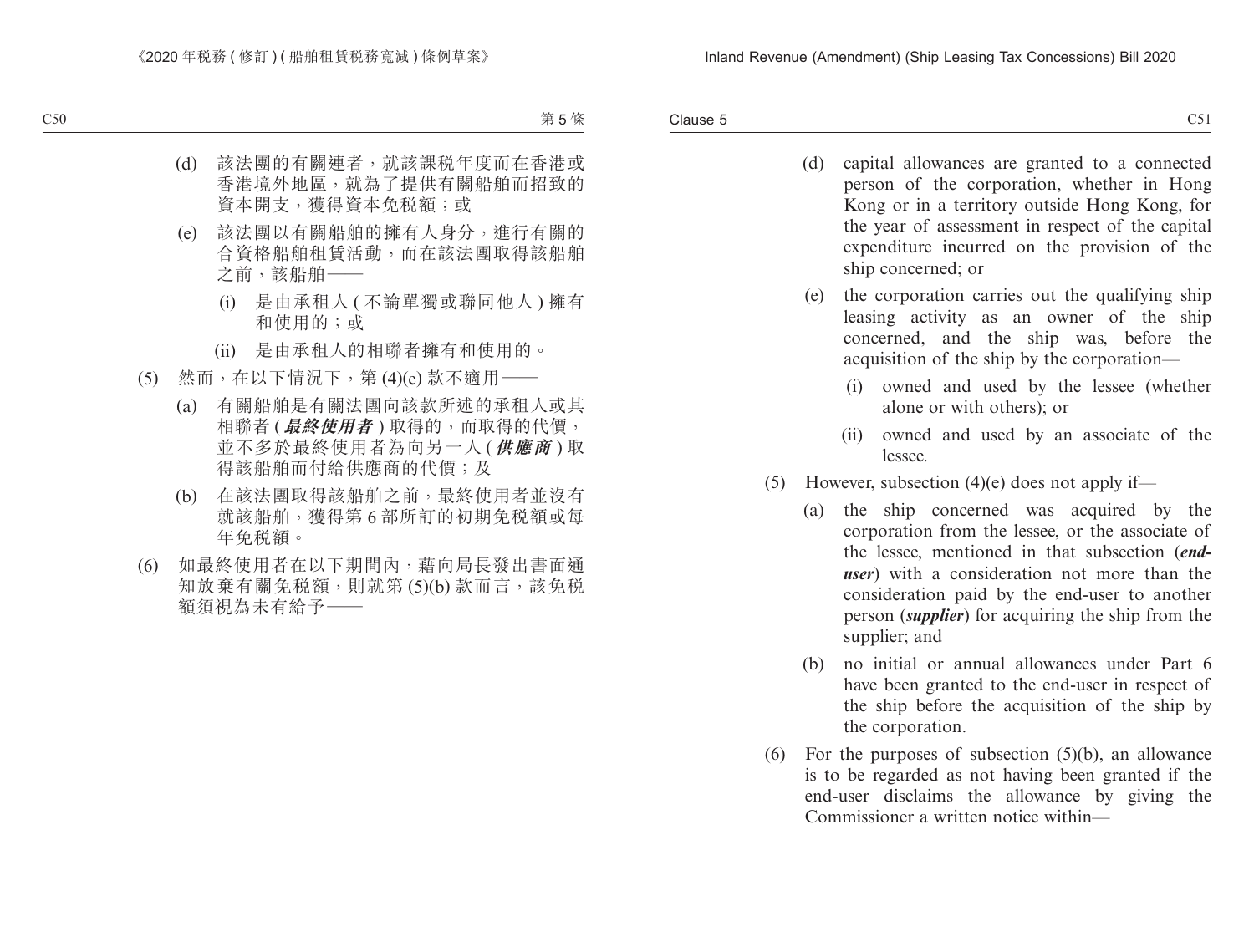- (a) 3 months of the date on which the capital expenditure giving rise to the allowance is incurred; or
- (b) any further time that the Commissioner permits in a particular case.
- (7) If a ship is leased under the operating lease together with other dealings in pursuance of one bargain, then for calculating the net lease payments under subsection (2) or (3), the Commissioner must, having regard to all the circumstances of the bargain, allocate an amount of gross lease payments for the right to use the ship under the lease.
- (8) The outgoings and expenses taken into account in calculating the net lease payments under this section may not otherwise be claimed for deduction under this Part.
- (9) In this section—
- *acquisition* (取得) means acquisition by a person as owner and includes holding or hiring under a hire-purchase agreement or, if the hire-purchase agreement is a conditional sale agreement, holding as purchaser;
- *lessee* (承租人) means the lessee under the operating lease concerned.

#### **14S. Ship leasing tax concessions: calculation of net payments of finance charges or interest for funding leases**

(1) If section 14P(1) applies to a corporation for a year of assessment, and the qualifying ship leasing activity concerned relates to a funding lease, then the assessable profits of the corporation derived from the activity for that year of assessment are calculated in accordance with this section.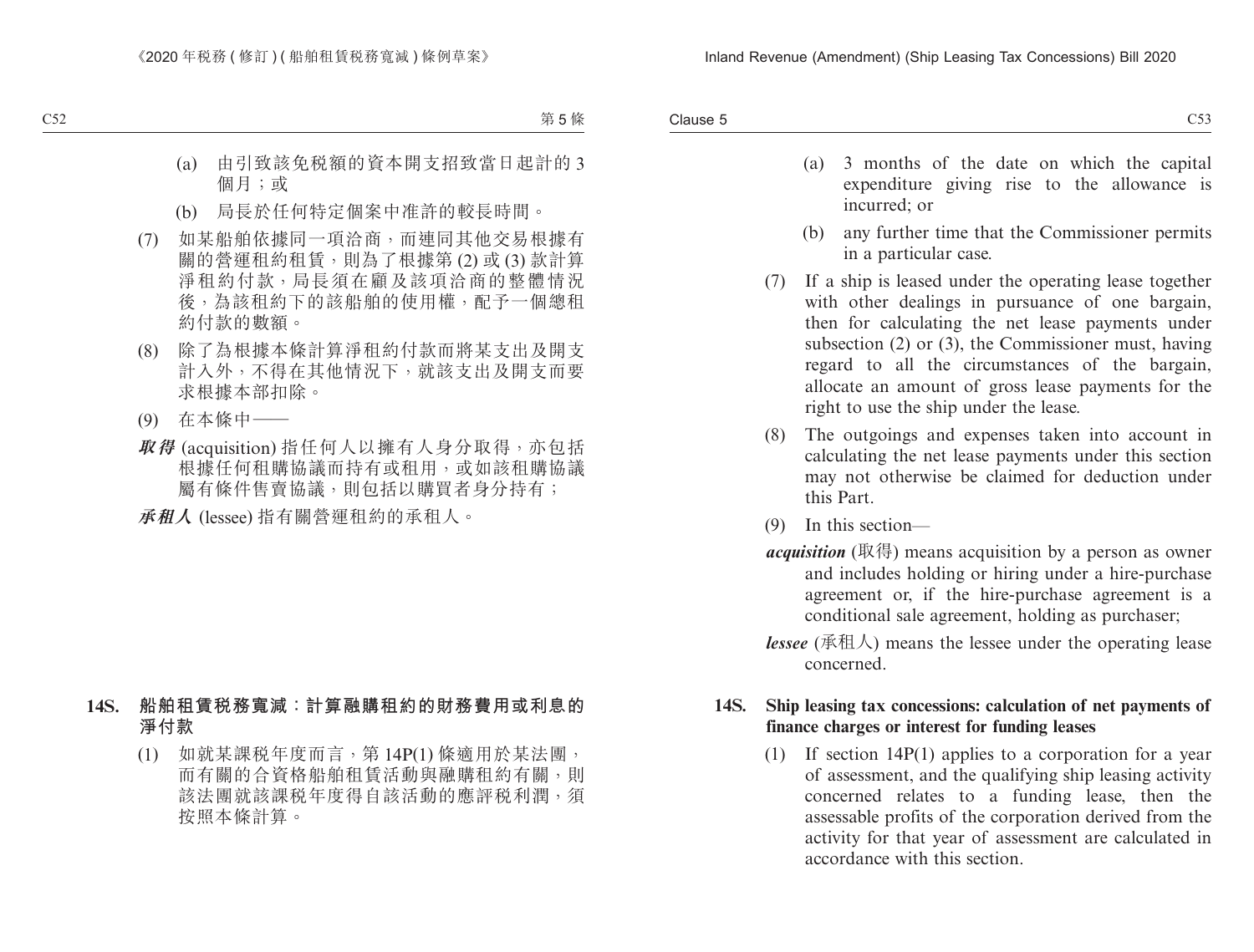Clause 5  $\epsilon$  Clause 5  $\epsilon$  C55

> (2) The net payments of finance charges or interest in relation to the right to use a ship under the funding lease are to be calculated in accordance with the following formula—

$$
E = F - G
$$

- where: E means the net payments of finance charges or interest;
	- F means the aggregate amount of the gross payments of finance charges or interest (whether or not they are periodic payments) earned by or accrued to the corporation under the funding lease during the basis period for the year of assessment; and
	- G means the aggregate amount of any outgoings and expenses deductible under this Part to the extent to which they are incurred during the basis period for the year of assessment by the corporation in the production of those gross payments of finance charges or interest.
- (3) If a ship is leased under the funding lease together with other dealings in pursuance of one bargain, then for calculating the net payments of finance charges or interest under subsection (2), the Commissioner must, having regard to all the circumstances of the bargain, allocate an amount of gross payments of finance charges or interest in relation to the right to use the ship under the lease.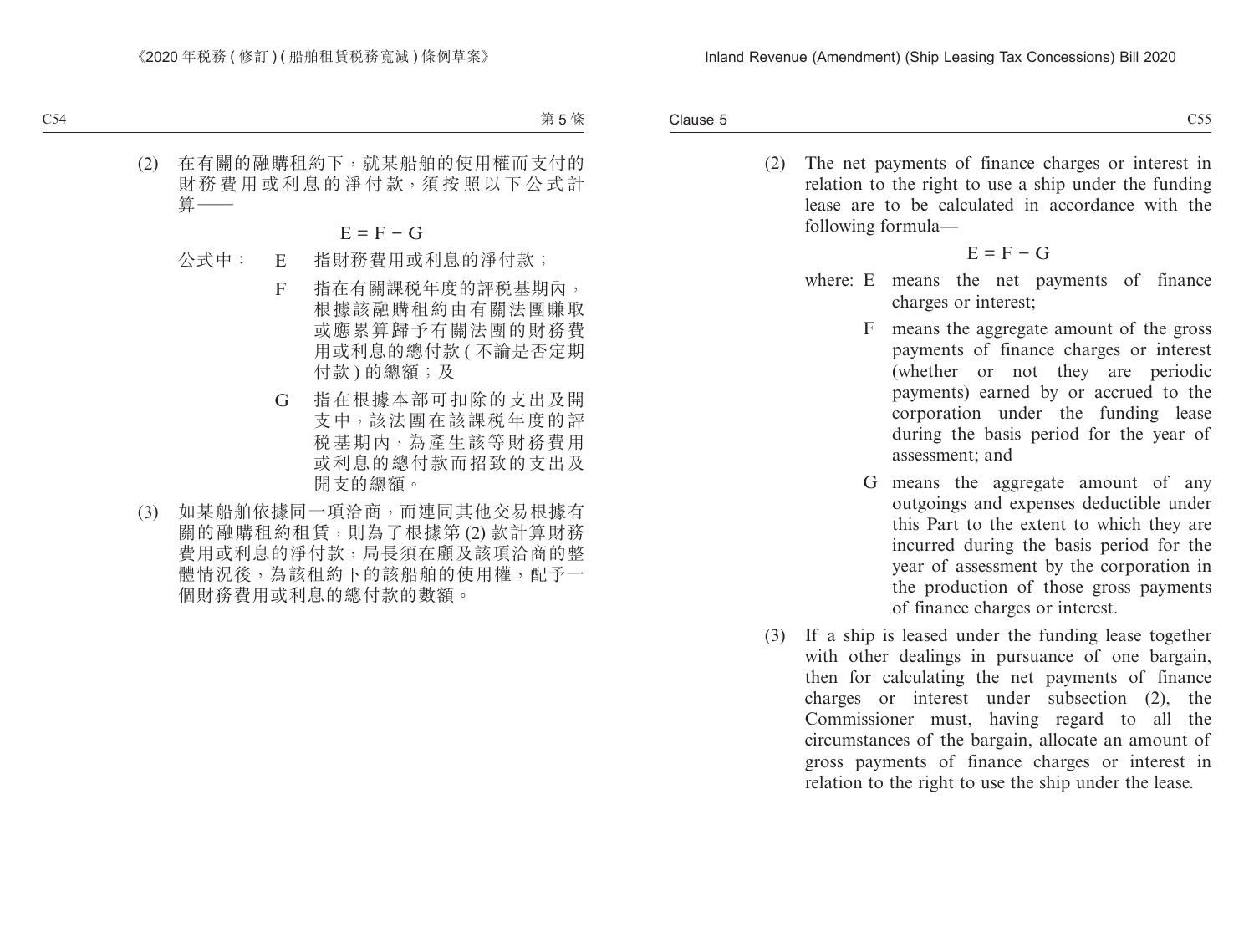Clause 5  $\epsilon$  Clause 5 C57

> (4) The outgoings and expenses taken into account in calculating the net payments of finance charges or interest under this section may not otherwise be claimed for deduction under this Part.

#### **14T. Ship leasing tax concessions: concession for qualifying ship leasing manager**

- (1) For the purposes of this Part and subject to subsections (5) and (7), the assessable profits of a corporation that is a qualifying ship leasing manager for a year of assessment are chargeable to tax under this Part at—
	- (a) to the extent to which those profits are assessable profits derived from its qualifying ship leasing management activity carried out other than for an associated corporation—onehalf of the rate specified in Schedule 8; or
	- (b) to the extent to which those profits are assessable profits derived from its qualifying ship leasing management activity carried out for an associated corporation—the rate specified in Schedule 8C.
- (2) A ship leasing manager is a qualifying ship leasing manager for a year of assessment if—
	- (a) during the basis period for that year of assessment, it is not a ship operator; and
	- (b) for that year of assessment—
		- (i) it satisfies the conditions specified in subsection (3);
		- (ii) it satisfies the safe harbour rule under section 14U; or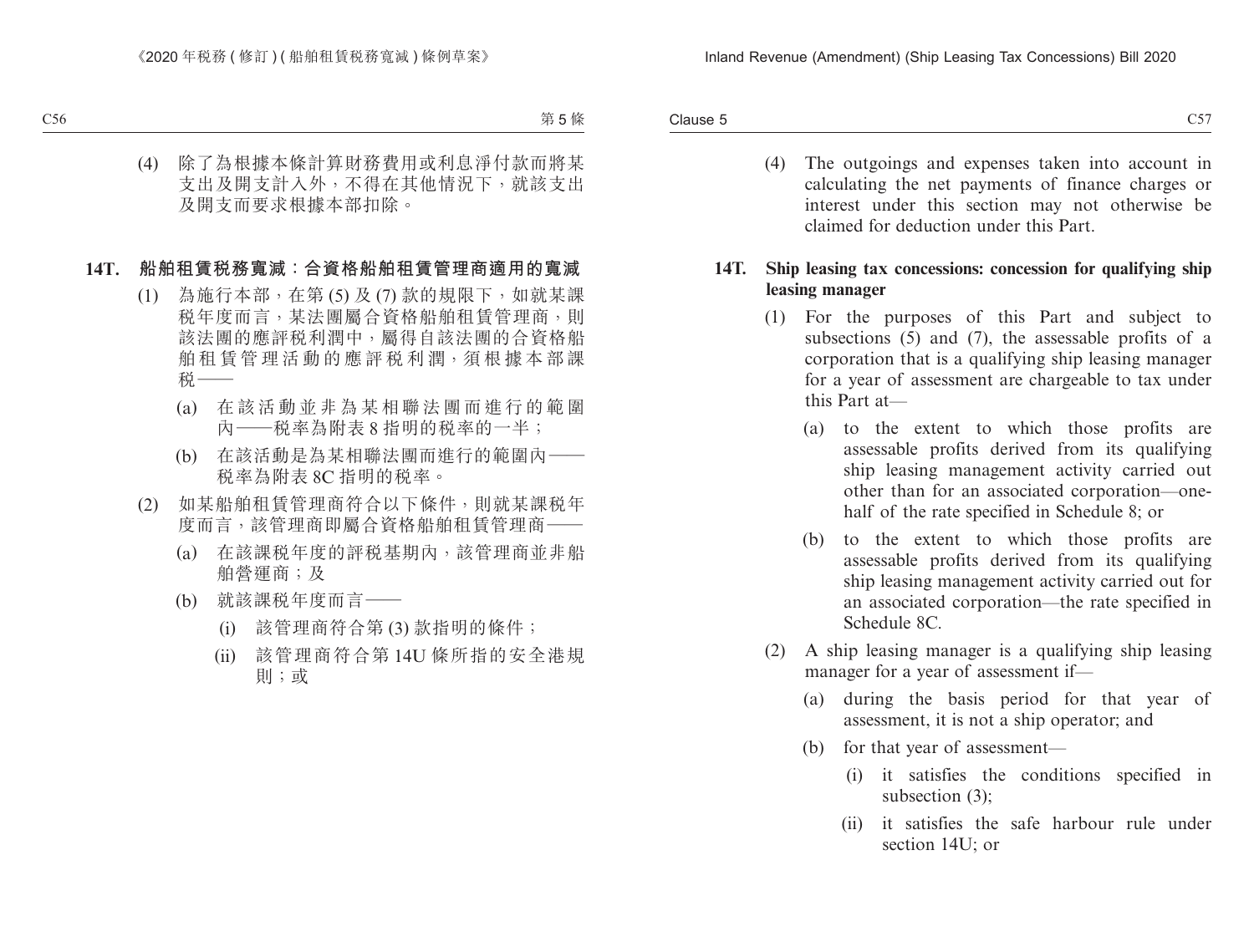- (iii) it has obtained the Commissioner's determination under section 14V(1).
- (3) For the purposes of subsection  $(2)(b)(i)$ , the conditions are that, during the basis period for the year of assessment, the ship leasing manager—
	- (a) has carried out in Hong Kong one or more qualifying ship leasing management activities; and
	- (b) has not carried out in Hong Kong any activity other than a qualifying ship leasing management activity.
- (4) For the purposes of subsection (3)(b), in determining whether a ship leasing manager has carried out any activity other than a qualifying ship leasing management activity, only activities that generate income to the ship leasing manager are to be taken into account.
- (5) Subsection (1) applies to a corporation for a year of assessment only if—
	- (a) during the basis period for that year of assessment—
		- (i) the central management and control of the corporation is exercised in Hong Kong;
		- (ii) the activities that produce its qualifying profits for that year are—
			- (A) carried out in Hong Kong by the corporation; or
			- (B) arranged by the corporation to be carried out in Hong Kong; and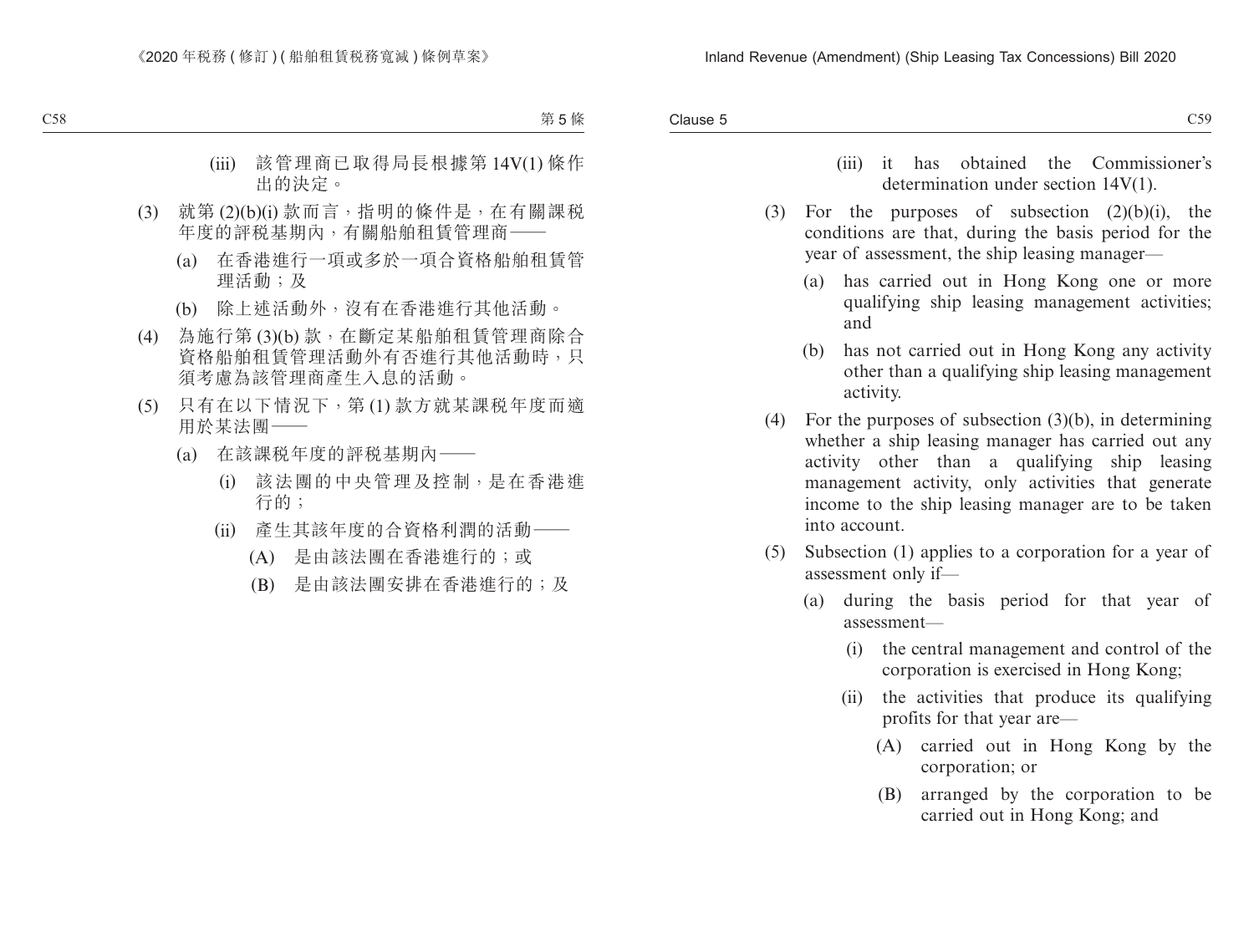- (iii) those activities are not carried out by a permanent establishment outside Hong Kong; and
- (b) the corporation has elected in writing that subsection (1) applies to it.

**Note—**

See also section 14W.

- (6) An election under subsection (5)(b), once made, is irrevocable.
- (7) If subsection (1) does not apply to a corporation for a year of assessment (*cessation year*) while it did for the previous year of assessment—
	- (a) the election made by the corporation under subsection (5)(b) ceases to be effective; and
	- (b) despite anything in this section, subsection (1) is not to apply to the corporation for the year of assessment that follows the cessation year.
- (8) In this section—
- *qualifying profits* (合資格利潤), in relation to a corporation, means the assessable profits of the corporation that fall within subsection (1).

#### **14U. Ship leasing tax concessions: safe harbour rule**

- (1) For the purposes of section  $14T(2)(b)(ii)$ , a corporation satisfies the safe harbour rule for a year of assessment (*subject year*) if the corporation falls within—
	- (a) the 1-year safe harbour under subsection (2); or
	- (b) the multiple-year safe harbour under subsection (3).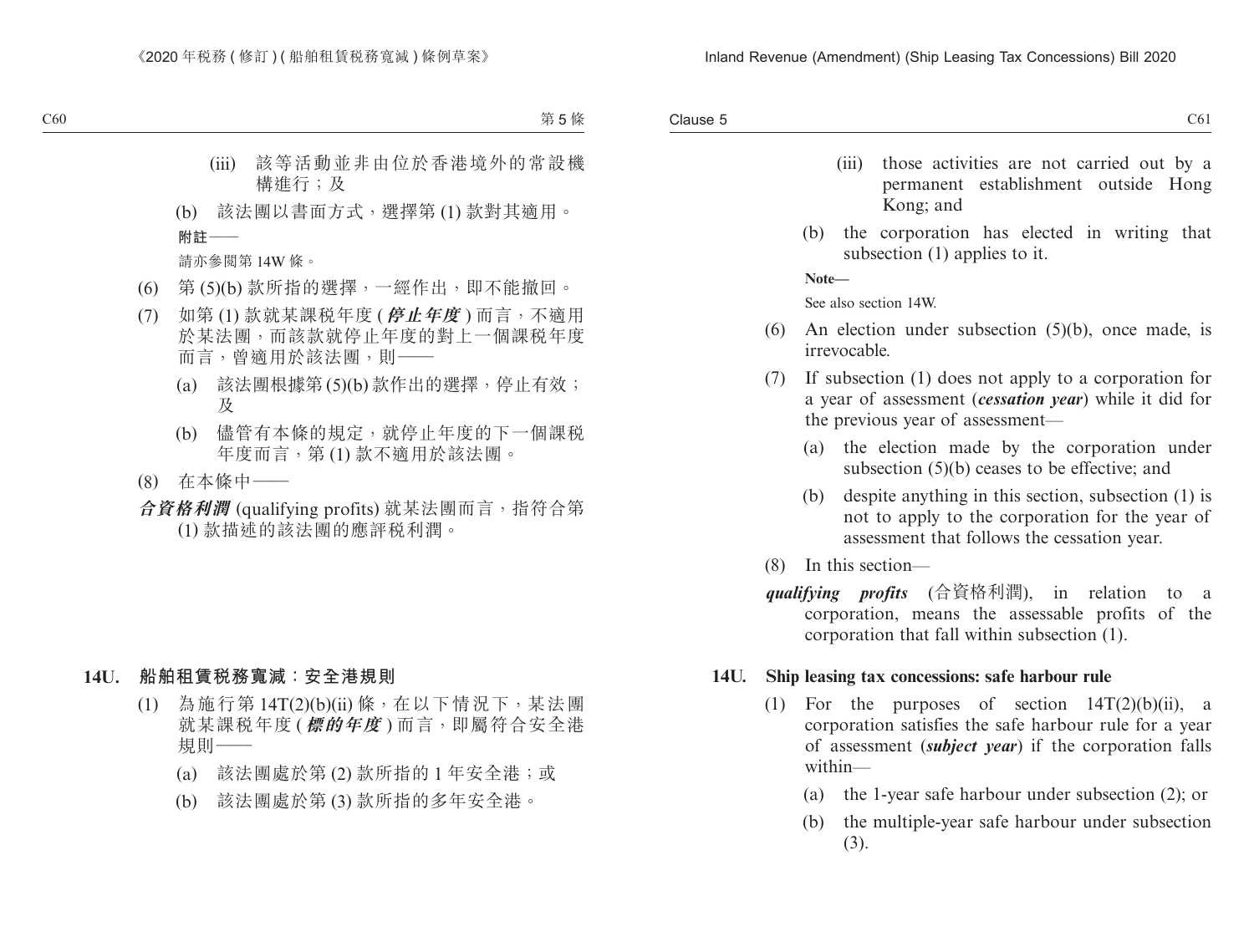- (2) A corporation falls within the 1-year safe harbour if, for the subject year—
	- (a) its SLMP percentage is not lower than the profits percentage prescribed in section 3 of Schedule 17FA; and
	- (b) its SLMA percentage is not lower than the asset percentage prescribed in section 4 of that Schedule.
- (3) A corporation falls within the multiple-year safe harbour if, for the specified years—
	- (a) its average SLMP percentage is not lower than the profits percentage prescribed in section 3 of Schedule 17FA; and
	- (b) its average SLMA percentage is not lower than the asset percentage prescribed in section 4 of that Schedule.
- (4) In this section, a reference to the specified years for a corporation is a reference to—
	- (a) if the corporation has carried on a trade, profession or business in Hong Kong for less than 2 consecutive years of assessment immediately before the subject year—the subject year and the preceding year of assessment (*the 2 years*); or
	- (b) if the corporation has carried on a trade, profession or business in Hong Kong for 2 or more consecutive years of assessment immediately before the subject year—the subject year and the preceding 2 years of assessment (*the 3 years*).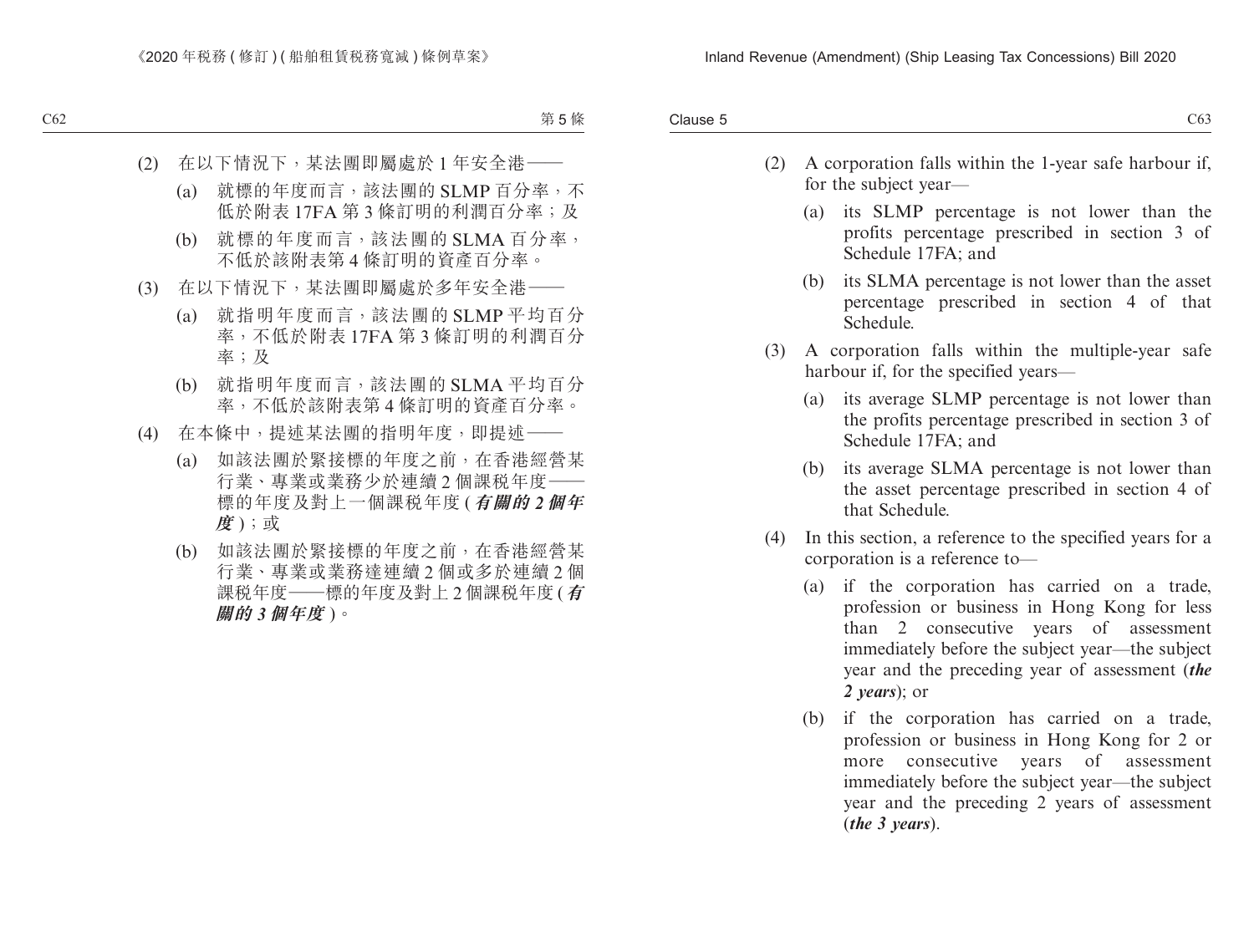Clause 5  $C1$  Clause 5  $C65$ 

> (5) The SLMP percentage of a corporation for a year of assessment is calculated in accordance with the following formula—

> > SLMP P

- where: SLMP means the aggregate amount of the ship leasing management profits of the corporation during the basis period for the year of assessment; and
	- P means the aggregate amount of profits accruing to the corporation from all sources, whether in Hong Kong or not, during the basis period for the year of assessment.
- (6) The SLMA percentage of a corporation for a year of assessment is calculated in accordance with the following formula—

$$
\frac{\text{SLMA}}{\text{A}}
$$

- where: SLMA means the aggregate value of the ship leasing management assets of the corporation as at the end of the basis period for the year of assessment; and
	- A means the aggregate value of all assets, whether in Hong Kong or not, of the corporation as at the end of the basis period for the year of assessment.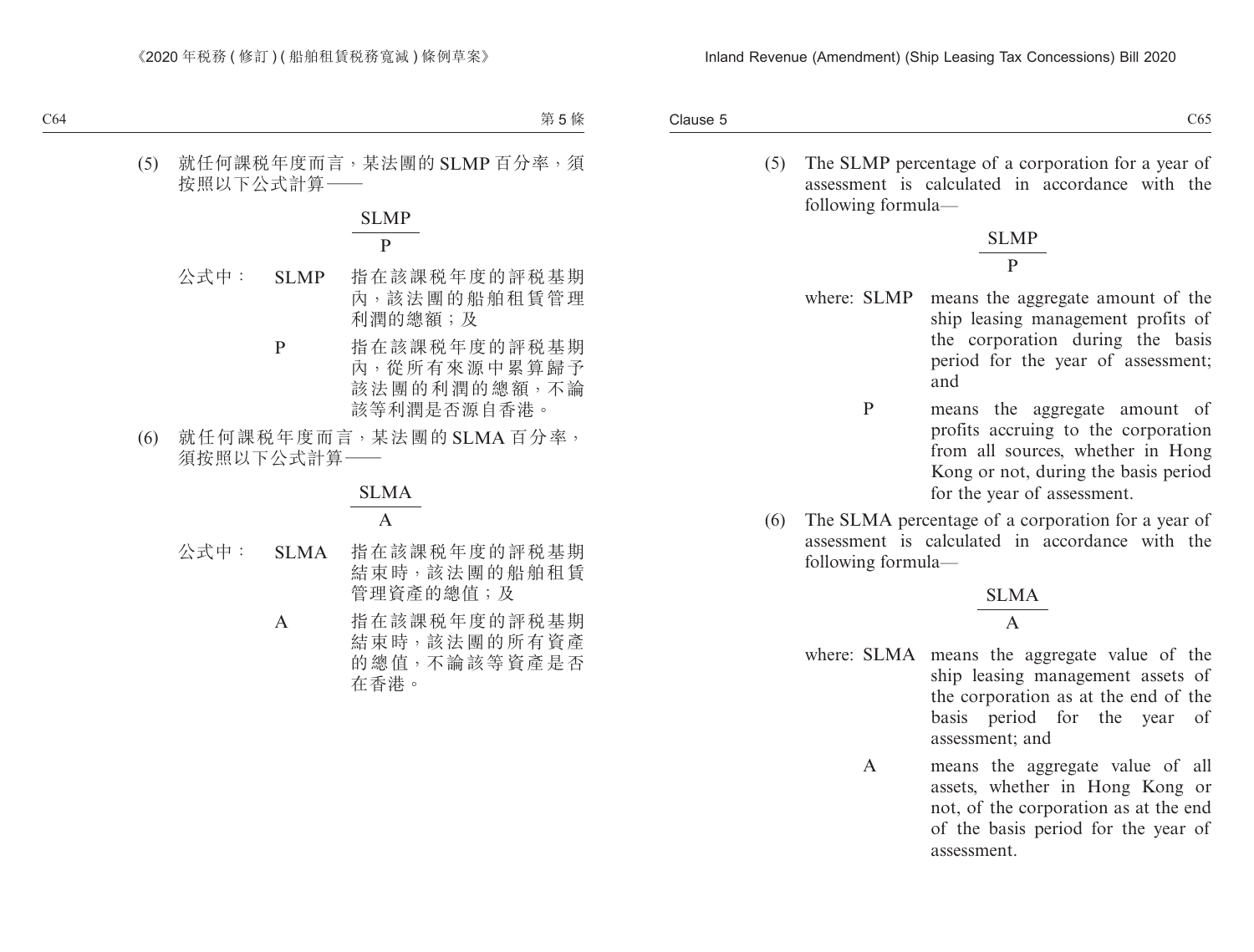Clause 5  $C4$  Clause 5  $C67$ 

- (7) For the purposes of subsection (6), in computing the aggregate value of the ship leasing management assets of a corporation, if a ship leasing management asset is used partly to carry out a qualifying ship leasing management activity and partly for another purpose, only the part of the value of the asset that is proportionate to the extent to which the asset is used to carry out a qualifying ship leasing management activity is to be taken into account.
- (8) A reference to the average SLMP percentage of a corporation for the specified years is a reference to the percentage arrived at by—
	- (a) if subsection  $(4)(a)$  applies—dividing the sum of the SLMP percentages of the corporation for the 2 years by 2; or
	- (b) if subsection (4)(b) applies—dividing the sum of the SLMP percentages of the corporation for the 3 years by 3.
- (9) A reference to the average SLMA percentage of a corporation for the specified years is a reference to the percentage arrived at by—
	- (a) if subsection  $(4)(a)$  applies—dividing the sum of the SLMA percentages of the corporation for the 2 years by 2; or
	- (b) if subsection (4)(b) applies—dividing the sum of the SLMA percentages of the corporation for the 3 years by 3.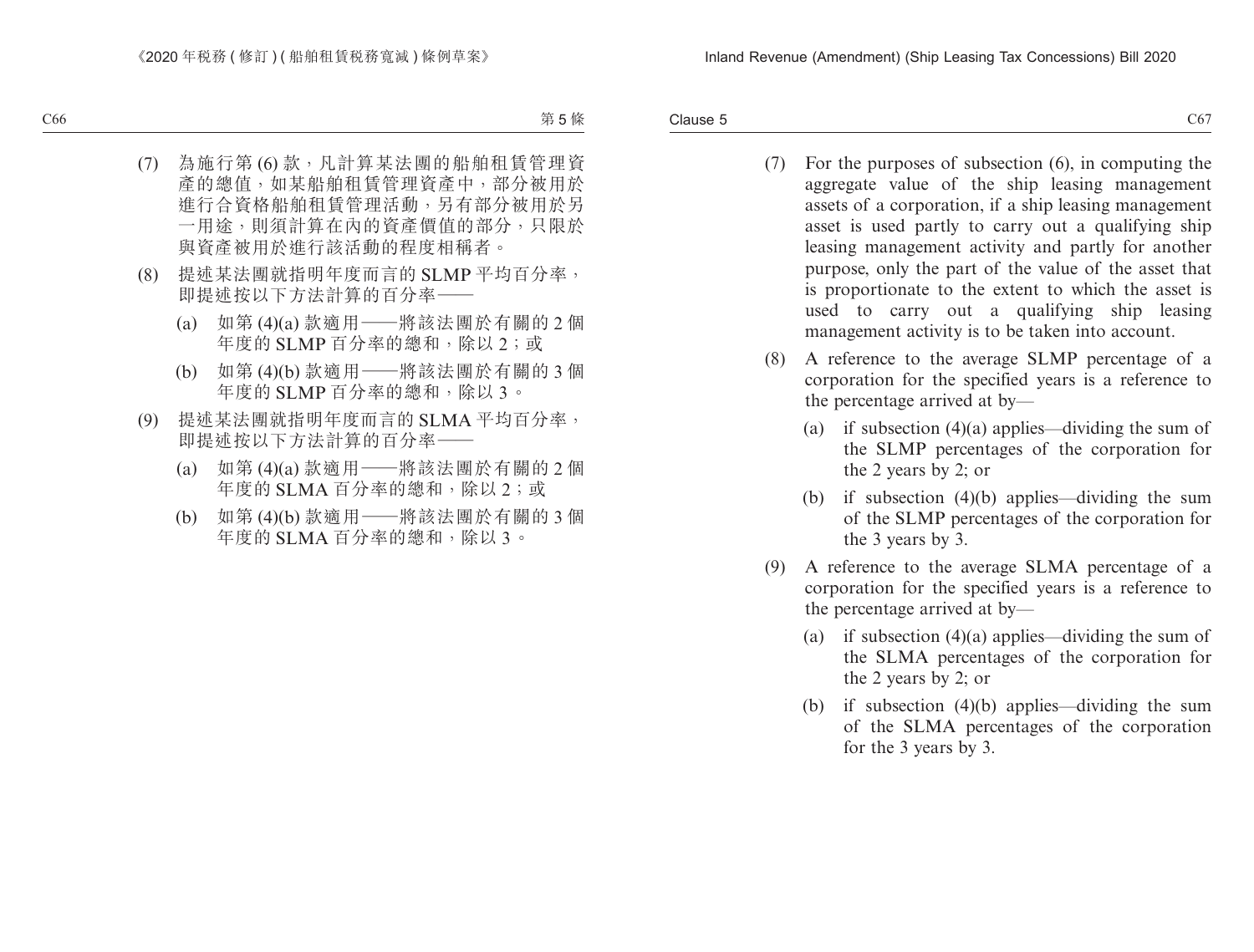#### **14V. Ship leasing tax concessions: Commissioner's determination**

- (1) For the purposes of section  $14T(2)(b)(iii)$ , the Commissioner may, on application by a corporation, determine that the corporation is a qualifying ship leasing manager for a year of assessment.
- (2) A corporation may apply for the Commissioner's determination under subsection (1) only if—
	- (a) it is not a ship operator; and
	- (b) for the year of assessment, it satisfies neither of the following—
		- (i) the conditions specified in section  $14T(3)$ ;
		- (ii) the safe harbour rule under section 14U.
- (3) The Commissioner may make a determination under subsection (1) only if the Commissioner is of the opinion that the conditions specified in section 14T(3), or the safe harbour rule under section 14U, would, in the ordinary course of business of the corporation, have been satisfied for the year of assessment.

#### **14W. Ship leasing tax concessions: carrying out of activities in Hong Kong**

(1) For the purposes of section  $14P(4)(a)(ii)$ , an activity producing the assessable profits of a corporation that fall within section 14P(1) for a year of assessment is not considered to be carried out in Hong Kong by the corporation or arranged by the corporation to be carried out in Hong Kong during the basis period for that year of assessment unless the threshold requirements are met.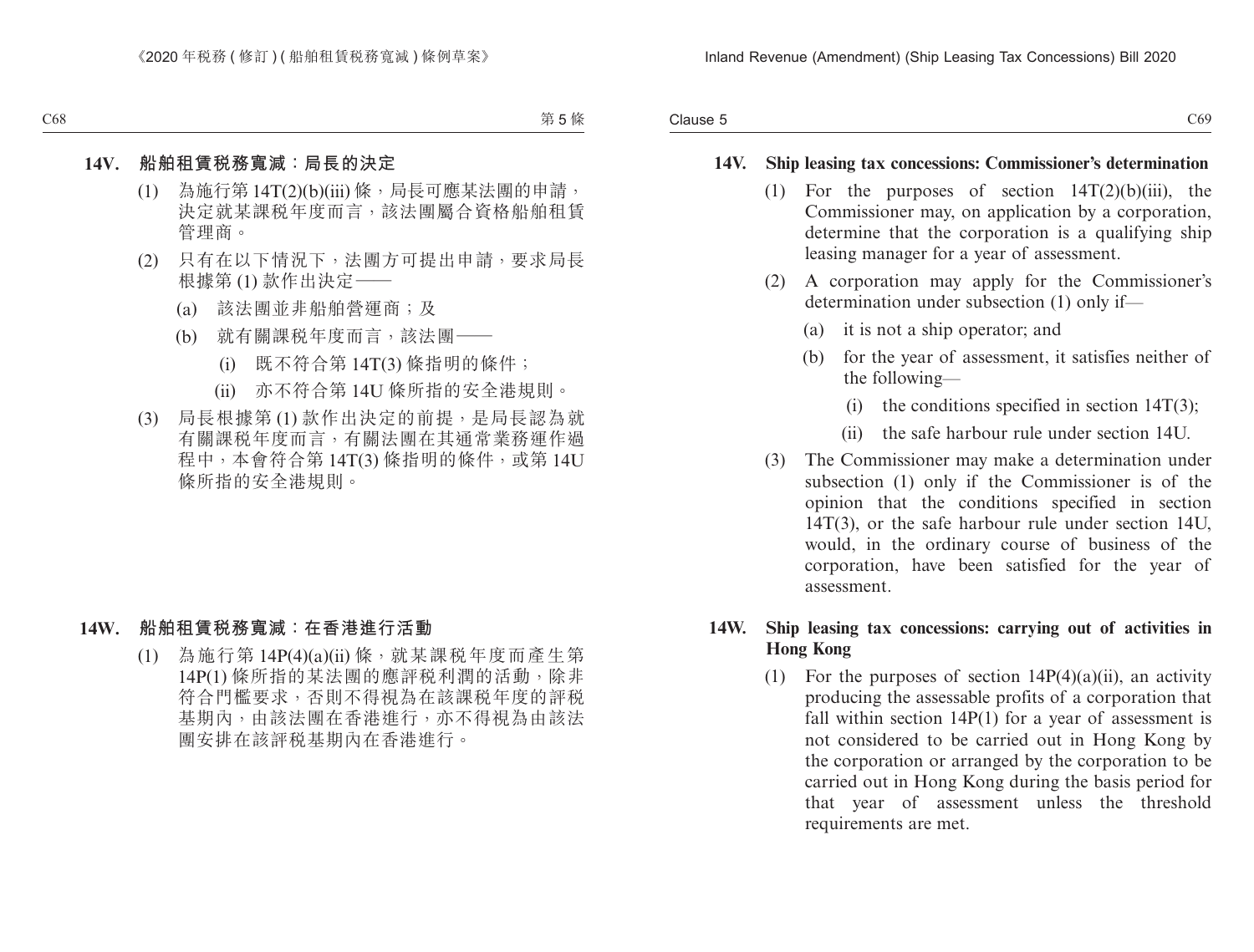Clause 5  $C1$  Clause 5  $C21$ 

- (2) For the purposes of section  $14T(5)(a)(ii)$ , an activity producing the assessable profits of a corporation that fall within section  $14T(1)$  for a year of assessment is not considered to be carried out in Hong Kong by the corporation or arranged by the corporation to be carried out in Hong Kong during the basis period for that year of assessment unless the threshold requirements are met.
- (3) To avoid doubt, the fact that the threshold requirements are not met for the purposes of subsection (1) or (2) does not imply that the assessable profits mentioned in that subsection do not arise in or are not derived from Hong Kong.
- (4) In this section—

*threshold requirements* (門檻要求) means—

- (a) for the purposes of subsection (1)—the requirements prescribed in section 5 of Schedule 17FA; or
- (b) for the purposes of subsection (2)—the requirements prescribed in section 6 of that Schedule.

#### **14X. Ship leasing tax concessions: losses sustained by qualifying ship lessor or qualifying ship leasing manager**

- (1) If section 14P(1) applies to a corporation for a zerotax year of assessment, any loss sustained by the corporation in the year of assessment is not available for set off against any of its assessable profits for any subsequent year of assessment.
- (2) If section  $14T(1)(b)$  applies to a corporation for a zero-tax year of assessment, any loss sustained by the corporation in the year of assessment is not available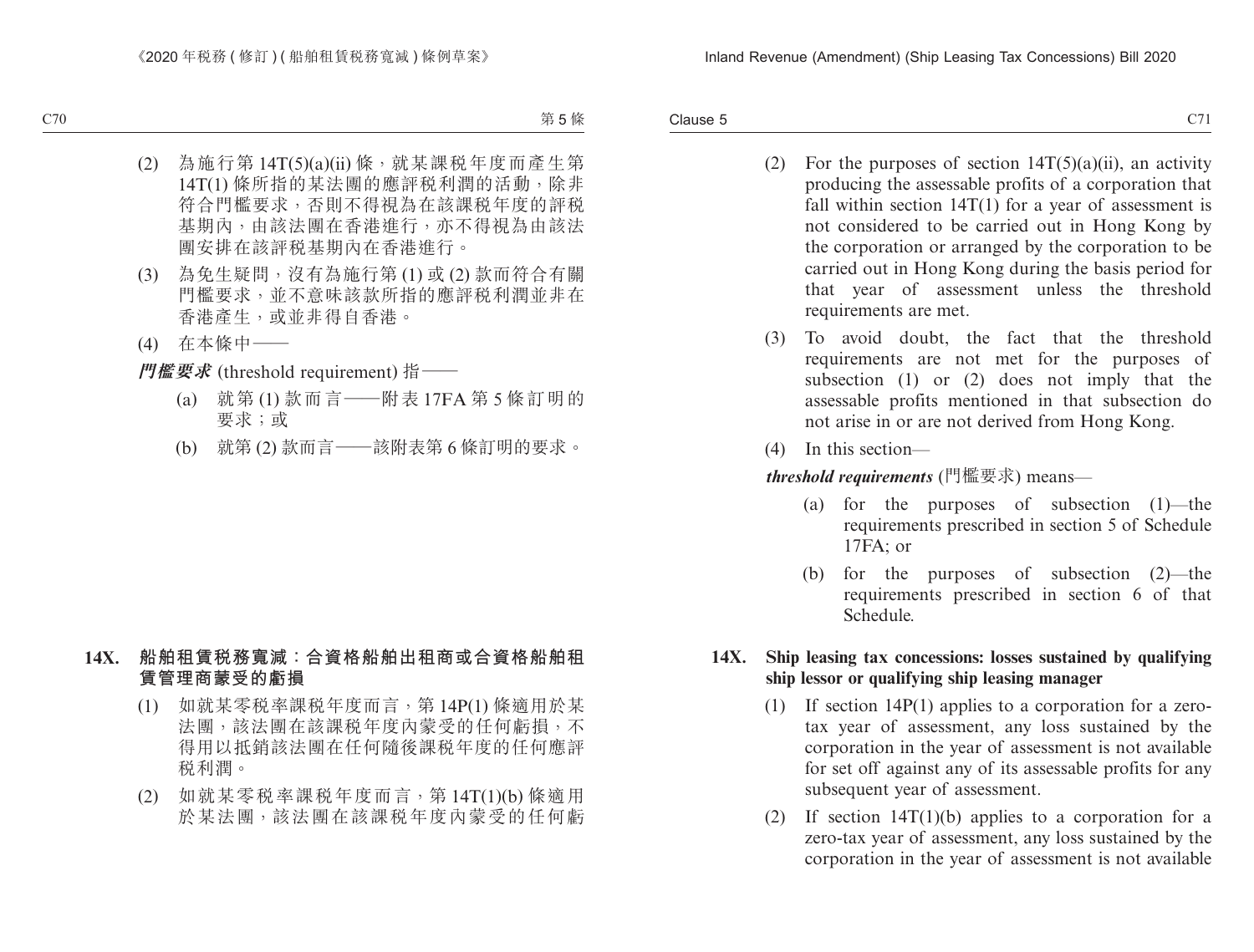Clause 5 Clause 5 and 200 and 200 and 200 and 200 and 200 and 200 and 200 and 200 and 200 and 200 and 200 and 200 and 20

> for set off against any of its assessable profits for the year of assessment or any subsequent year of assessment.

- (3) In this section—
- *zero-tax year of assessment* (零稅率課稅年度) means a year of assessment for which the rate of profits tax specified in Schedule 8C is 0%.

#### **14Y. Ship leasing tax concessions: anti-avoidance provisions relating to arm's length principle**

- (1) Subsection (2) applies if—
	- (a) conditions are made or imposed between a corporation that is a qualifying ship lessor and a person who is an associate of that corporation, in their commercial or financial relations in connection with a qualifying ship leasing activity; and
	- (b) the conditions differ from those that would be made if the person were not such an associate.
- (2) Any profits that, but for the conditions referred to in subsection  $(1)(a)$ , would have accrued to the corporation or the person and, by reason of those conditions, have not so accrued, are to be included in the profits of the corporation or the person and taxed in accordance with this Part.
- (3) Subsection (4) applies if—
	- (a) conditions are made or imposed between a corporation that is a qualifying ship leasing manager and a person who is an associate of that corporation, in their commercial or financial relations in connection with a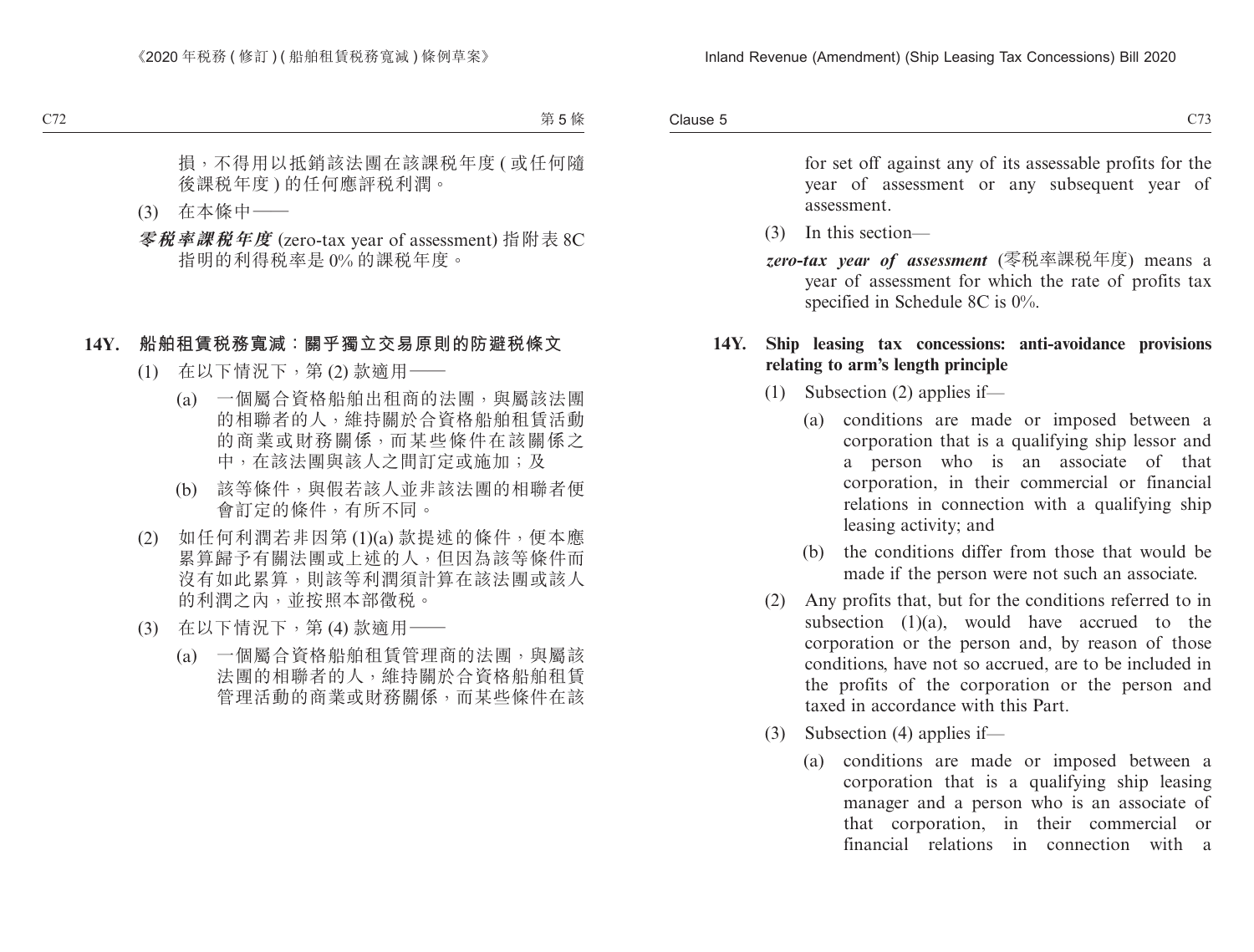qualifying ship leasing management activity; and

- (b) the conditions differ from those that would be made if the person were not such an associate.
- (4) Any profits that, but for the conditions referred to in subsection (3)(a), would have accrued to the corporation or the person and, by reason of those conditions, have not so accrued, are to be included in the profits of the corporation or the person and taxed in accordance with this Part.

#### **14Z. Ship leasing tax concessions: anti-avoidance provisions relating to release of ownership obligation**

If—

- (a) a ship is owned by a corporation that is a qualifying ship lessor under an arrangement (*ownership arrangement*); and
- (b) the corporation enters into an arrangement (*release arrangement*) under which—
	- (i) it is released from the primary obligation under the ownership arrangement; and
	- (ii) that obligation is assumed by another person,

the ship leasing tax concessions provisions are to have effect as if the corporation had ceased to own the ship during the time when the release arrangement is in force.

**14ZA. Ship leasing tax concessions: anti-avoidance provisions relating to arrangement to obtain tax benefit**  $(1)$  If—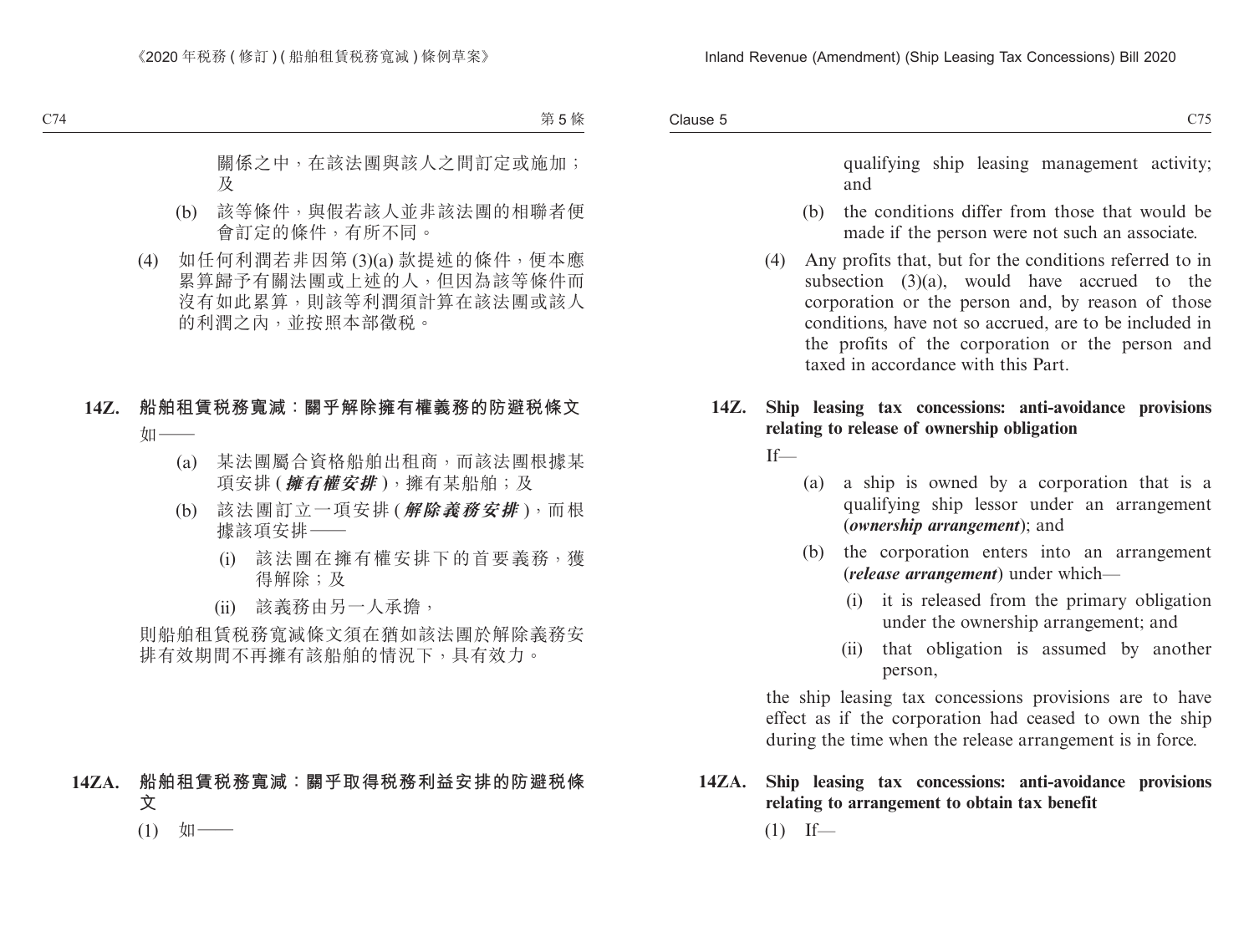- (a) a corporation that is a qualifying ship lessor or qualifying ship leasing manager enters into an arrangement; and
- (b) the Commissioner is satisfied that the main purpose, or one of the main purposes, of the corporation in entering into the arrangement is to obtain a tax benefit, whether for the corporation or another person, in relation to a liability to pay profits tax under this Ordinance,

sections  $14P(1)$  and  $14T(1)$  do not apply in relation to any assessable profits accrued to the corporation during a basis period relevant to the arrangement.

- $(2)$  If—
	- (a) a corporation that is a qualifying ship lessor enters into an arrangement; and
	- (b) the Commissioner is satisfied that the main purpose, or one of the main purposes, of the corporation in entering into the arrangement is to obtain a tax benefit, whether for the corporation or another person, under a tax treaty that is contrary to the purpose of the treaty,

section 14P(1) does not apply in relation to any assessable profits accrued to the corporation during a basis period relevant to the arrangement.

- (3) For the purposes of this section, the basis period of a year of assessment is relevant to an arrangement if, in the opinion of the Commissioner, the arrangement has effect during that basis period.
- (4) In this section—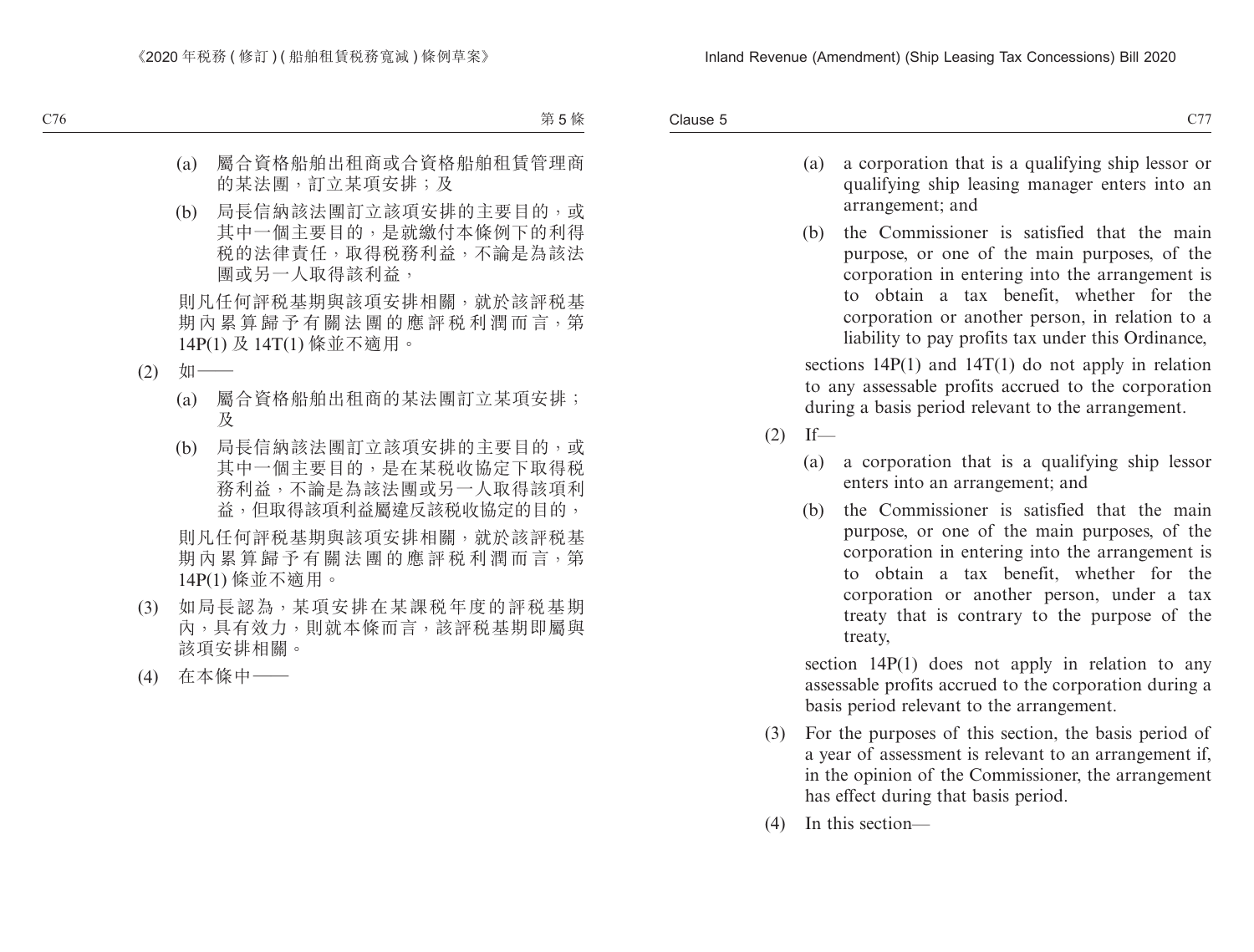Clause 6 Clause 6 and 200 and 200 and 200 and 200 and 200 and 200 and 200 and 200 and 200 and 200 and 200 and 200 and 20

- *tax benefit* (稅務利益) means an avoidance, postponement or reduction of a liability to pay tax;
- *tax treaty* (稅收協定) means an arrangement made between 2 or more jurisdictions (whether including Hong Kong or otherwise) with a view to affording relief from double taxation.

#### **14ZB. Ship leasing tax concessions: power to amend Schedule 17FA**

The Commissioner may by order published in the Gazette amend Schedule 17FA<sup>"</sup>.

#### **6. Section 15 amended (certain amounts deemed trading receipts)**

(1) Section 15(1)(m)—

#### **Repeal**

"and".

 $(2)$  Section  $15(1)(n)(ii)$ —

#### **Repeal**

"Kong."

#### **Substitute**

"Kong; and".

(3) After section  $15(1)(n)$ —

#### **Add**

"(o) sums, not otherwise chargeable to tax under this Part, received by or accrued to a corporation by way of gains or profits (other than those arising from the sale of capital assets) arising through or from the carrying on in Hong Kong by the corporation of—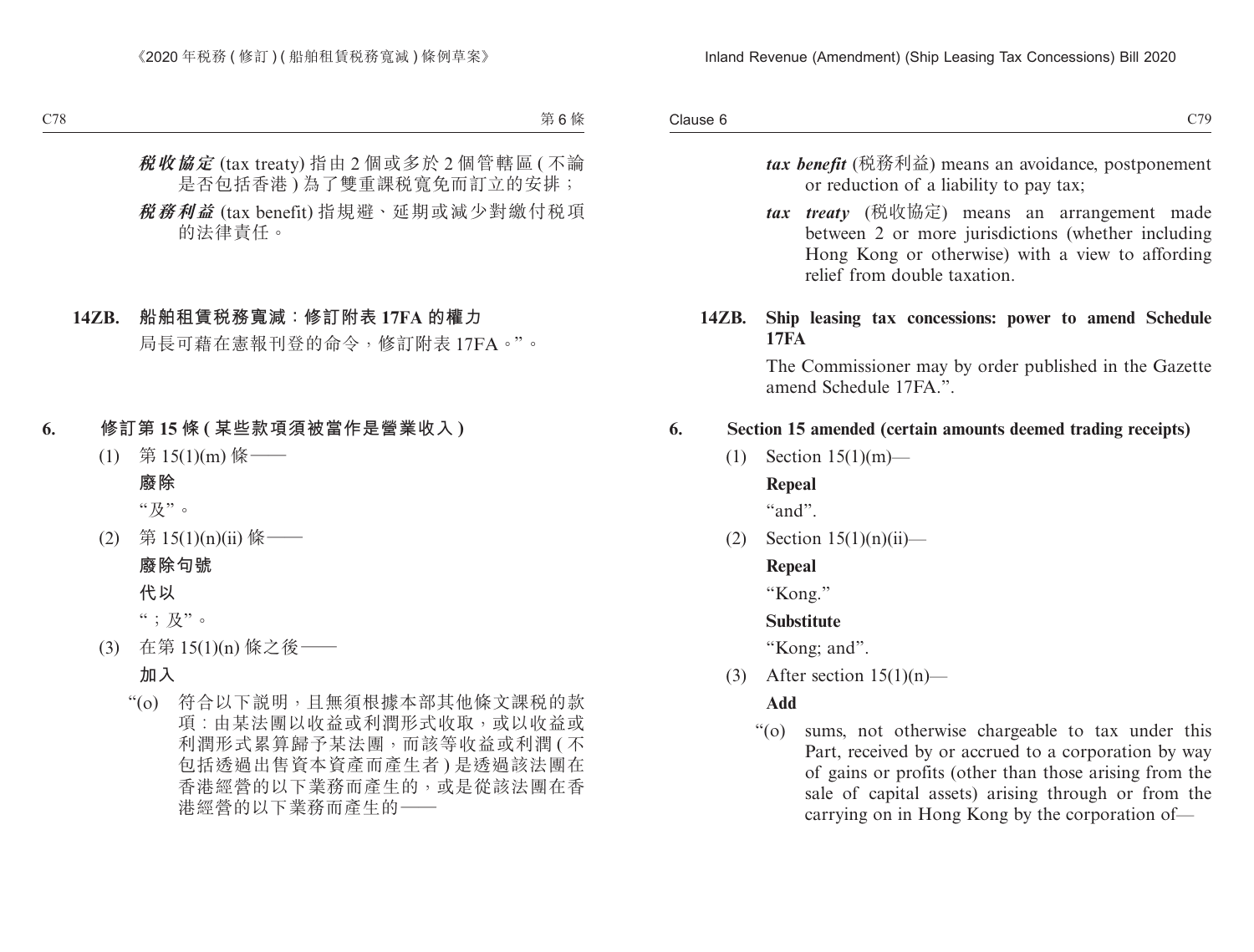Clause 7 Clause 7 C81

- (i) its business of granting a right to use a ship to another person (*ship business*), even if the ship is used outside Hong Kong; or
- (ii) its business of managing a corporation carrying on a ship business or of managing a ship business, even if the ship concerned is used outside Hong Kong.".
- (4) After section 15(1D)—

#### **Add**

"(1E) For the purposes of subsection  $(1)(0)(i)$ , if the ship business is a business of granting a right to use a ship under a funding lease as defined by section 14O(1), the finance charges or interest received by or accrued to the corporation for the grant of the right to use the ship are to be regarded as sums received by or accrued to the corporation by way of gains or profits.".

#### **7. Section 15G added**

After section 15F—

**Add**

#### "**15G. Sums derived from funding leases of ships**

To avoid doubt, for the purposes of this Part, if a person is engaged in a business of granting a right to use a ship under a funding lease as defined by section 14O(1), the finance charges or interest received by or accrued to the person for the grant of the right to use the ship are to be regarded as sums received by or accrued to the person by way of interest on money lent by the person.".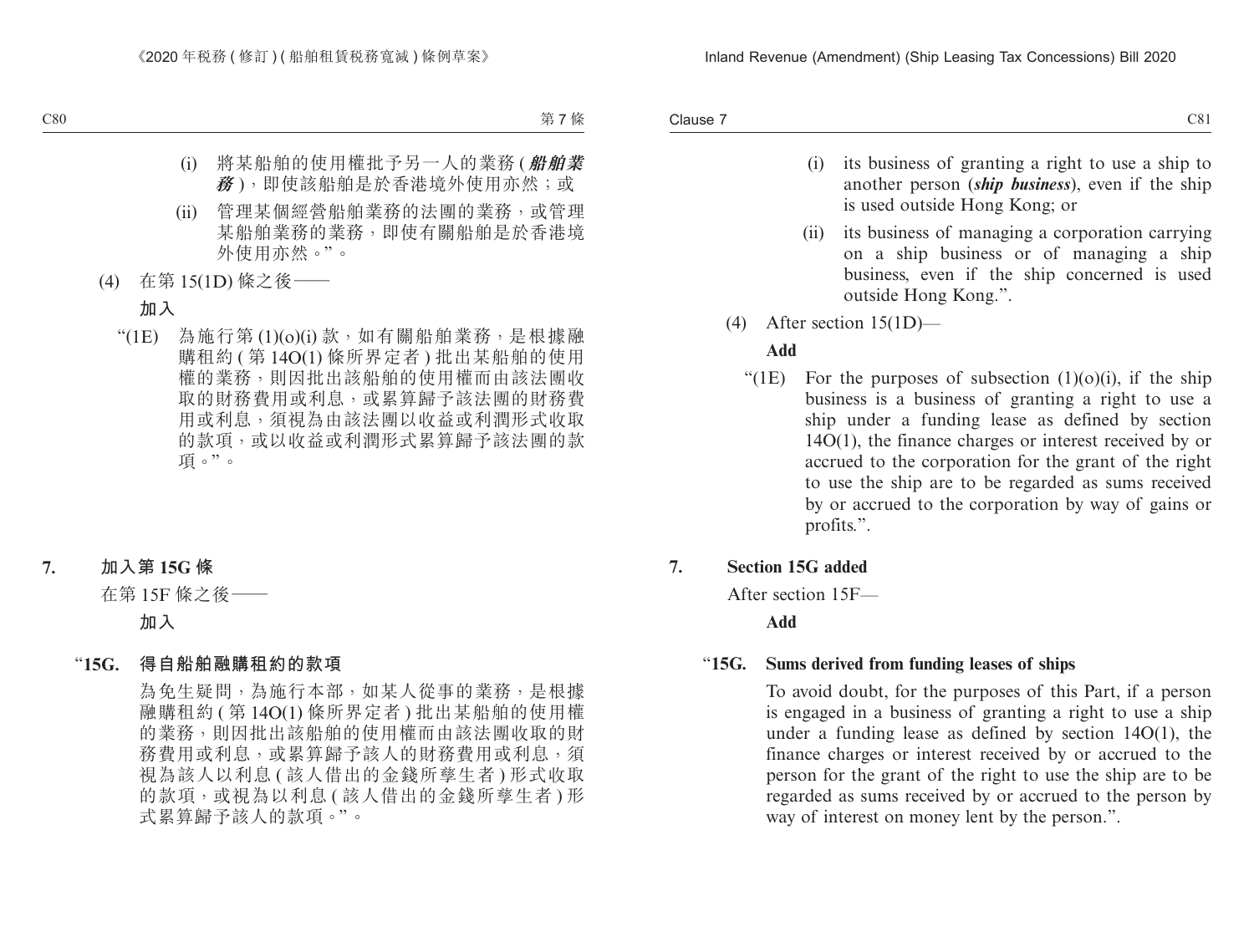Clause 8 Clause 8 and 2012 and 2012 and 2012 and 2012 and 2012 and 2012 and 2012 and 2013 and 2013 and 2013 and 2013 and 2013

| 8. | Section 16 amended (ascertainment of chargeable profits) |                                   |                                                                                                                                                                                                                                                                                                                           |  |  |
|----|----------------------------------------------------------|-----------------------------------|---------------------------------------------------------------------------------------------------------------------------------------------------------------------------------------------------------------------------------------------------------------------------------------------------------------------------|--|--|
|    | (1)                                                      |                                   | After section $16(1)$ —                                                                                                                                                                                                                                                                                                   |  |  |
|    |                                                          | Add                               |                                                                                                                                                                                                                                                                                                                           |  |  |
|    |                                                          | "Note-                            |                                                                                                                                                                                                                                                                                                                           |  |  |
|    |                                                          | See also subsection (3D).".       |                                                                                                                                                                                                                                                                                                                           |  |  |
|    | (2)                                                      | Section 16(1A)(c), (1B) and (1D)— |                                                                                                                                                                                                                                                                                                                           |  |  |
|    |                                                          | Repeal                            |                                                                                                                                                                                                                                                                                                                           |  |  |
|    |                                                          | "or $14J(1)$ "                    |                                                                                                                                                                                                                                                                                                                           |  |  |
|    |                                                          | <b>Substitute</b>                 |                                                                                                                                                                                                                                                                                                                           |  |  |
|    |                                                          |                                   | ", 14J(1), 14P(1) or $14T(1)$ ".                                                                                                                                                                                                                                                                                          |  |  |
|    | (3)                                                      |                                   | After section $16(3C)$ —                                                                                                                                                                                                                                                                                                  |  |  |
|    |                                                          | Add                               |                                                                                                                                                                                                                                                                                                                           |  |  |
|    |                                                          | " $(3D)$                          | To avoid doubt, if a person is, in the production of<br>profits, granted a right to use a ship under a funding<br>lease as defined by section $14O(1)$ —                                                                                                                                                                  |  |  |
|    |                                                          | (a)                               | for the purposes of subsection $(1)(a)$ ,<br>the<br>payments of finance charges or interest by the<br>person for the right to use the ship are to be<br>regarded as sums payable by the person by way<br>of interest on money borrowed by the person<br>(specified loan) for the purpose of producing the<br>profits; and |  |  |
|    |                                                          | (b)                               | for the purposes of subsection $(2)(e)(i)(A)$ , the<br>specified loan is to be regarded as money<br>borrowed wholly and exclusively to finance<br>capital expenditure incurred by the person on<br>the provision of the ship.                                                                                             |  |  |

(3E) To avoid doubt, a reference to a reduced tax rate in this section includes a tax rate of 0%.".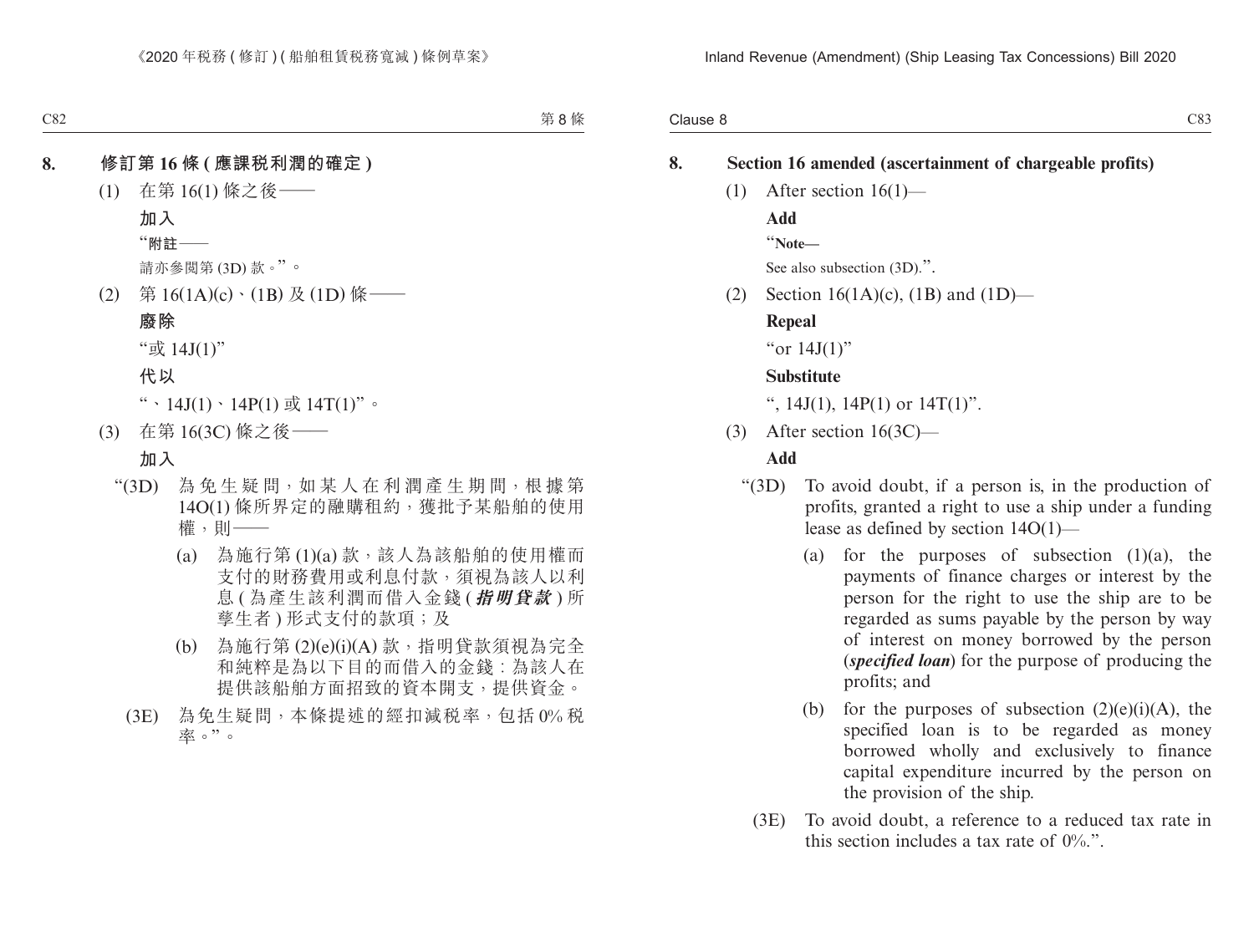#### **9. Section 19CA amended (treatment of losses: concessionary trading receipts)**

(1) Section 19CA(5), definition of *chargeable concessionary trading receipts*, paragraph (a), after "section 14B"—

**Add**

"or 14P".

(2) Section 19CA(5), definition of *chargeable concessionary trading receipts*, paragraph (b)—

**Repeal**

 $``(2A)$ ;"

#### **Substitute**

" $(2A)$ ; or".

(3) Section 19CA(5), at the end of the definition of *chargeable concessionary trading receipts*—

**Add**

- "(d) where the concessionary trading receipts are of a kind in respect of which assessable profits are chargeable to tax at the rate specified in section 14P, the amount of the assessable profits calculated in accordance with section 14R or 14S;".
- (4) Section 19CA(5), definition of *concession provision*, after paragraph (e)—

#### **Add**

- "(f) section 14P;
- $(g)$  section 14T;".
- (5) Section 19CA(5), definition of *unabsorbed loss in respect of the concessionary trading receipts*, paragraph (a), after "section 14B"—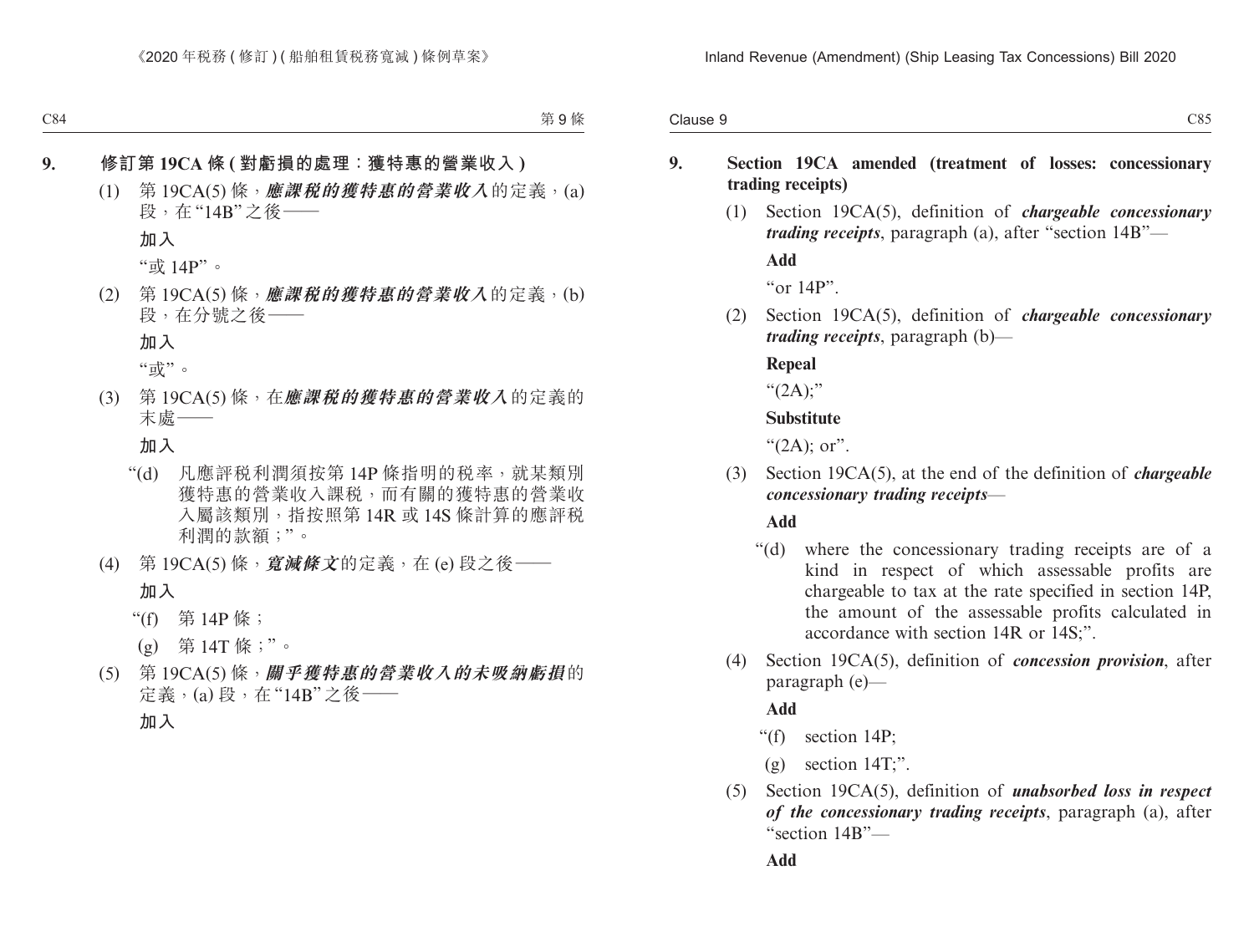Clause 10  $\alpha$  Clause 10  $\alpha$  C87

" $\alpha$ r 14P".

(6) Section 19CA(5), definition of *unabsorbed loss in respect of the concessionary trading receipts*, paragraph (b)— **Repeal** " $(2A)$ ;"

#### **Substitute**

" $(2A)$ ; or".

(7) Section 19CA(5), at the end of the definition of *unabsorbed loss in respect of the concessionary trading receipts*—

**Add**

"(d) where the concessionary trading receipts are of a kind in respect of which assessable profits are chargeable to tax at the rate specified in section 14P, the loss arrived at in accordance with section 19D and section 14R or 14S;".

#### **10. Section 37 amended (initial and annual allowances, machinery or plant)**

After section 37(2D)—

**Add**

- "(2E) Subsection (2F) applies if a ship was owned and used by a corporation for carrying out a qualifying ship leasing activity in respect of which section 14P(1) applies before the corporation uses it in another trade, profession or business to produce profits chargeable to tax under Part 4.
	- (2F) For the purposes of subsection (2), the cost of the asset, in relation to the ship, is the sum computed by deducting from the actual cost the notional amount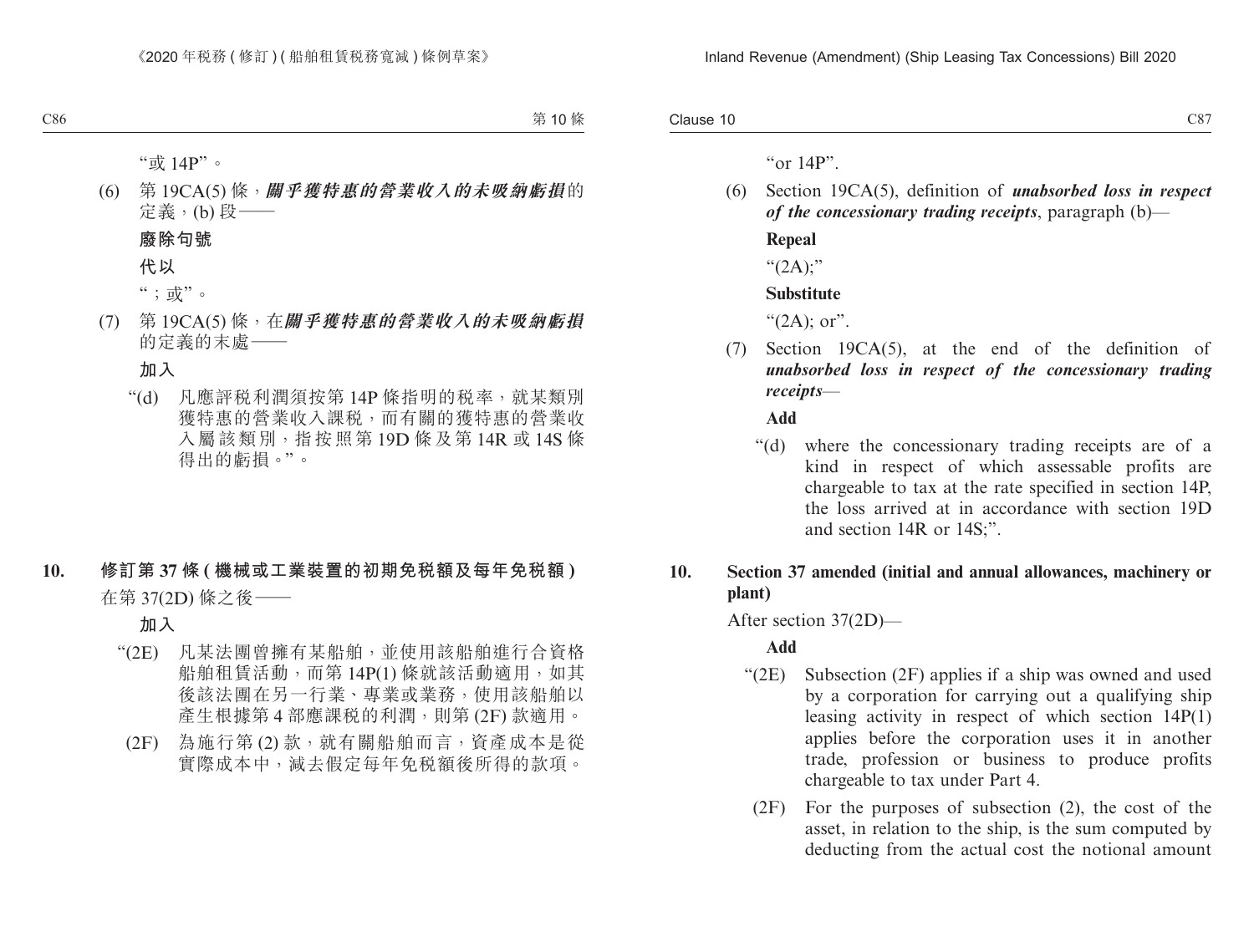Clause 11 Clause 11 and 200 and 200 and 200 and 200 and 200 and 200 and 200 and 200 and 200 and 200 and 200 and 200 and

> of annual allowances that would have been made under that subsection to the corporation if such annual allowances had been available to the corporation since it acquired the ship.

 $(2G)$  In subsections  $(2E)$  and  $(2F)$ —

*qualifying ship leasing activity* (合資格船舶租賃活動) has the meaning given by section  $14O(5)$ ;

*ship* (船舶) has the meaning given by section  $14O(1)$ .".

### **11. Section 38 amended (balancing allowances and charges, machinery or plant)**

Section 38(2)—

**Repeal** "or  $(2C)$ "

**Substitute**

",  $(2C)$  or  $(2F)$ ".

#### **12. Section 39B amended (initial and annual allowances on machinery or plant under the pooling system)**

(1) Section 39B(4), after "(6B)"—

**Add**

",  $(6E)$ ".

(2) After section 39B(6C)—

#### **Add**

"(6D) Subsection (6E) applies if a ship was owned and used by a corporation for carrying out a qualifying ship leasing activity in respect of which section 14P(1) applies before the corporation uses it in another trade, profession or business to produce profits chargeable to tax under Part 4.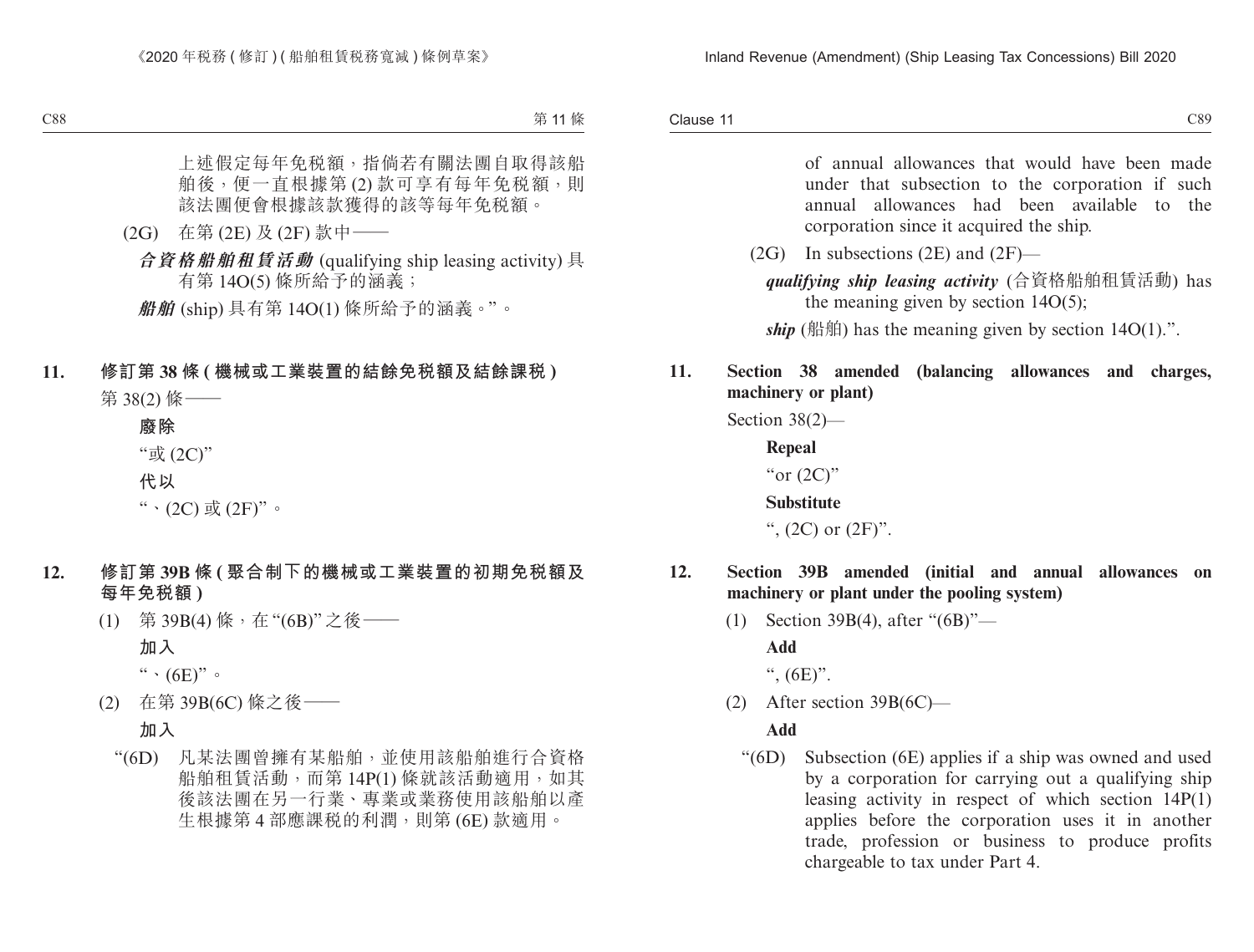Clause 13  $C$ lause 13  $C$ 91

- (6E) For the purposes of subsection (4), the capital expenditure incurred on the provision of the ship is to be computed by deducting from the actual cost the notional amount of annual allowances that would have been made under section 37(2) to the corporation if such annual allowances had been available to the corporation since it acquired the ship.
- (6F) In subsections (6D) and (6E)
	- *qualifying ship leasing activity* (合資格船舶租賃活動) has the meaning given by section  $14O(5)$ ;

*ship* (船舶) has the meaning given by section  $14O(1)$ .".

#### **13. Section 39D amended (balancing allowances and charges under the pooling system)**

(1) Section 39D(7)(a)—

**Repeal**

"or  $(2C)$ "

#### **Substitute**

",  $(2C)$  or  $(2F)$ ".

(2) Section 39D(7)(b)—

**Repeal**

"or  $(6B)$ "

**Substitute**

",  $(6B)$  or  $(6E)$ ".

## **14. Section 63H amended (amount of provisional profits tax)**

Section 63H(1D)—

**Repeal** "or 14J(5)(b)"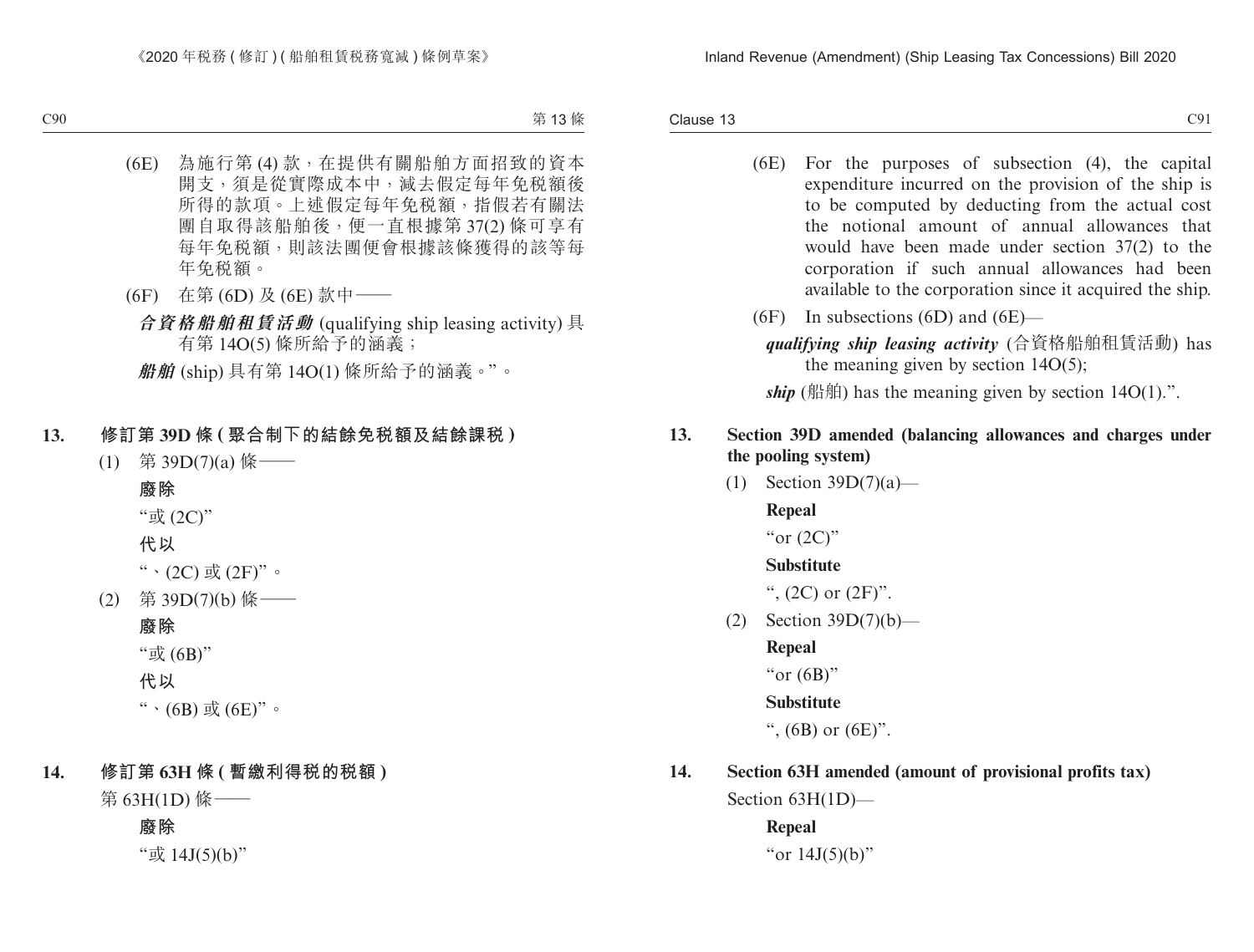Clause 15  $\alpha$  Clause 15 C93

#### **Substitute**

",  $14J(5)(b)$ ,  $14P(4)(b)$  or  $14T(5)(b)$ ".

#### **15. Section 89 amended (transitional provisions)**

Section 89—

**Add**

"(26) Schedule 51 sets out transitional provisions that have effect for the purposes of amendments to this Ordinance made by the Inland Revenue (Amendment) (Ship Leasing Tax Concessions) Ordinance 2020 ( of 2020).".

#### **16. Section 100 amended (reduction of taxes)**

Section  $100(2)(a)$ —

**Repeal** "and 14J" **Substitute**

", 14J, 14P and 14T".

**17. Schedule 8 amended (rate of profits tax in respect of a corporation)**

Schedule 8, after "14J,"—

**Add**  $"14T."$ .

**18. Schedule 8C added**

After Schedule 8B—

**Add**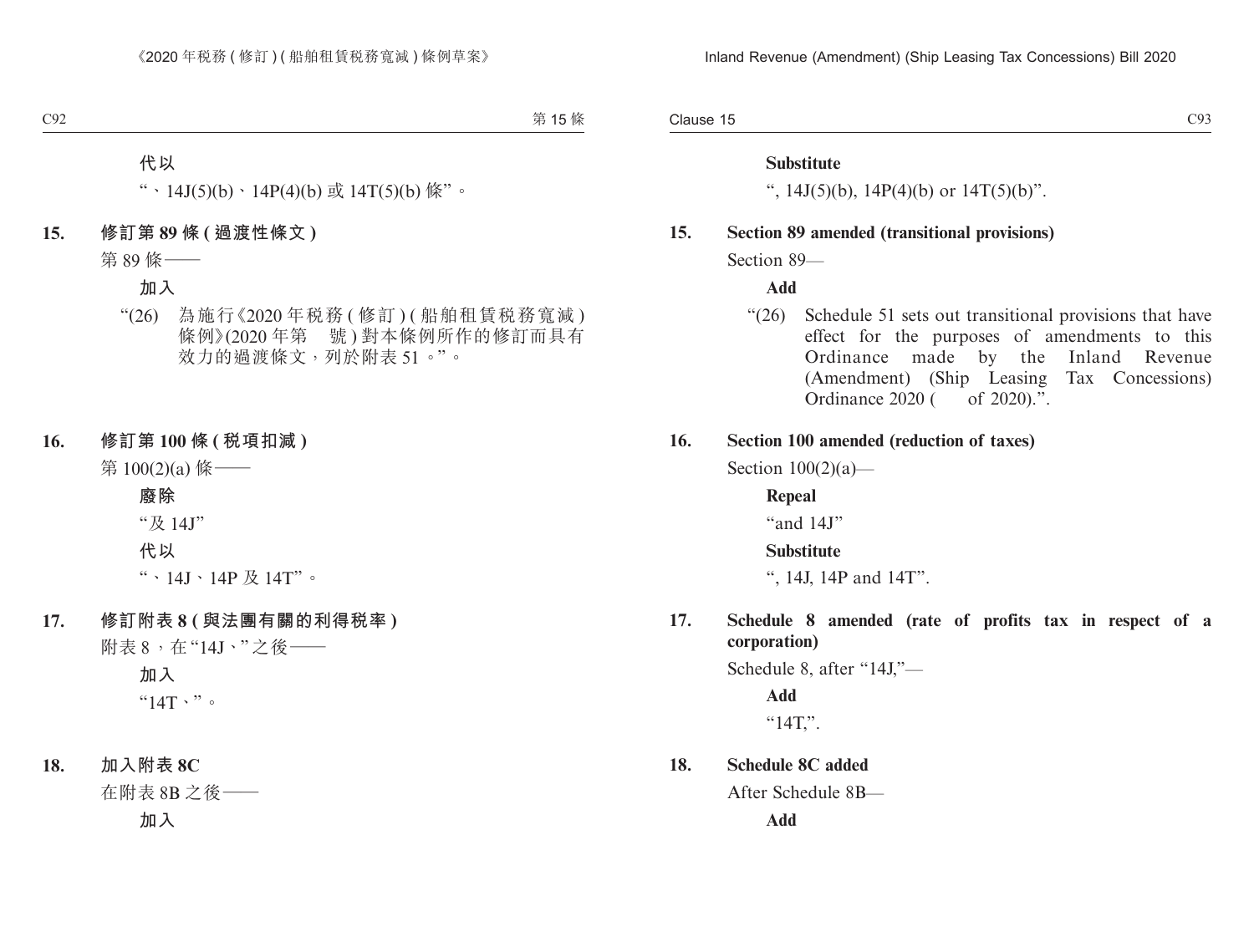#### "**Schedule 8C**

[ss. 14P, 14T & 14X]

## **Rate of Profits Tax for Qualifying Ship Lessor or Qualifying Ship Leasing Manager**

For a year of assessment commencing on or after  $0\%$ ". 1 April 2020

#### **19. Schedule 17FA added**

After Schedule 17F—

**Add**

#### "**Schedule 17FA**

[ss. 2, 14O, 14R, 14U, 14W & 14ZB]

## **Ship Leasing Tax Concessions**

## **Part 1**

## **Ship Leasing Activity and Ship Leasing Management Activity**

- **1. Meaning of** *ship leasing activity* **and** *ship leasing management activity*
	- (1) In this section and the ship leasing tax concessions provisions—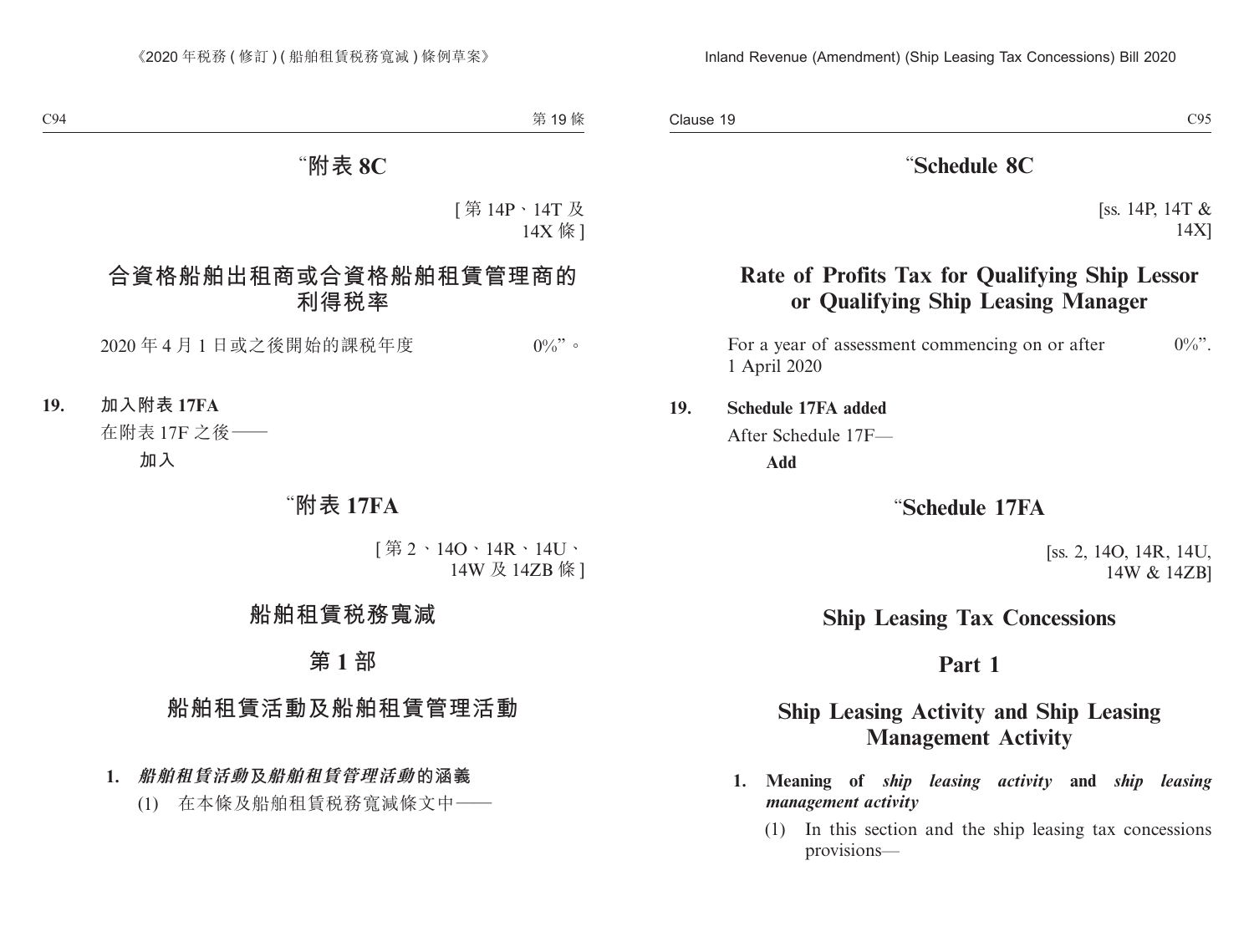Clause 19  $C$ lause 19 $C$ 97

- *ship leasing activity* (船舶租賃活動), in relation to a person, means leasing of a ship by the person to a ship lessor, ship leasing manager or ship operator;
- *ship leasing management activity* (船舶租賃管理活動), in relation to a corporation, means any of the following activities—
	- (a) managing another corporation that is a ship lessor;
	- (b) establishment or administration of a special purpose entity for the purpose of owning a ship by that entity;
	- (c) providing, or arranging for the provision of, finance in obtaining the ownership of a ship by a special purpose entity wholly or partly owned by the corporation or its associated corporation, or evaluating financial proposals from external financiers in relation to the obtaining of that ownership;
	- (d) providing, or arranging for the provision of, a guarantee in respect of a financial or performance obligation as regards the ship leasing business of a special purpose entity wholly or partly owned by the corporation or its associated corporation, or granting security in respect of that business;
	- (e) managing leases;
	- (f) arranging for the procurement or leasing of ships;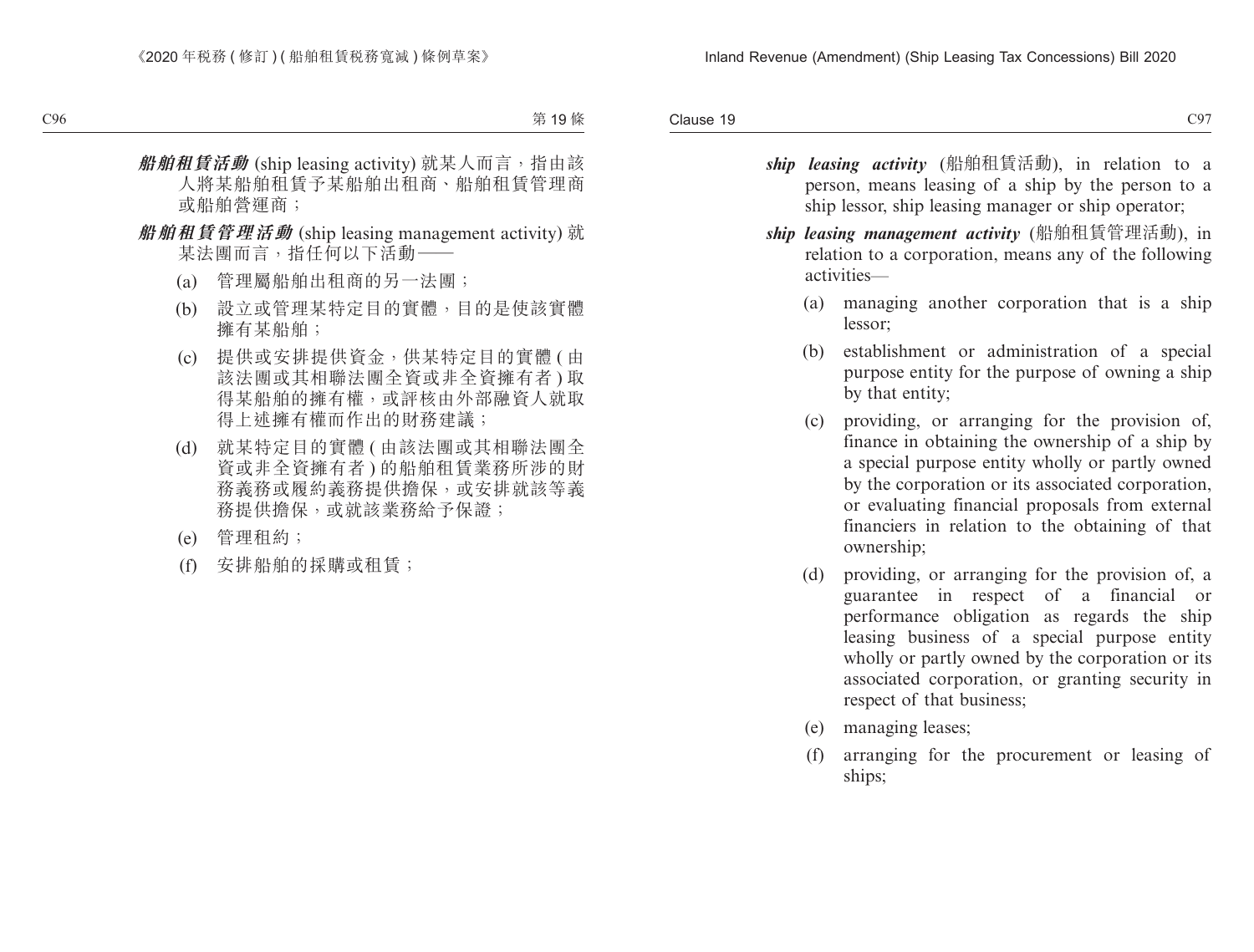Clause 19 Clause 19 and 200 and 200 and 200 and 200 and 200 and 200 and 200 and 200 and 200 and 200 and 200 and 200 and

- (g) arranging for the operation, crewing, voyage monitoring, maintenance, repair, certification, insurance, storage, scrapping or modification of ships, or the port agency services or security services for ships;
- (h) arranging for the evaluation, appraisal, provision or inspection of ships or maintenance facilities for ships (including internal audits of ship quality);
- (i) arranging for the assessment of the shipping market conditions;
- (j) marketing of leases;
- (k) providing, or arranging for the provision of, finance in obtaining the ownership of a ship by a shipping enterprise from another corporation that is a ship lessor;
- (l) providing a residual value guarantee or contingent purchase arrangement;
- (m) providing services in relation to a ship leasing activity for or to another corporation that is a ship lessor;
- (n) overseeing the design and construction of newbuild ships.
- (2) In paragraph (l) of the definition of *ship leasing management activity* in subsection (1)—
- *contingent purchase arrangement* (待確定購買安排) means an arrangement under which a person is required to purchase a ship at a predetermined amount if the actual residual value falls below the estimated residual value.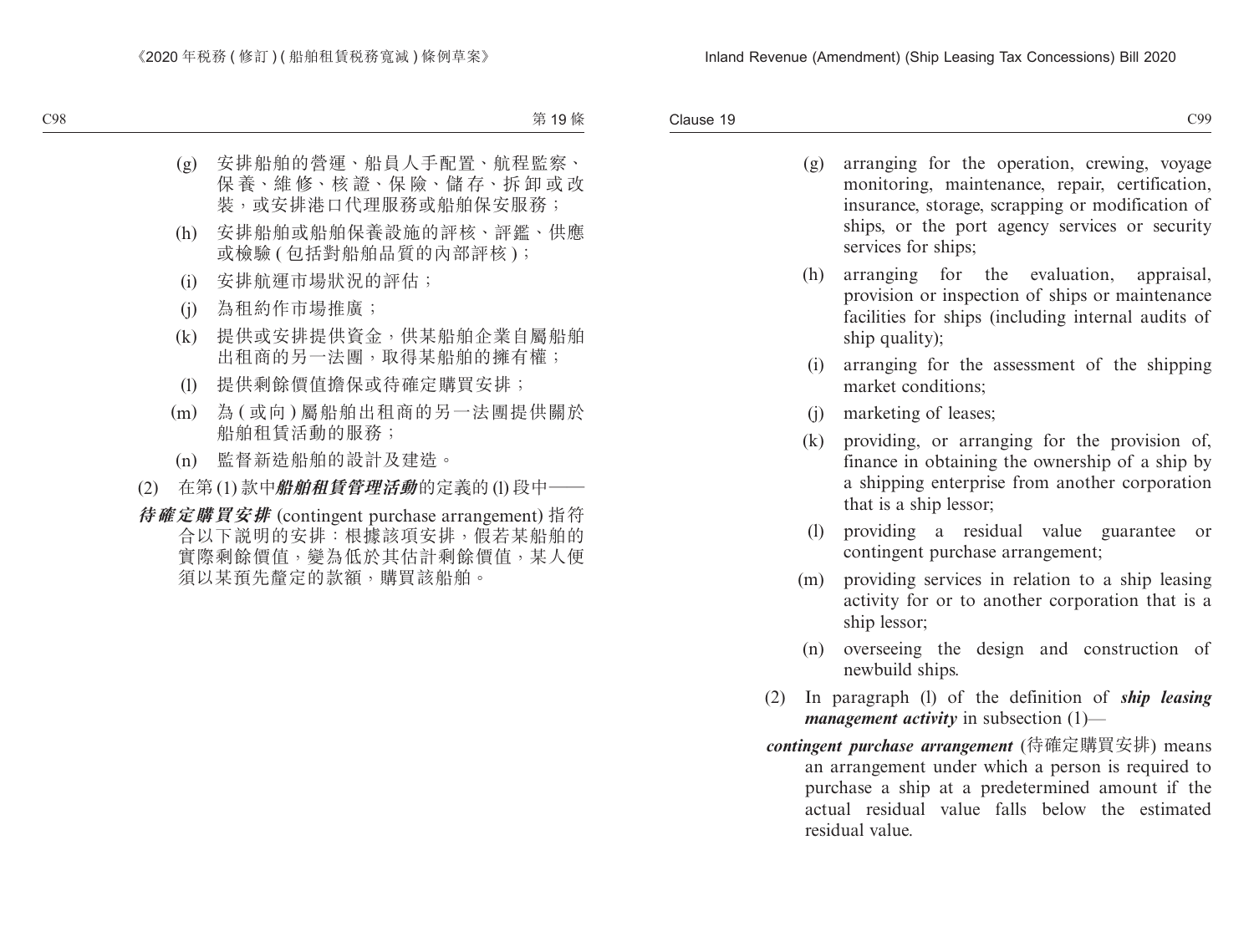Clause 19 Clause 19 and 200 and 200 and 200 and 200 and 200 and 200 and 200 and 200 and 200 and 200 and 200 and 200 and 200 and 200 and 200 and 200 and 200 and 200 and 200 and 200 and 200 and 200 and 200 and 200 and 200 and 200 and

- 
- (3) The words and expressions used in this section and defined in section 14O for the purposes of the ship leasing tax concessions provisions have the same meaning as in those provisions.

## **Part 2**

## **Prescribed Percentage for Calculation of Net Lease Payments**

**2. Prescribed percentage for calculation of net lease payments** For the purposes of section 14R, the prescribed percentage is 20%.

## **Part 3**

## **Prescribed Percentages for Safe Harbour Rule**

#### **3. Prescribed profits percentage**

For the purposes of section 14U, the prescribed profits percentage is 75%.

#### **4. Prescribed asset percentage**

For the purposes of section 14U, the prescribed asset percentage is 75%.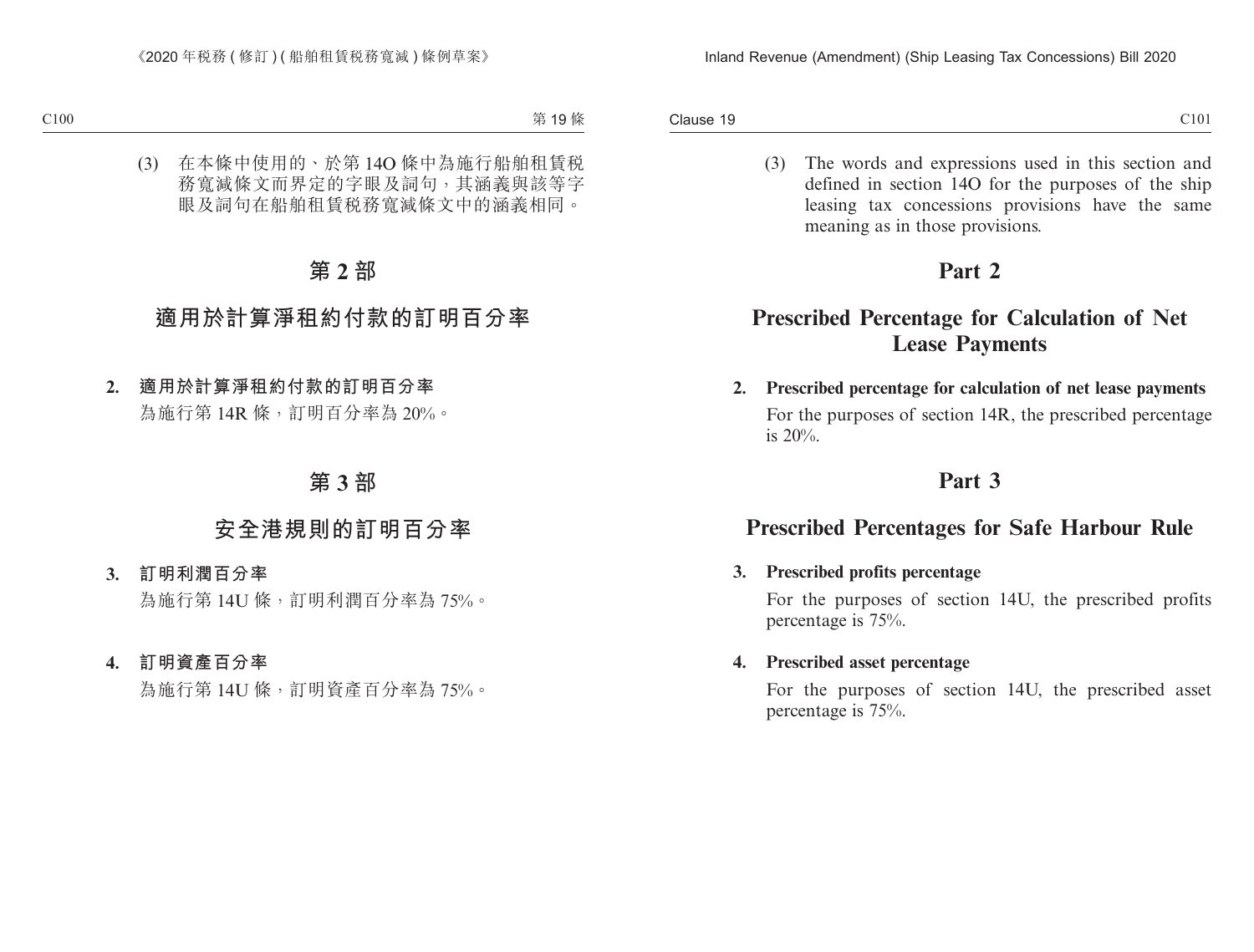## **Part 4**

## **Threshold Requirements for Section 14W**

#### **5. Qualifying Ship Leasing Activity**

For the purposes of paragraph (a) of the definition of *threshold requirements* in section 14W(4), the requirements are that—

- (a) during the basis period for the year of assessment concerned, the average number of full-time employees in Hong Kong who carry out the activity concerned and have the qualifications necessary for doing so is not less than 2; and
- (b) the total amount of operating expenditure incurred in Hong Kong for the activity during the basis period for that year of assessment is not less than \$7,800,000.

#### **6. Qualifying Ship Leasing Management Activity**

For the purposes of paragraph (b) of the definition of *threshold requirements* in section 14W(4), the requirements are that—

(a) during the basis period for the year of assessment concerned, the average number of full-time employees in Hong Kong who carry out the activity concerned and have the qualifications necessary for doing so is not less than 1; and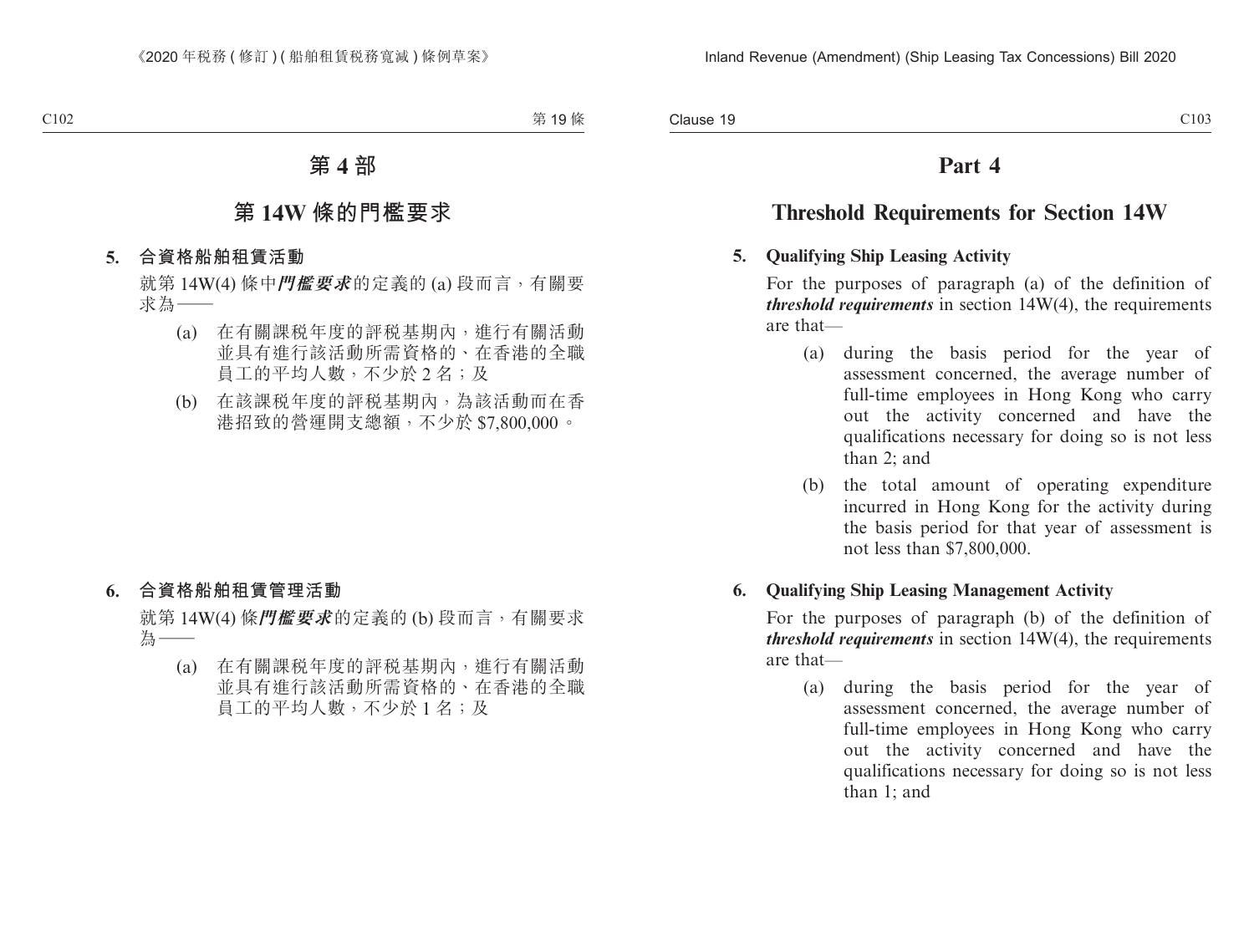Clause 20 Clause 20  $\hbox{C105}$ 

- (b) the total amount of operating expenditure incurred in Hong Kong for the activity during the basis period for that year of assessment is not less than \$1,000,000.".
- **20. Schedule 51 added**

The Ordinance—

**Add**

## "**Schedule 51**

 $[s. 89(26)]$ 

## **Transitional Provisions for Inland Revenue (Amendment) (Ship Leasing Tax Concessions) Ordinance 2020**

- 1. In calculating the qualifying profits in relation to a corporation for the purposes of section 14P(1), sums received by or accrued to the corporation before 1 April 2020 are not to be taken into account.
- 2. In calculating the qualifying profits in relation to a corporation for the purposes of section 14T(1), sums received by or accrued to the corporation before 1 April 2020 are not to be taken into account.
- 3. Section 15(1)(o) does not apply to sums received or accrued before the Inland Revenue (Amendment) (Ship Leasing Tax Concessions) Ordinance 2020 ( of 2020) comes into operation.".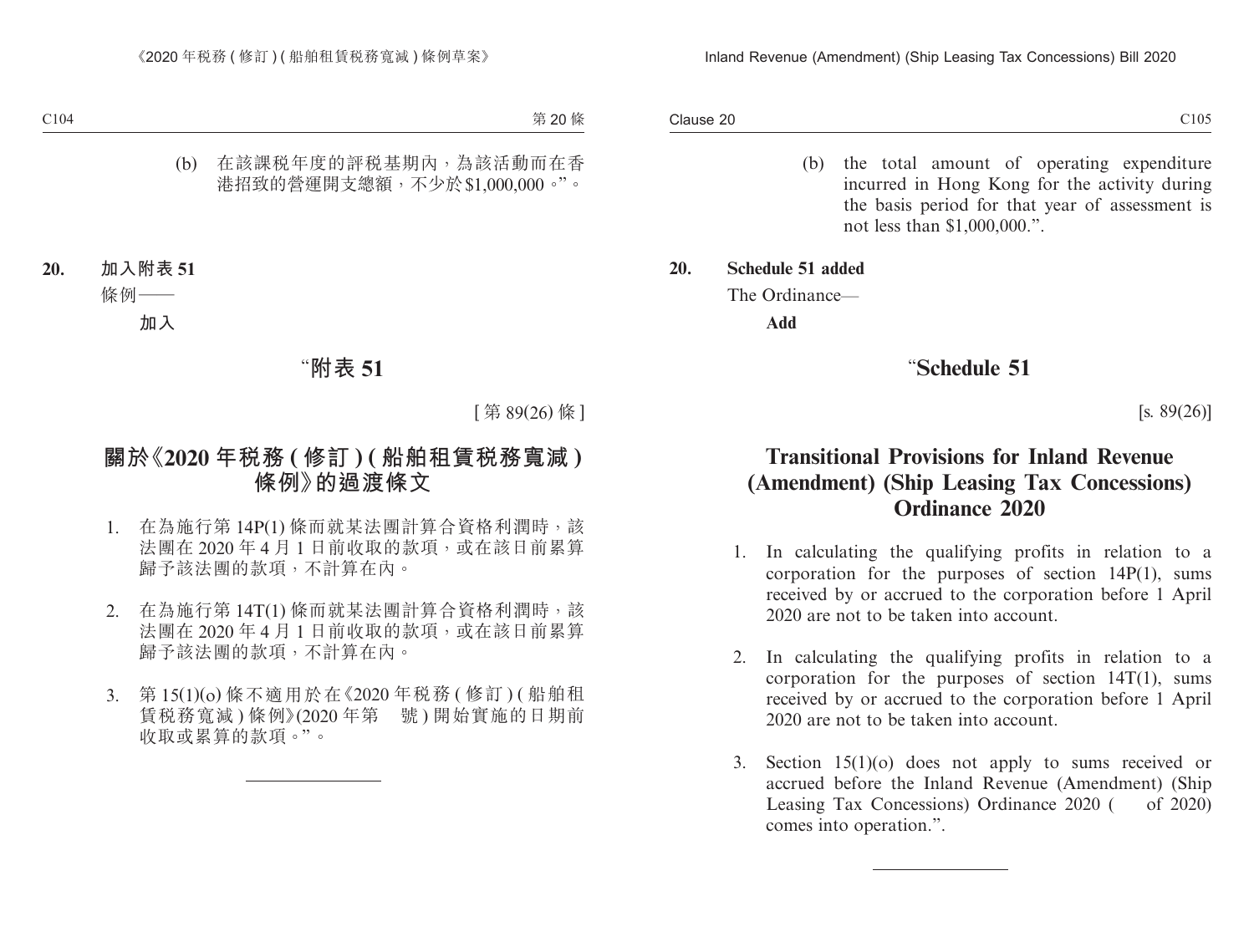Paragraph 1 and 2006 C107 C107 C107 C107 C107 Explanatory Memorandum Paragraph 1

#### **Explanatory Memorandum**

The main object of this Bill is to amend the Inland Revenue Ordinance (Cap. 112) (*principal Ordinance*) to give profits tax concessions to corporations carrying on certain businesses in connection with ships and to make provisions for profits tax purposes about such businesses.

- 2. Clause 5 adds new sections 14O to 14ZB to the principal Ordinance.
- 3. The new section 14O provides for the interpretation of terms used in the new provisions for the profits tax concessions, including the definitions of *qualifying ship leasing activity* and *qualifying ship leasing management activity*.
- 4. The new section 14P provides that a corporation that is a qualifying ship lessor for a year of assessment is entitled to have its profits derived from its qualifying ship leasing activity for that year of assessment charged at a concessionary rate specified in the new Schedule 8C to the principal Ordinance (added by clause 18) (new section  $14P(1)$ ). That section also provides for how a corporation may be a qualifying ship lessor (new section 14P(2)) and how it can be entitled to the concessionary rate (new section 14P(4)).
- 5. The new section 14Q provides for certain tax treatments in connection with qualifying ship lessors.
- 6. The new section 14R provides that if the profits tax concession under the new section 14P applies to a corporation for a year of assessment, the net lease payments for operating leases derived from its qualifying ship leasing activity are to be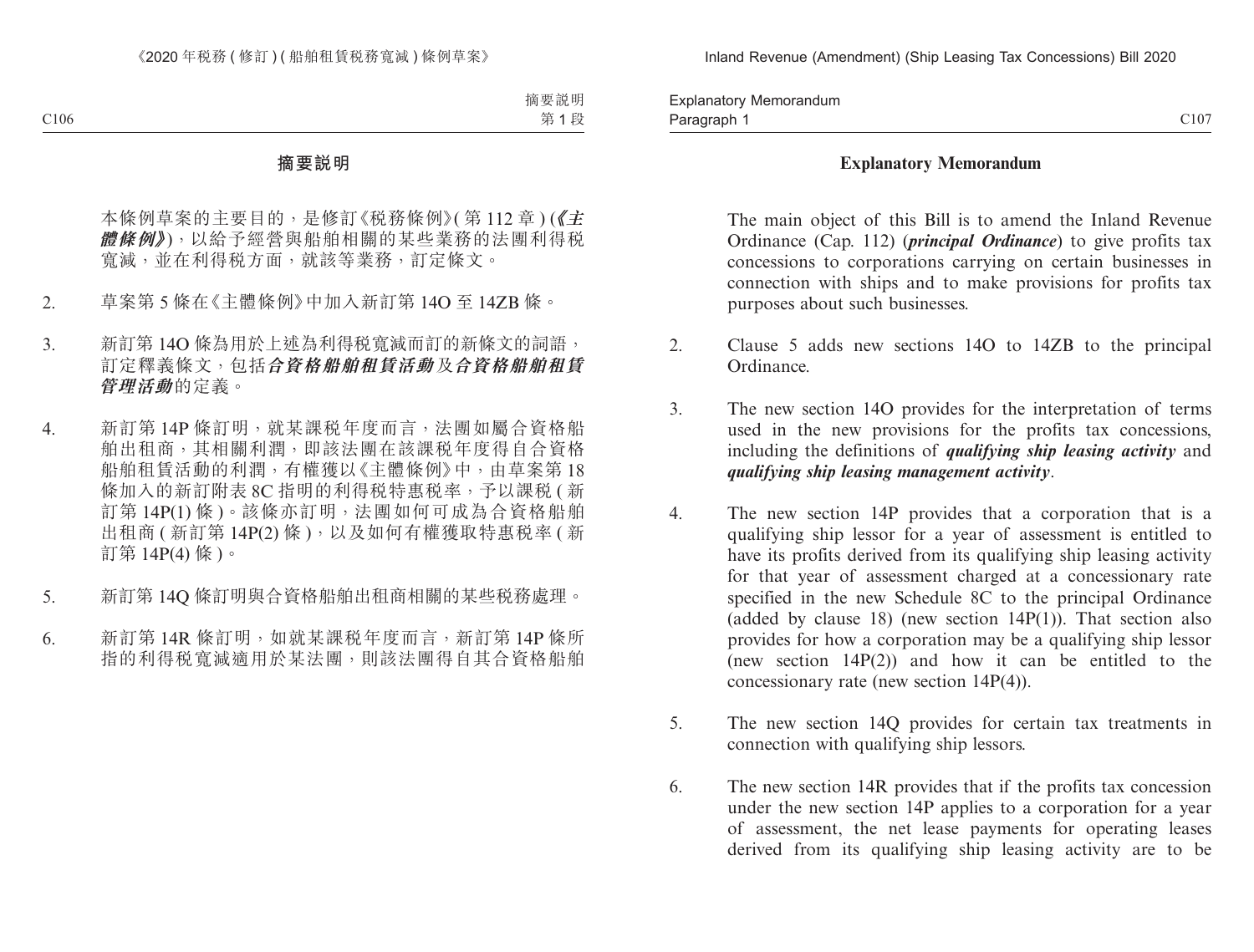Paragraph 7 and 2008 C109 Explanatory Memorandum Paragraph 7

> calculated in accordance with the formula set out in the new section  $14R(2)$  or  $(3)$ .

- 7. The new section 14S provides that if the profits tax concession under the new section 14P applies to a corporation for a year of assessment, the net payments of finance charges or interest in relation to funding leases derived from its qualifying ship leasing activity are to be calculated in accordance with the formula set out in the new section 14S(2).
- 8. The new section 14T provides that a corporation that is a qualifying ship leasing manager for a year of assessment is entitled to have its profits derived from its qualifying ship leasing management activity for that year of assessment charged at a concessionary rate (new section  $14T(1)$ ). The concessionary rate is one-half of the profits tax rate specified in Schedule 8 to the principal Ordinance if the activity is not carried out for an associate corporation, or the profits tax rate specified in the new Schedule 8C to the principal Ordinance if it is. The new section 14T(2) provides for how a corporation may be a qualifying ship leasing manager, namely—
	- (a) by satisfying the conditions specified in the new section 14T(3):
	- (b) by satisfying the safe harbour rule under the new section 14U; or
	- (c) by obtaining the determination of the Commissioner of Inland Revenue (*Commissioner*) under the new section 14V.

The new section  $14T(5)$  provides for certain conditions for the entitlement to the concessionary rate.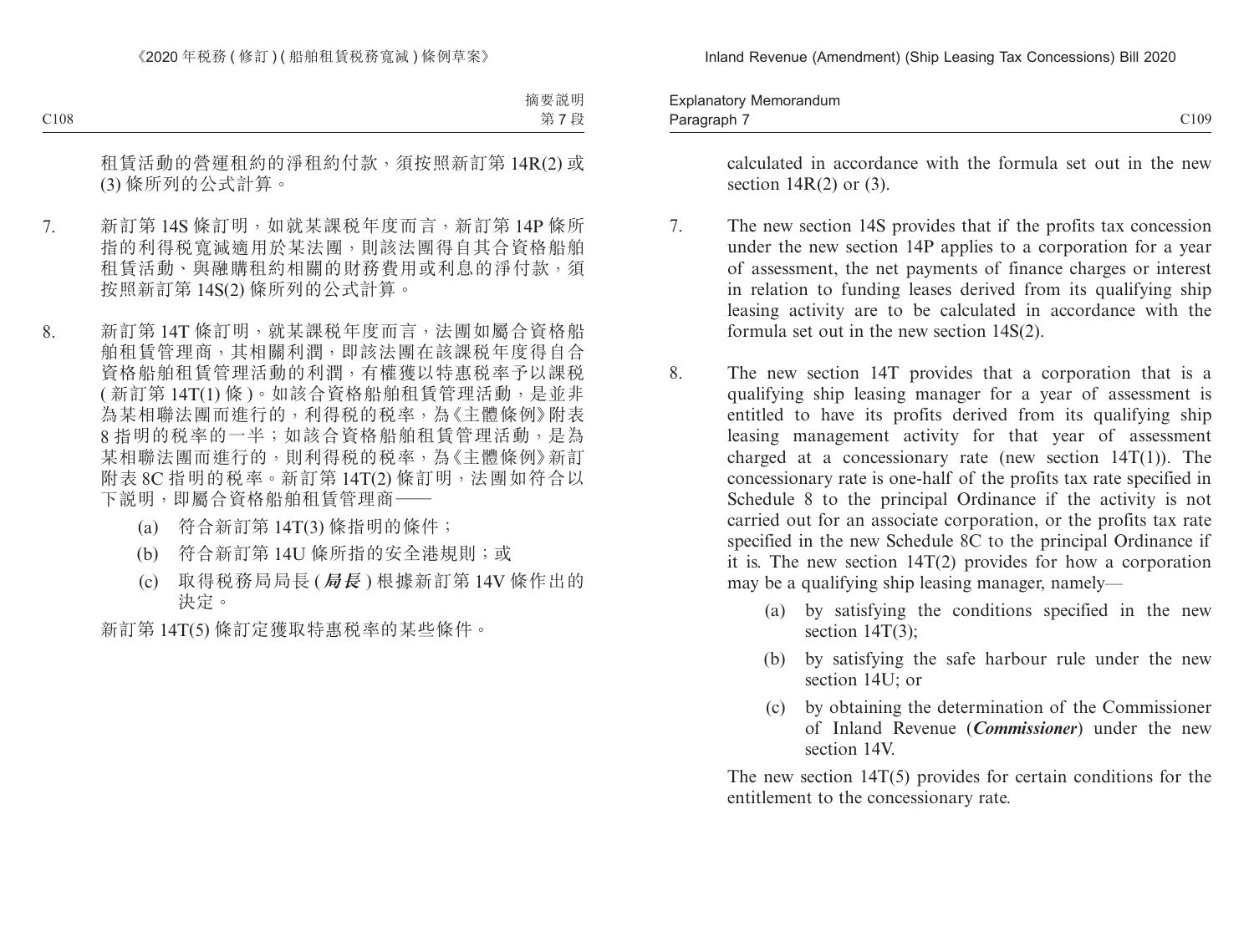Paragraph 9 and 2011 and 2012 and 2012 and 2012 and 2012 and 2012 and 2012 and 2014 and 2012 and 201 Explanatory Memorandum Paragraph 9

- 9. The new section 14U provides for how a corporation may satisfy the safe harbour rule. There are 2 alternative safe harbours as follows—
	- (a) the "1-year safe harbour" which requires the corporation to satisfy certain conditions regarding its ship leasing management profits and ship leasing management assets for the year of assessment concerned (new section 14U(2));
	- (b) the "multiple-year safe harbour" which requires the corporation to satisfy similar conditions for the year of assessment concerned and the preceding 1 or 2 years of assessment (new section 14U(3)).
- 10. The new section 14V provides for the Commissioner's discretion to make a determination that a corporation, which is not otherwise qualified, is a qualifying ship leasing manager.
- 11. The new section 14W provides that, for the purposes of the new sections 14P(4) and 14T(5), certain threshold requirements under the new Schedule 17FA to the principal Ordinance (added by clause 19) must be met in order for a ship leasing activity or ship leasing management activity to be considered to be carried out, or arranged to be carried out, in Hong Kong.
- 12. The new section 14X sets out the circumstances under which the losses sustained by a corporation are not available for set off against its assessable profits.
- 13. The new sections 14Y, 14Z and 14ZA contain certain provisions for preventing avoidance of profits tax by means of the new profits tax concessions.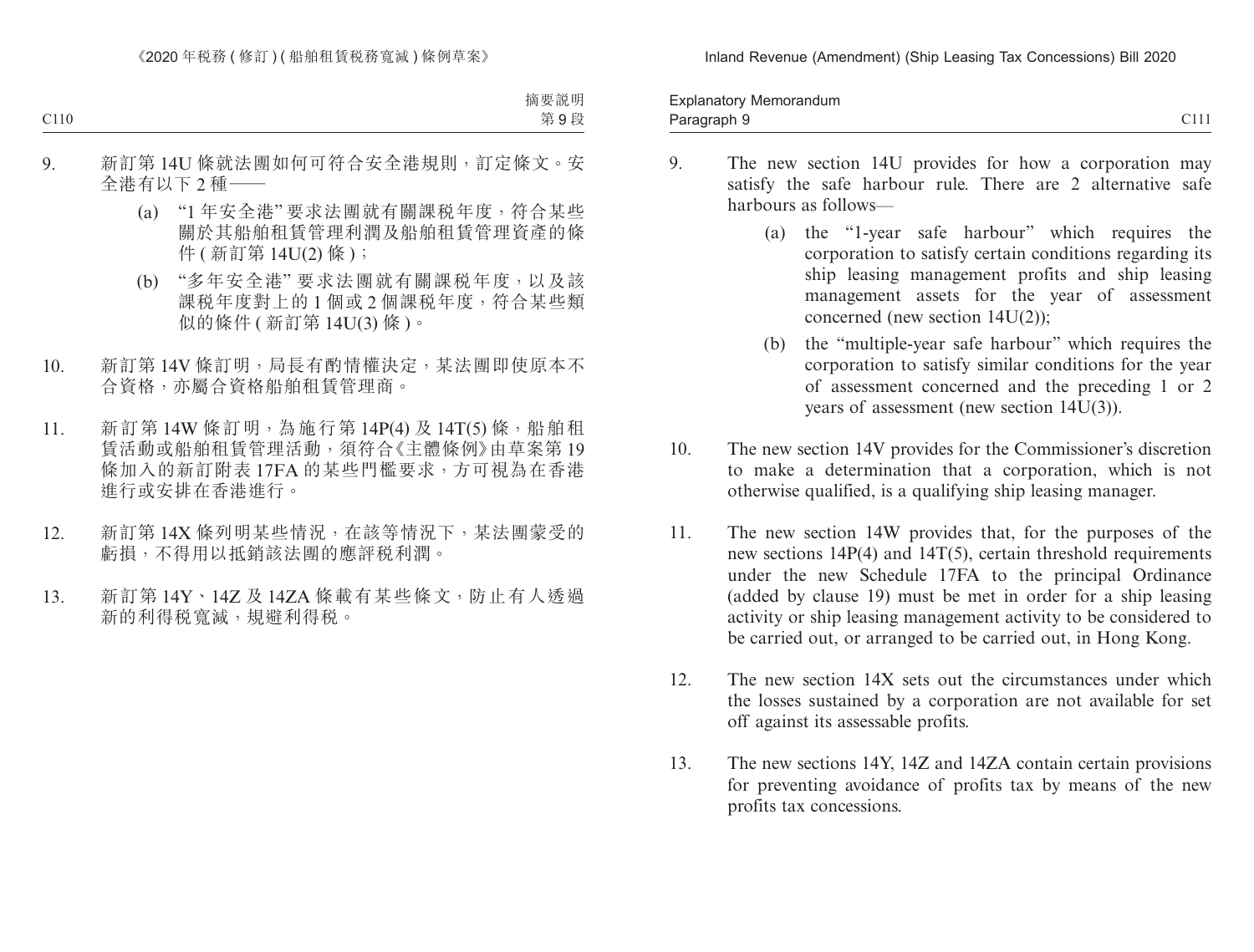| Explanatory Memorandum<br>and the contract of the contract of |                                            |
|---------------------------------------------------------------|--------------------------------------------|
| Paragraph<br>- 11<br>ີ                                        | $\sim$ $\sim$ $\sim$<br>. .<br><b>0110</b> |

- 14. The new section 14ZB empowers the Commissioner to amend, by order published in the Gazette, the new Schedule 17FA to the principal Ordinance which—
	- (a) contains the definitions of *ship leasing activity* and *ship leasing management activity*;
	- (b) specifies the prescribed percentages relating to the calculation of net lease payments and the safe harbour rule; and
	- (c) prescribes the threshold requirements for the purposes of the new section 14W.
- 15. Clause 6 amends section 15 of the principal Ordinance to add a new section 15(1)(o) and (1E) to deem sums received by or accrued to a corporation from carrying on certain businesses in connection with ships as having a Hong Kong source, even if the ships are used outside Hong Kong.
- 16. Clause 7 adds a new section 15G to the principal Ordinance to provide that receipts of finance charges or interest by a person in relation to a funding lease in the course of business are to be regarded as sums received by or accrued to the person by way of interest on money lent by the person.
- 17. Clause 8 consequentially amends section 16 of the principal Ordinance, and adds a new section 16(3D) to provide that payments of finance charges or interest by a person in relation to a funding lease in the production of profits are to be regarded as sums payable by way of interest on money borrowed by the person for the purpose of producing the profits.
- 18. Clauses 10, 11, 12 and 13 amend sections 37, 38, 39B and 39D of the principal Ordinance respectively to deal with